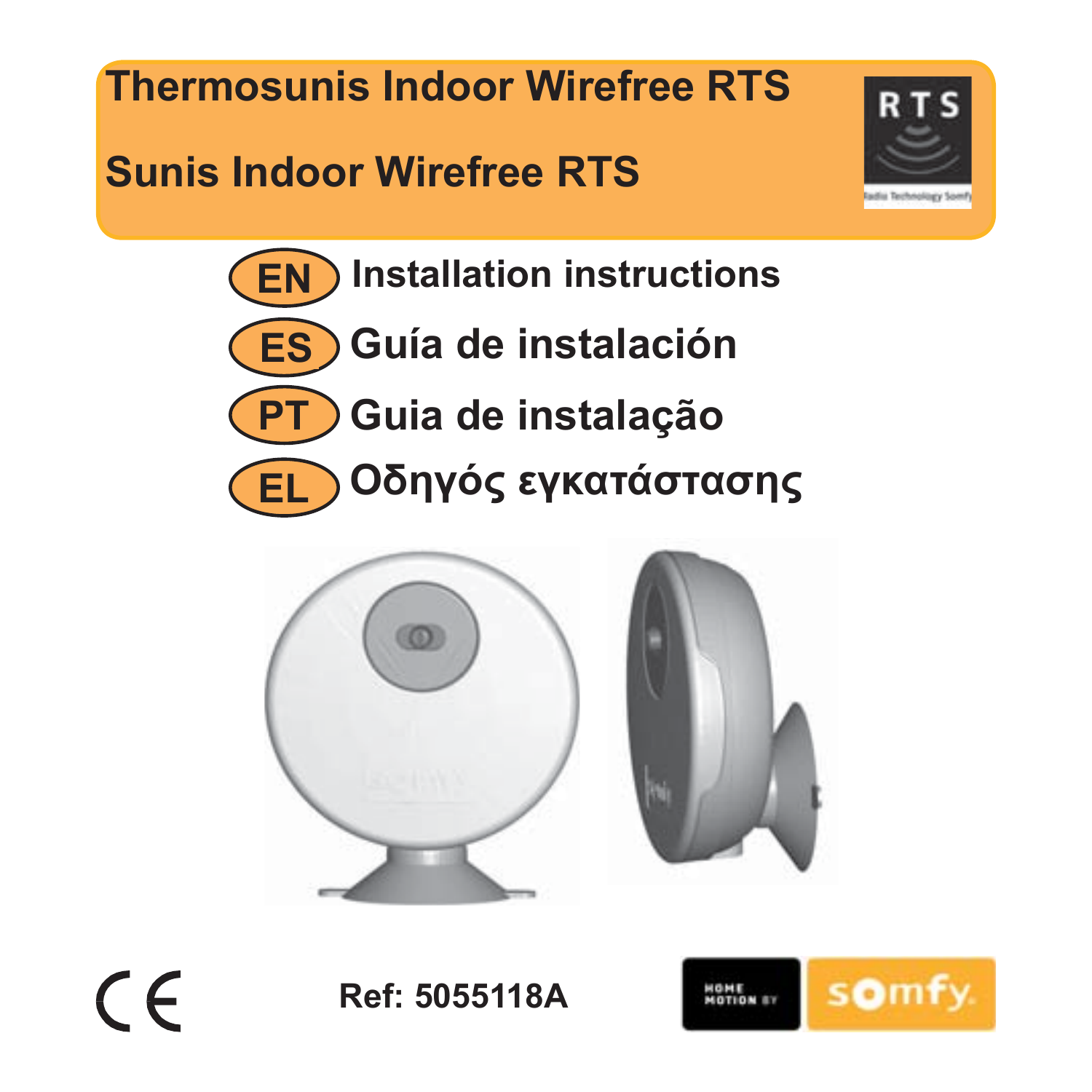# **Contents**

**EN** 

| Setting the threshold $\frac{1}{2}$ $\frac{1}{2}$<br>Demonstration mode |  |
|-------------------------------------------------------------------------|--|
|                                                                         |  |
|                                                                         |  |
|                                                                         |  |
|                                                                         |  |

These installation instructions must be read carefully and in full in order to use the product's functionalities to their full extent.

Subject to technical modifications.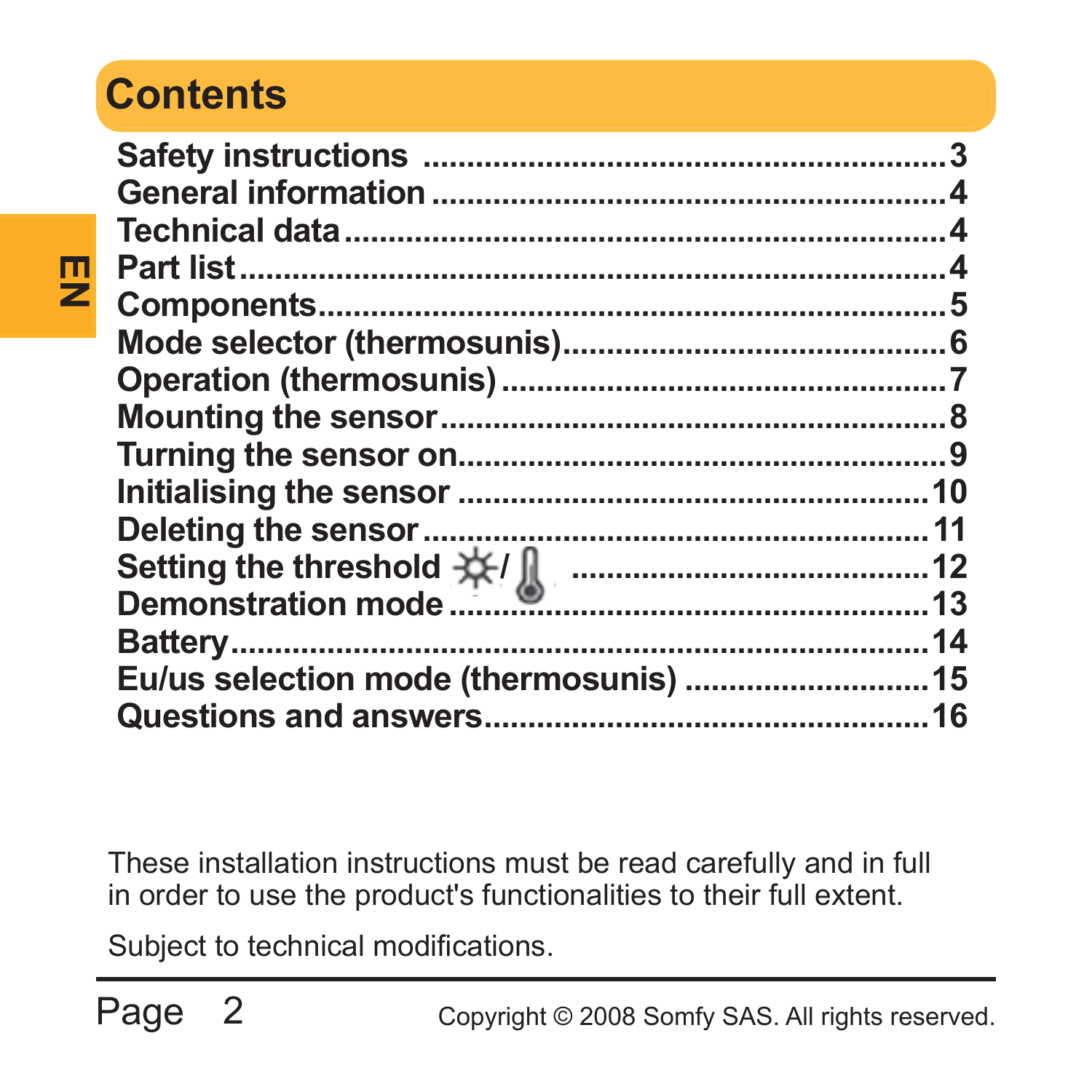# **Safety instructions**

- This Somfy product must be installed by a person with professional knowledge of motorisation and home automation, for whom these instructions are intended.
- Never begin installing without first checking the compatibility of this product with the associated equipment and accessories.
- These instructions describe how to install, commission and use this product.
- Moreover, the installer must comply with the current standards and legislation in the country in which the product is being installed and inform his customers of the usage and maintenance conditions relevant to the product.
- Any use outside the area of application defined by Somfy is not approved.
- In this event, as for all usage not consistent with the instructions given herein. Somfy accepts no responsibility for harm or damage.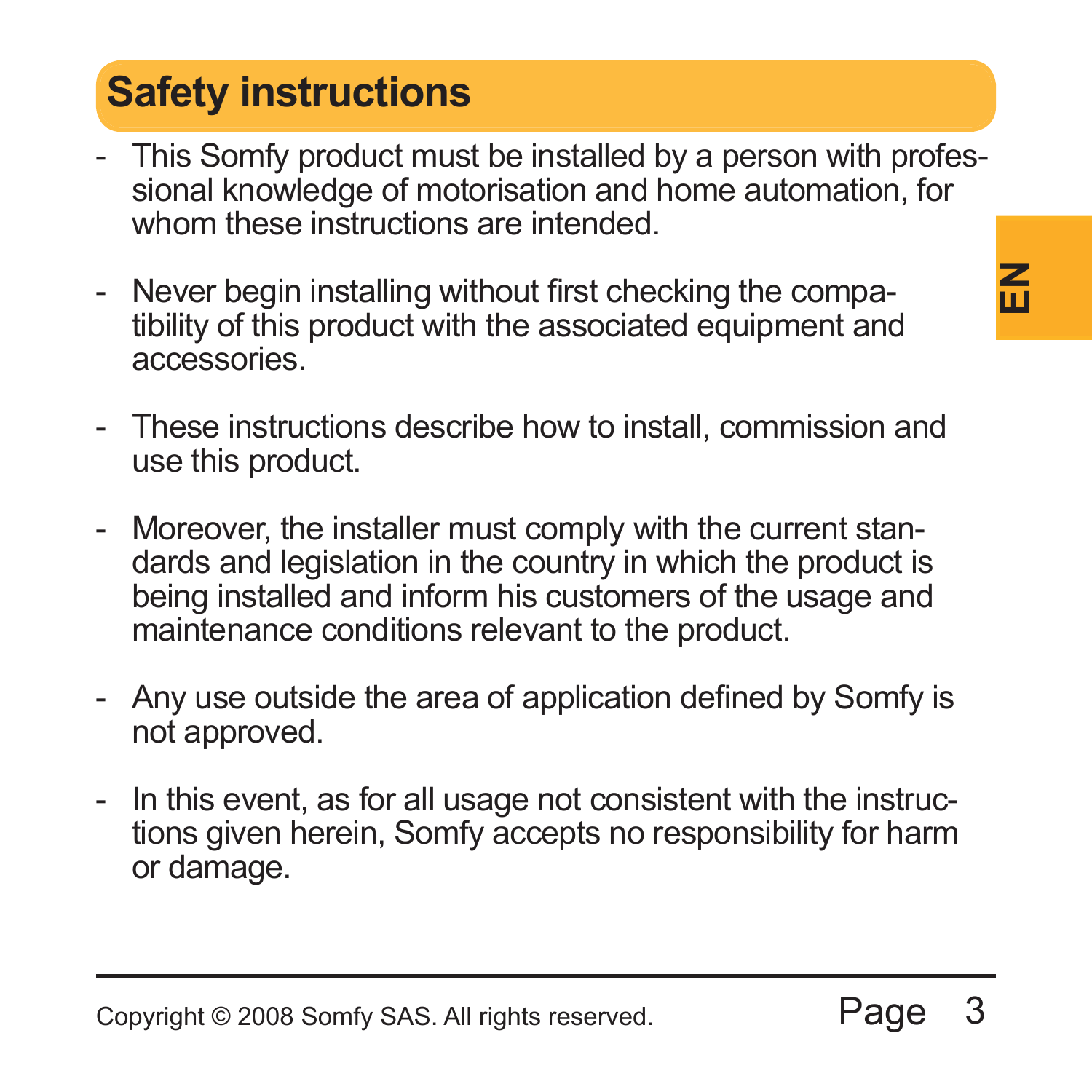# **General information**

**EN ICE CONFIDENT CONFIDENTS**<br> **Z** \*Only with Thermosunis Indoor Wirefree RTS This is a radio sensor which controls interior motorised roller shutters and blinds according to the amount of sunshine and the interior temperature\*. It is compatible with SOMFY RTS radio motors and RTS radio receivers and can be connected to several motors and receivers.

**Sunis Indoor Wirefree RTS part number:** 9 013 707

**Thermosunis Indoor Wirefree RTS part number:** 9 013 708

#### **Technical data:**

| Frequency                  | 433, 42 MHz | Protection category | Ш                                              |  |
|----------------------------|-------------|---------------------|------------------------------------------------|--|
| Type of battery            | CR 2430     |                     |                                                |  |
| Index protection<br>rating | IP 31       | Temperature range   | l0°C - +60°C<br>$(32^{\circ}F - 140^{\circ}F)$ |  |

#### **Part list:**

| Thermosunis Indoor Wirefree RTS or Sunis Indoor Wirefree RTS |
|--------------------------------------------------------------|
| Suction cup for mounting on the window/window sill           |
| Installation instructions                                    |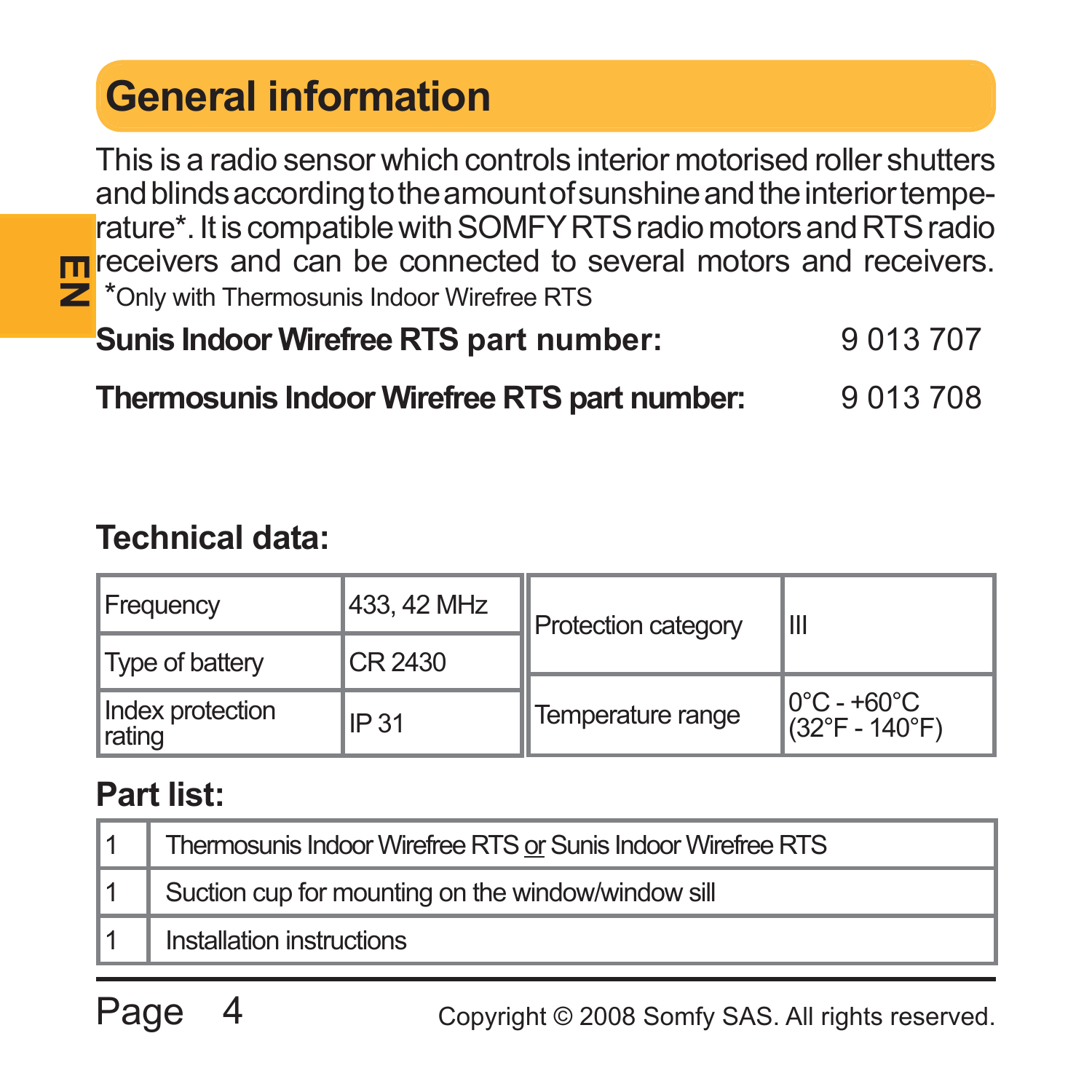# **Components**

- 1 Front cover
- 2 Sun sensor
- 3 Rear cover
- 4 Sun detection zone
- 5 Suction cup
- 6 Battery bracket + battery
- 7 Sensor bracket
- 8 Sunshine LED
- 9 Sun threshold setting control
- 10 Programming button (PROG)
- 11 Temperature LED\*
- 12 Temperature threshold setting control\*
- 13 Function selector\*
- 14 Mode button
- 15 ON/OFF button



\* only on Thermosunis

Copyright © 2008 Somfy SAS. All rights reserved.

Page 5

**EN**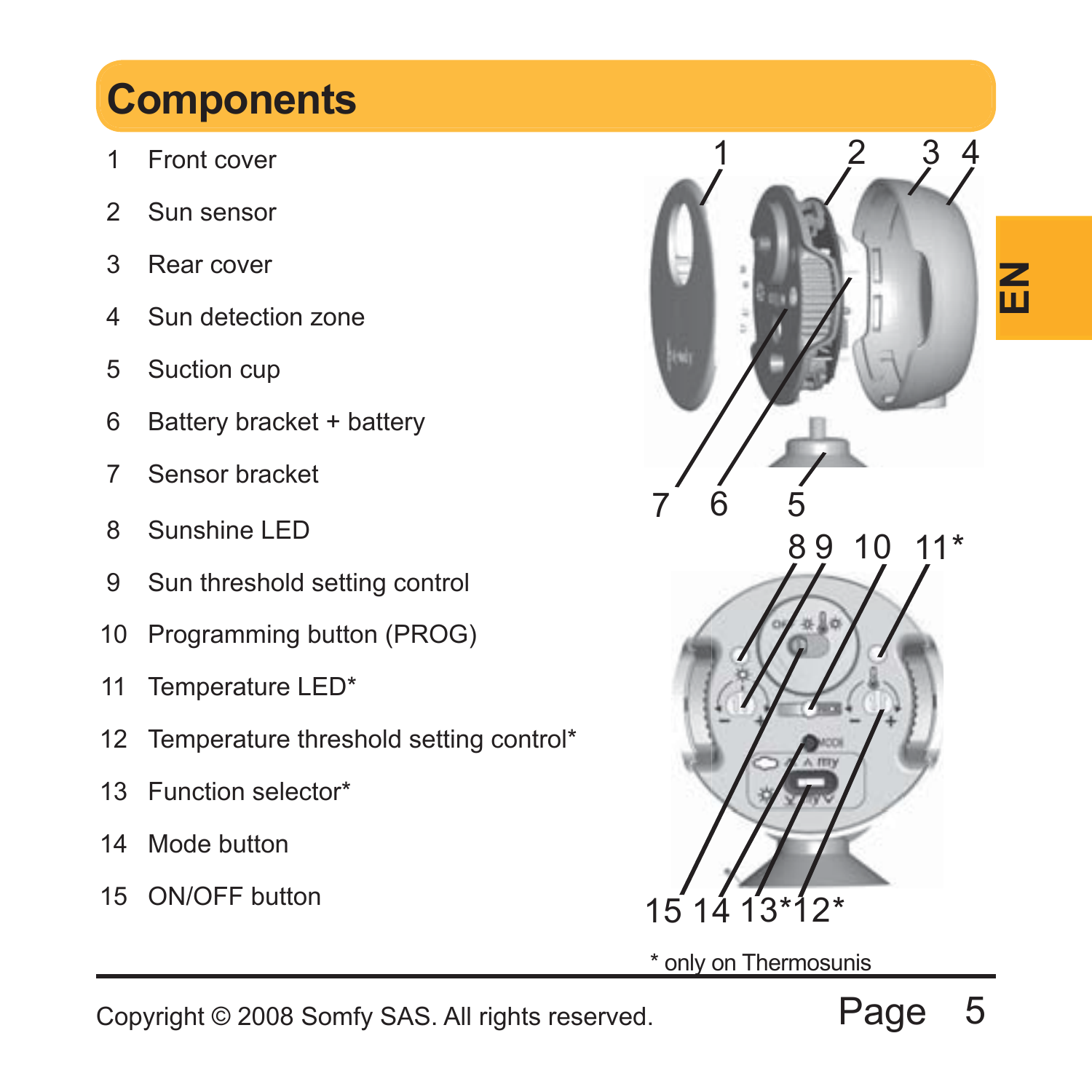# **Mode selector (Thermosunis)**

To make optimum use of the sensor, select one of the three following operation modes.

**Caution: The Sunis Indoor Wirefree sensor is only fitted** 



**with mode 1. It cannot be adjusted.**

| Mode<br>Operation                            |   |   |  |
|----------------------------------------------|---|---|--|
| Sensor for a single roller<br>shutter        | х |   |  |
| Sensor for several roller<br>shutters/blinds |   | x |  |
| Sensor for an interior<br>blind              |   |   |  |

#### Key:

| ∧ Upper end limit      | $Y$ Sensor position          |
|------------------------|------------------------------|
| $\vee$ Lower end limit | my Favourite position ("my") |
|                        |                              |

Page 6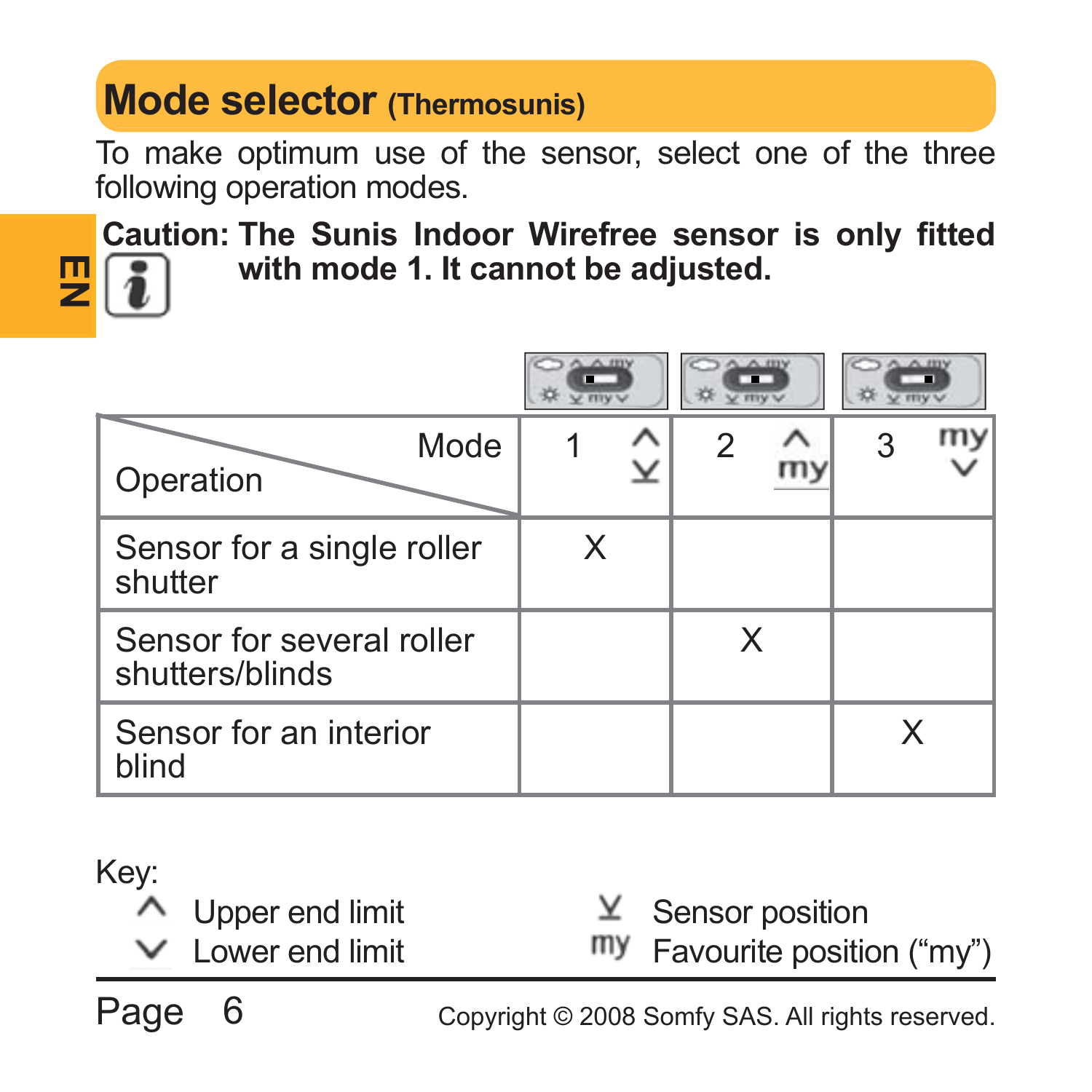# **Operation (Thermosunis)**

If the temperature is lower than the pre-set threshold, the sun function will be OFF. If the temperature is greater than the pre-set threshold, the sun function will be ON.

|                     | ⇪<br>Mode 1                                                                                                                                                                                                    | Mode 2<br>$\ddot{m}$                                                                                                                                                                       | my<br>Mode 3                                                                                                                                                                                            |   |
|---------------------|----------------------------------------------------------------------------------------------------------------------------------------------------------------------------------------------------------------|--------------------------------------------------------------------------------------------------------------------------------------------------------------------------------------------|---------------------------------------------------------------------------------------------------------------------------------------------------------------------------------------------------------|---|
| Sun                 | If the sunshine<br>threshold has been<br>exceeded for 5<br>minutes (demons-<br>tration mode<br>- 5 seconds), the<br>shutter/blind will move<br>up to the sensor and<br>will raise to leave the<br>sensor free. | If the sunshine<br>threshold has been<br>exceed for 5 minutes<br>(demonstration<br>mode - 5 seconds).<br>the shutter/blind will<br>move to the favourite<br>position ("my").               | If the sunshine<br>threshold is exceeded<br>for 5 minutes<br>(demonstration mode<br>- 5 seconds), the<br>shutter/blind will move<br>to the lower end limit.                                             | ш |
| Lack of<br>sunshine | If the sunshine thres-<br>hold has not been<br>reached for a maxi-<br>mum of 30 minutes<br>(demonstration mode<br>-30 seconds), the<br>shutter/blind will move<br>to the upper end limit.                      | If the sunshine thres-<br>hold has not been<br>reached for a maxi-<br>mum of 30 minutes<br>(demonstration mode<br>- 30 seconds), the<br>shutter/blind will move<br>to the upper end limit. | If the sunshine thres-<br>hold has not been<br>reached for a maxi-<br>mum of 30 minutes<br>(demonstrat ion<br>mode - 30 seconds),<br>the shutter/blind will<br>move to the favourite<br>position ("my") |   |

**Caution: If the sensor is inhibited by a manual or temporary "down" order, the automatic sun function will be deactivated.** i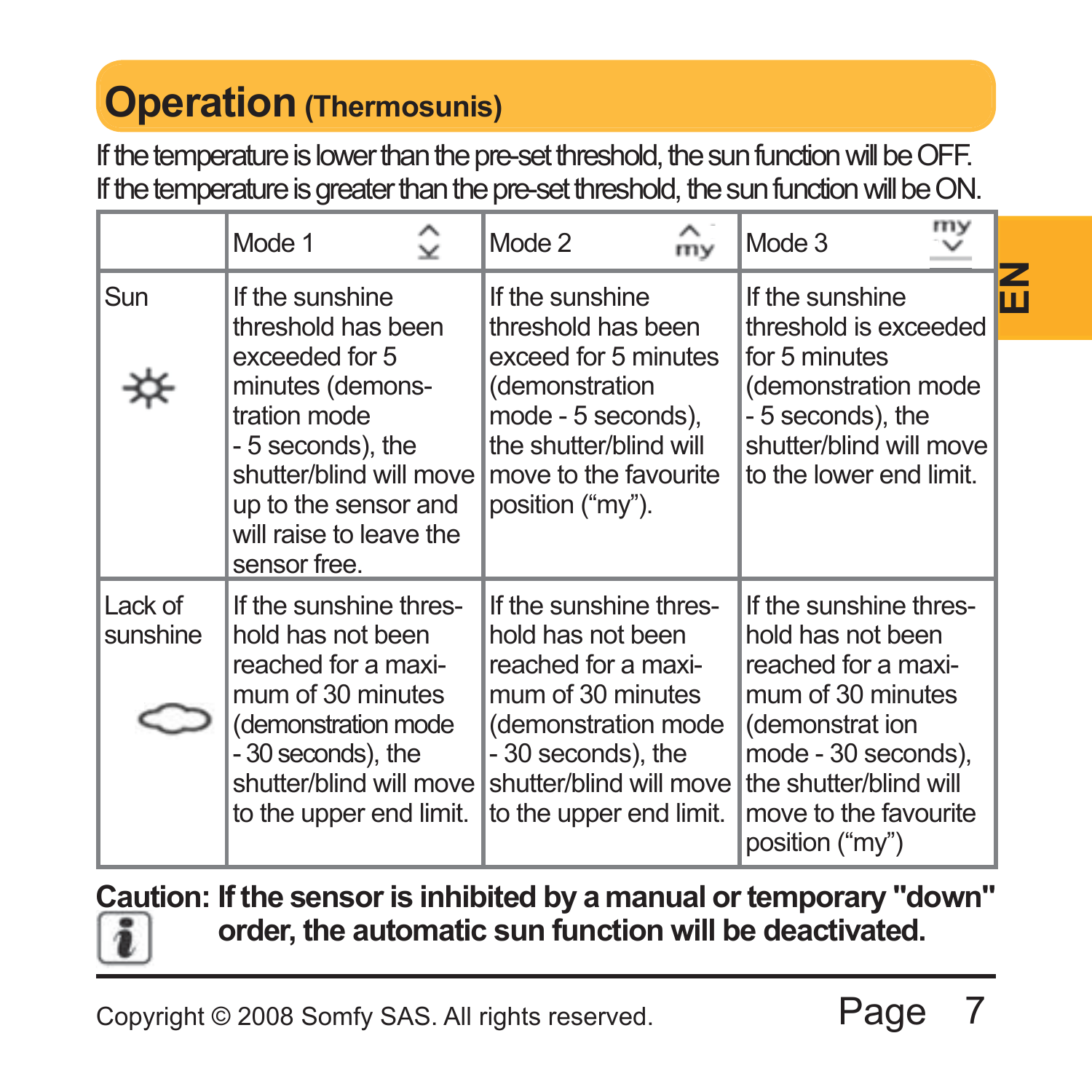# **Mounting the sensor**

Use the suction cup to mount the sensor to the inside of the window or on the interior window sill:

- **EX Function selector in mode 1**<br> **EX** Mount under the s hade area Mount under the s hade area required for the roller shutter.
	- Function selector in mode 2 my Mount under the position (favourite position).
	- Function selector in mode 3 Mount between the window and interior blind.



# **my** Position the sun sensor facing outside

Page 8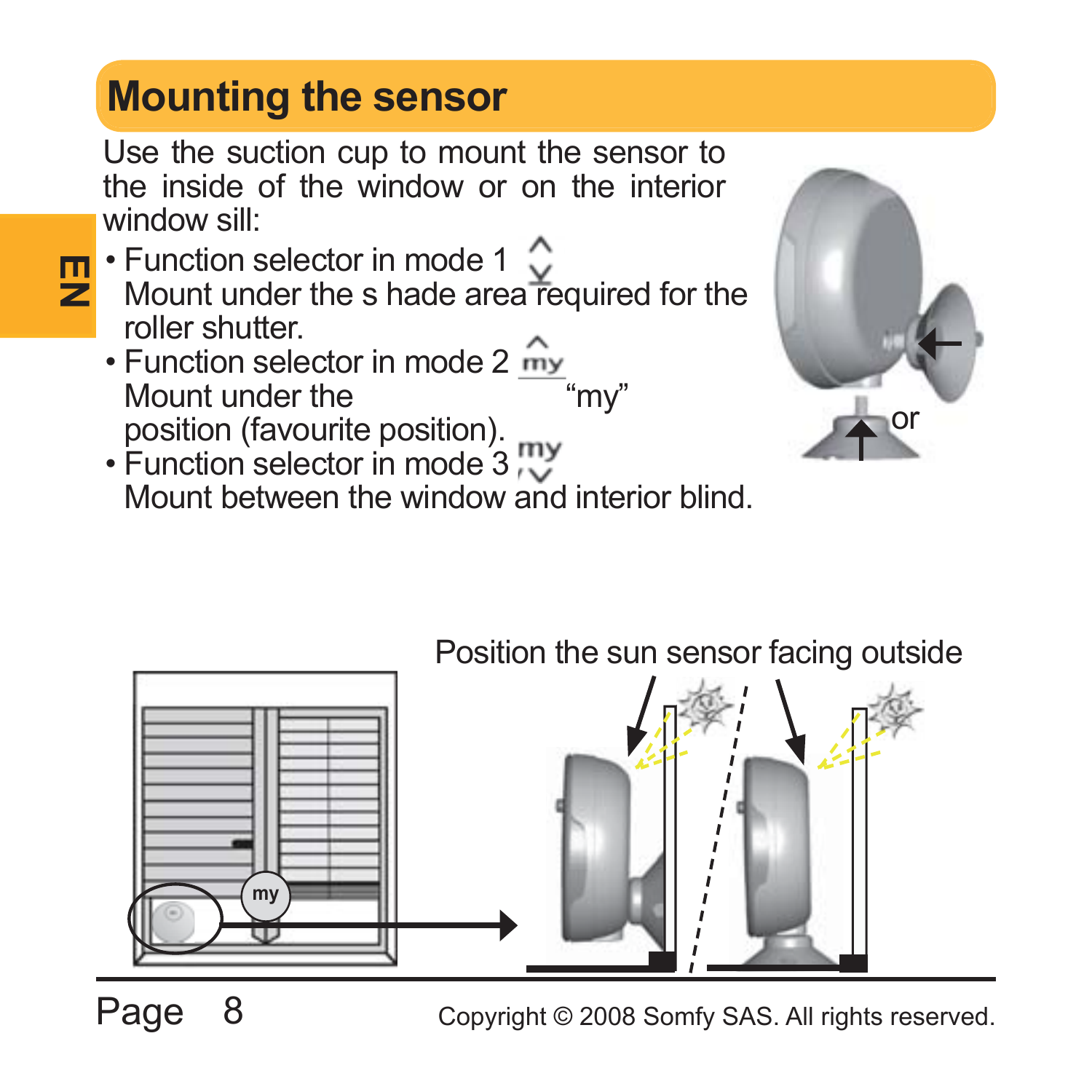# **Turning the sensor on**





| OFF |                                                            |                                                                                           |
|-----|------------------------------------------------------------|-------------------------------------------------------------------------------------------|
| OFF | Sun function active<br>☞ LED 1 lights up for<br>5 seconds. | Automatic sun and tem-<br>perature function active<br>☞ LED 1 lights up for 5<br>seconds. |

\* only on Thermosunis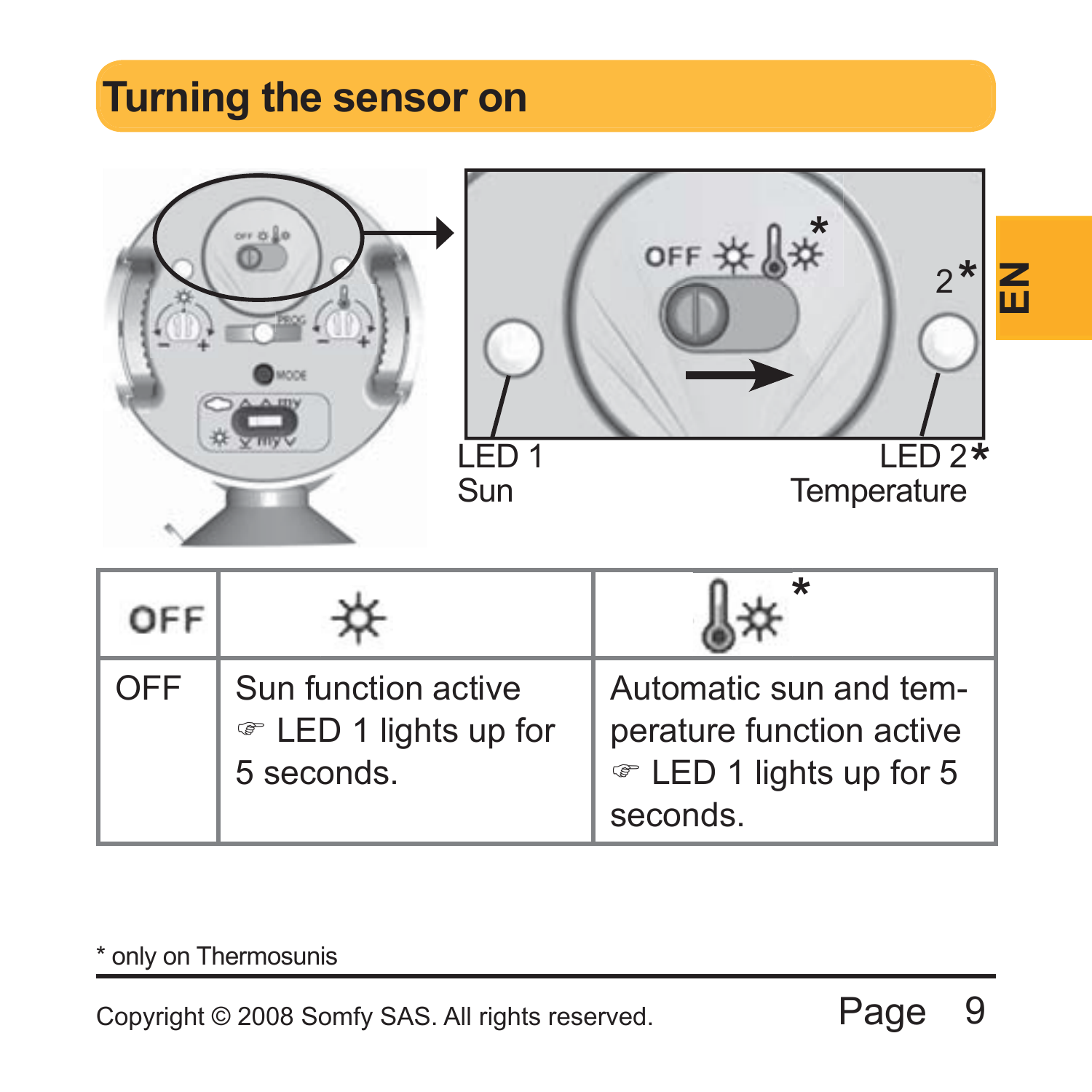# **Initialising the sensor**

**EN** 

**A) Set the RTS motor/radio receiver to programming mode.**

- Press the programming button on the remote control or radio receiver for approximately 2 seconds:
	- $\Rightarrow$  the shutter/blind will briefly move up and down.  $\degree$  Fig. 1
- Briefly press (0.5 seconds) the sensor programming button (1).  $\Rightarrow$  the shutter/blind will briefly move up and down.  $\leq$  Fig. 2  $\Rightarrow$  the sensor is ready for use.

*Caution: If the sensor needs to be programmed with several RTS motors or radio receivers, repeat steps A and B for each radio motor or each RTS radio receiver.*

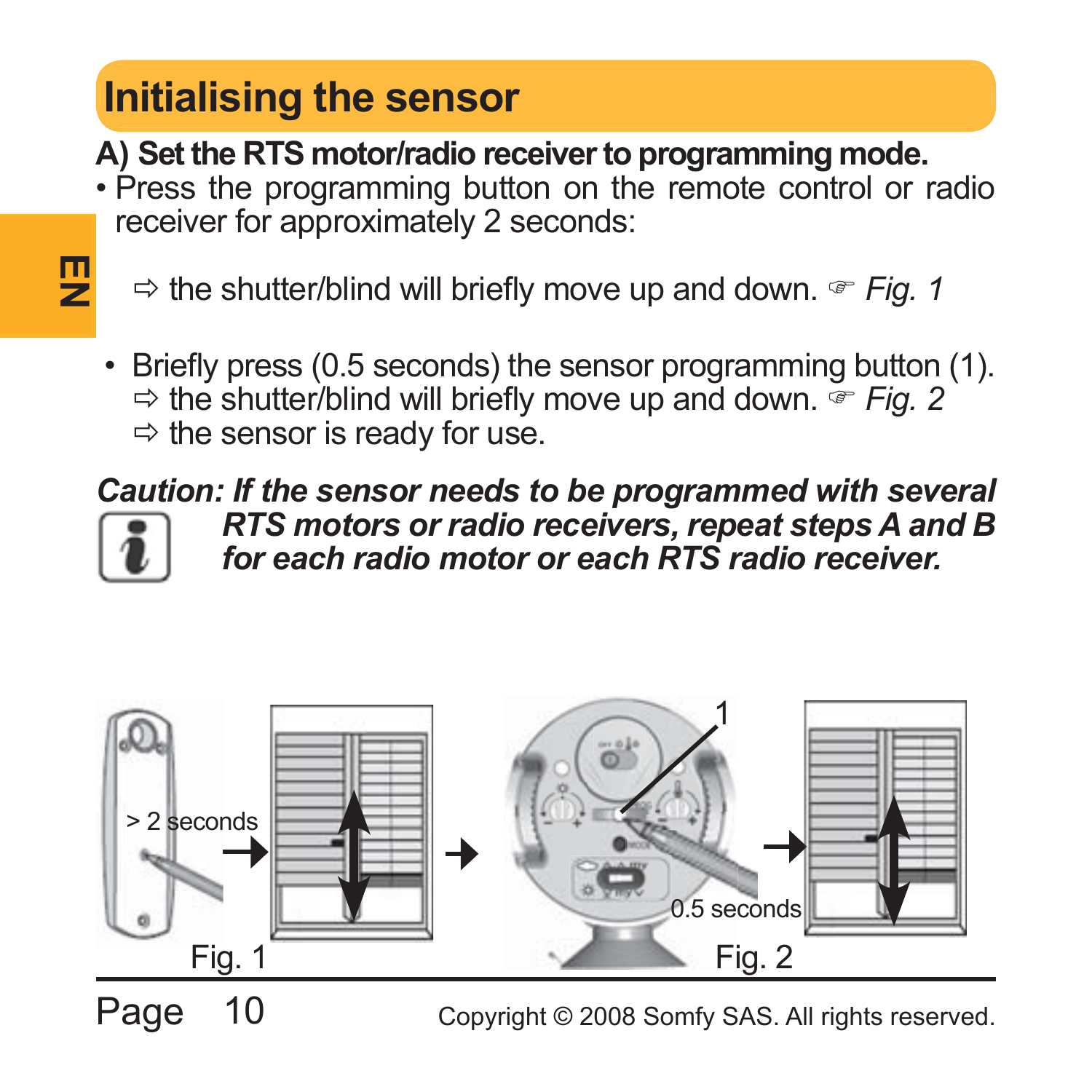# **Deleting the sensor**

**Deleting the sensor (must be on)**

- Place the RTS motor/radio receiver into programming mode (see point **A on page 10)**.
- Briefly press (0.5 seconds) the sensor programming button (1).  $\Rightarrow$  the shutter/blind will briefly move up and down.  $\Rightarrow$  Fig. 2  $\Rightarrow$  the sensor is deleted.





Copyright © 2008 Somfy SAS. All rights reserved.

Page 11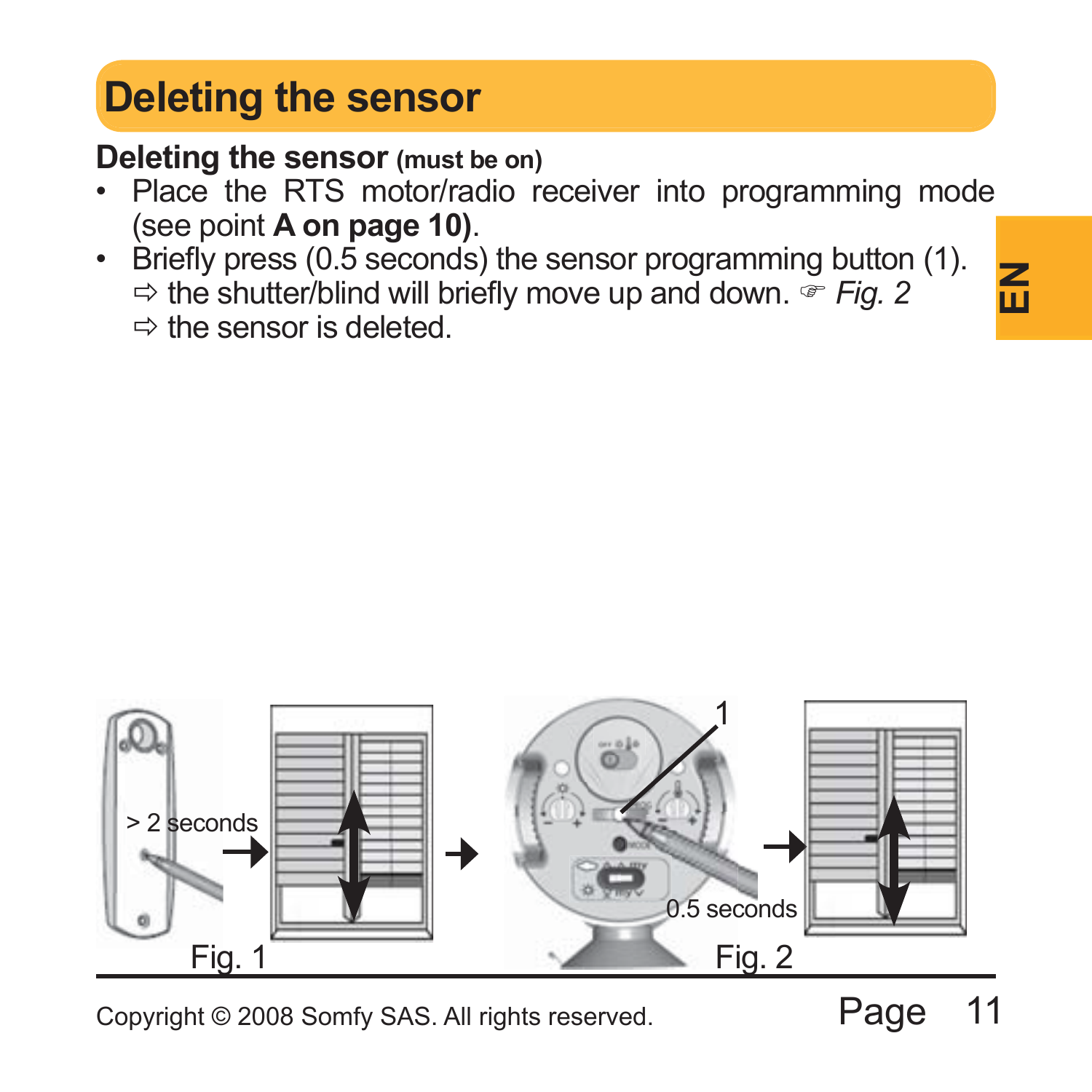# **Setting the threshold**  $\frac{1}{2}$

*Caution: The threshold can still be set when the sensor is on.*



*The LEDs will remain lit during potentiometer rotation (2, 3\*). The LEDs will go off if potentiometer rotation is interrupted for approximately 15 seconds or stopped.*

- $\cdot$  Briefly press the mode button (1)
- Turn the Sun (2) or Temperature (3\*) potentiometer fully clockwise to the (+) position.
	- $\Rightarrow$  The Sun (4) or Temperature (5\*) LED will light up/flash "red".
- Slowly turn the Sun (2) or Temperature (3\*) potentiometer anticlockwise (-) until the LED (sun or temperature\*) changes from "red" to "green".

 $\Rightarrow$  The current light/temperature value is set as the threshold value (value where a command will be performed).



Page 12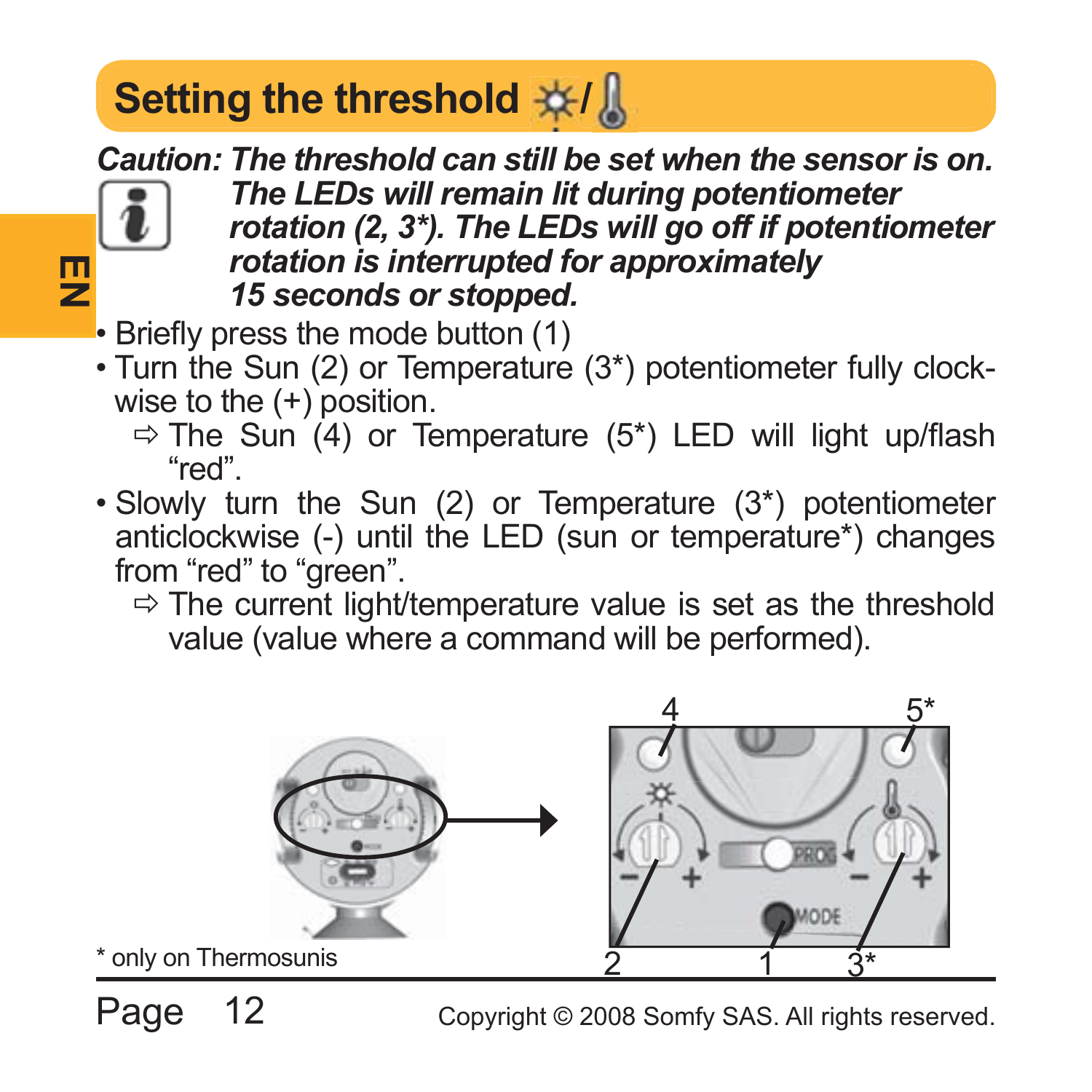# **Demonstration mode**

The demonstration mode can be used for demonstration purposes as well as for setting the threshold, as reaction times are shorter.

• Press the Mode button (1) for more than 2 seconds.

- $\Rightarrow$  The LEDs (2, 3\*) will flash for approximately 30 seconds.
- $\Rightarrow$  Demonstration mode is active.
- Press the Mode button (1) again for more than 2 seconds.  $\Rightarrow$  The LEDs (2, 3\*) remain lit.
	- $\Rightarrow$  I lear mode is active.
- Briefly press the Mode button (0.5 seconds).
	- $\Rightarrow$  Displaying the current setting

#### *Caution: If no buttons are pressed in demonstration mode, the*



*sensor will automatically change to user mode after 3 minutes.*

If the Sun potentiometer (4) is turned fully anticlockwise (-) in demonstration mode or user mode, this will simulate sunshine. The curtain will move to the lower end limit or to the "my" position and will remain in this position.



\* only on Thermosunis 1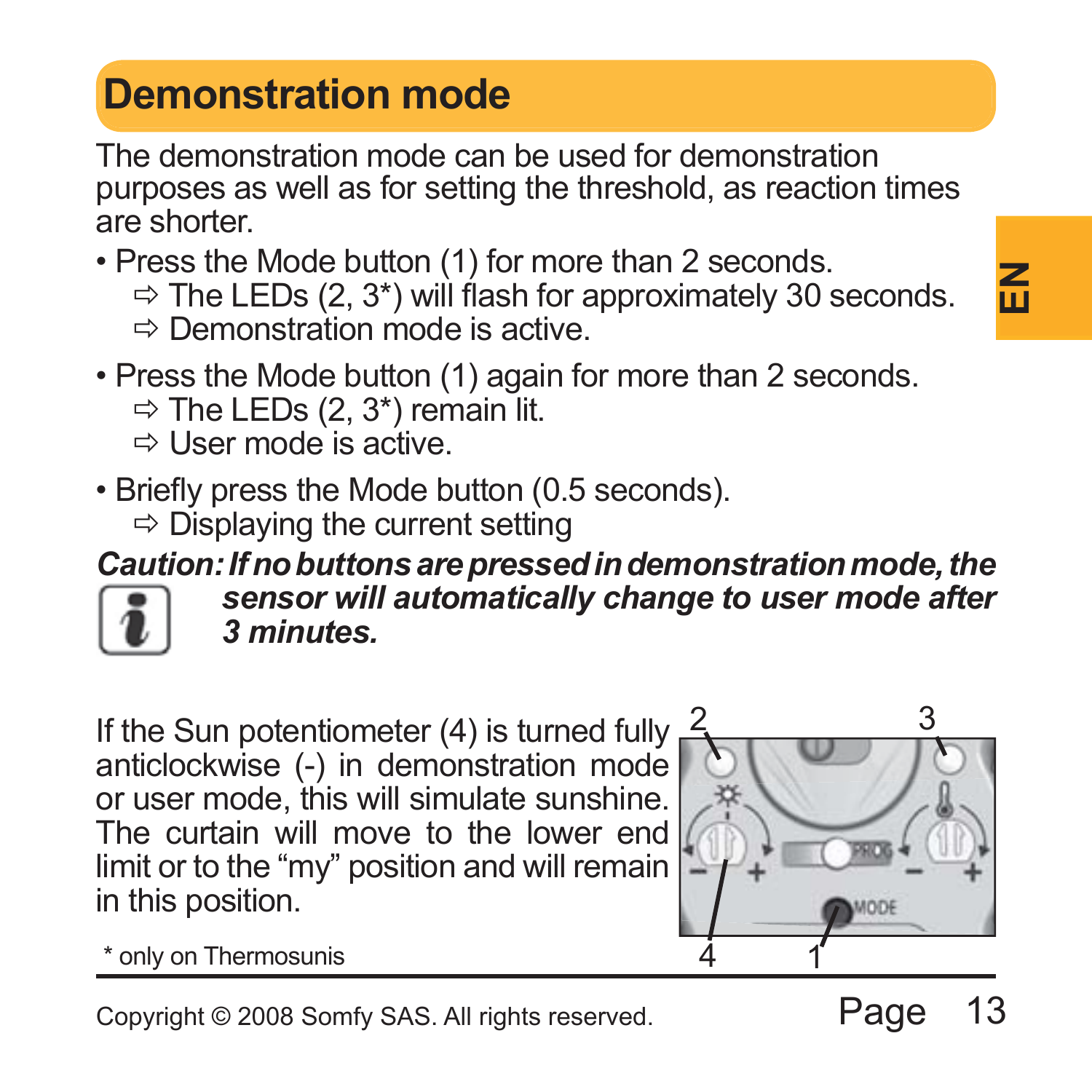# **Battery**

**巴** 

Type: CR 2430

Low battery warning: The Sun and Temperature LEDs\* will be orange

\* only on Thermosunis

#### **Replacing the battery:**

Do not use any tools when replacing the battery. ) **Risk of damage.**





Page 14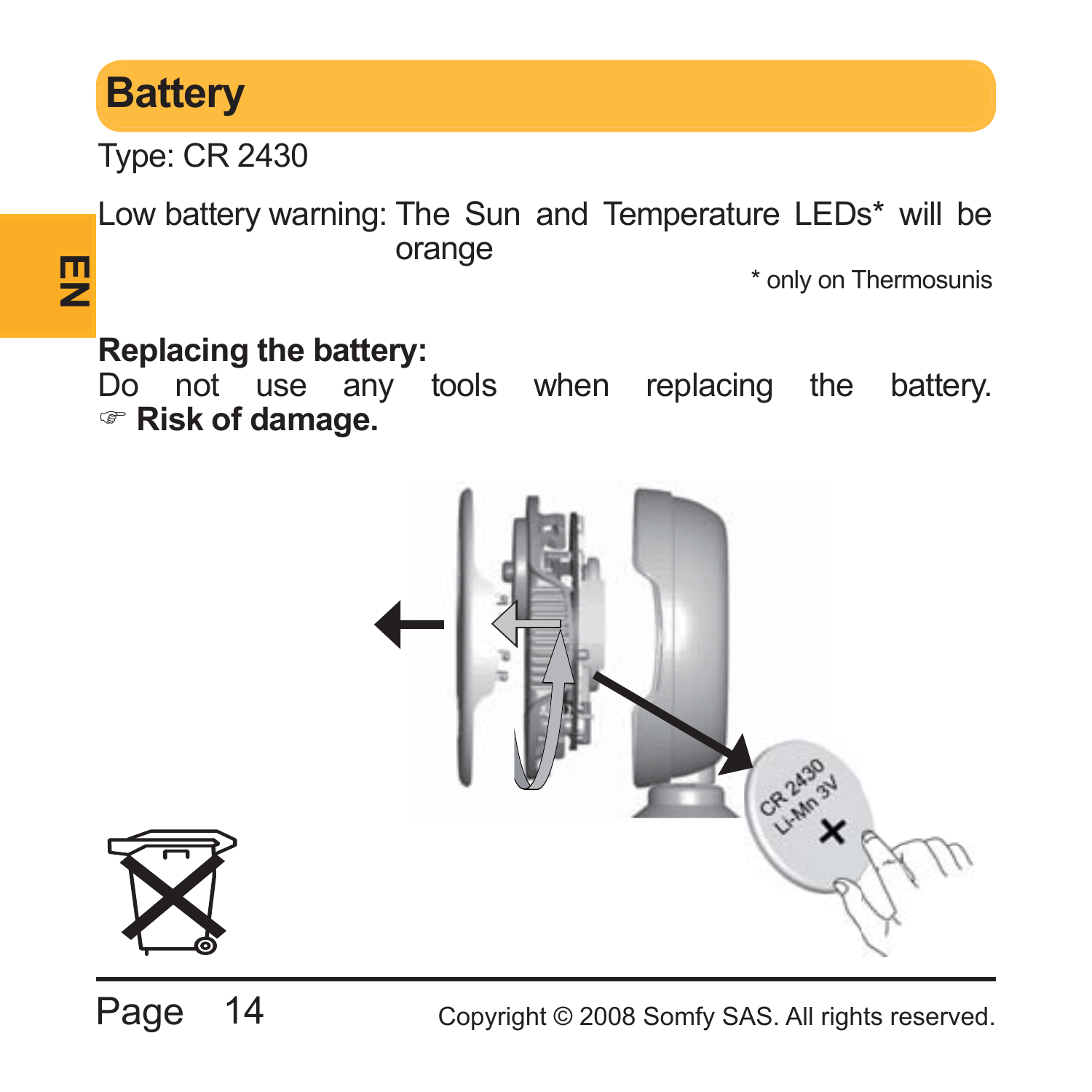# **EU/US selection mode (Thermosunis)**

# **Factory setting: US Mode**

#### **Changing the mode**

- Place the mode selector to Mode 2 (1) or Mode 3 (2).
- $\cdot$  Turn the sensor off  $(n_{\text{FF}})$ .
- Press and hold the Mode button (3) for approximately 2 seconds when the sensor is turned on.



- $US \Rightarrow EU$  sun LED changes from red to green
- $\degree$  EU  $\Rightarrow$  US sun LED changes from green to red

#### *Caution: If a malfunction occurs during movement:*



*The receiver and sensor must be set to the same mode: EU mode or US mode.*

)*see installation guide for the receiver.*

*Caution: Sunis Indoor Wirefree RTS operation only in* 



*mode 1* .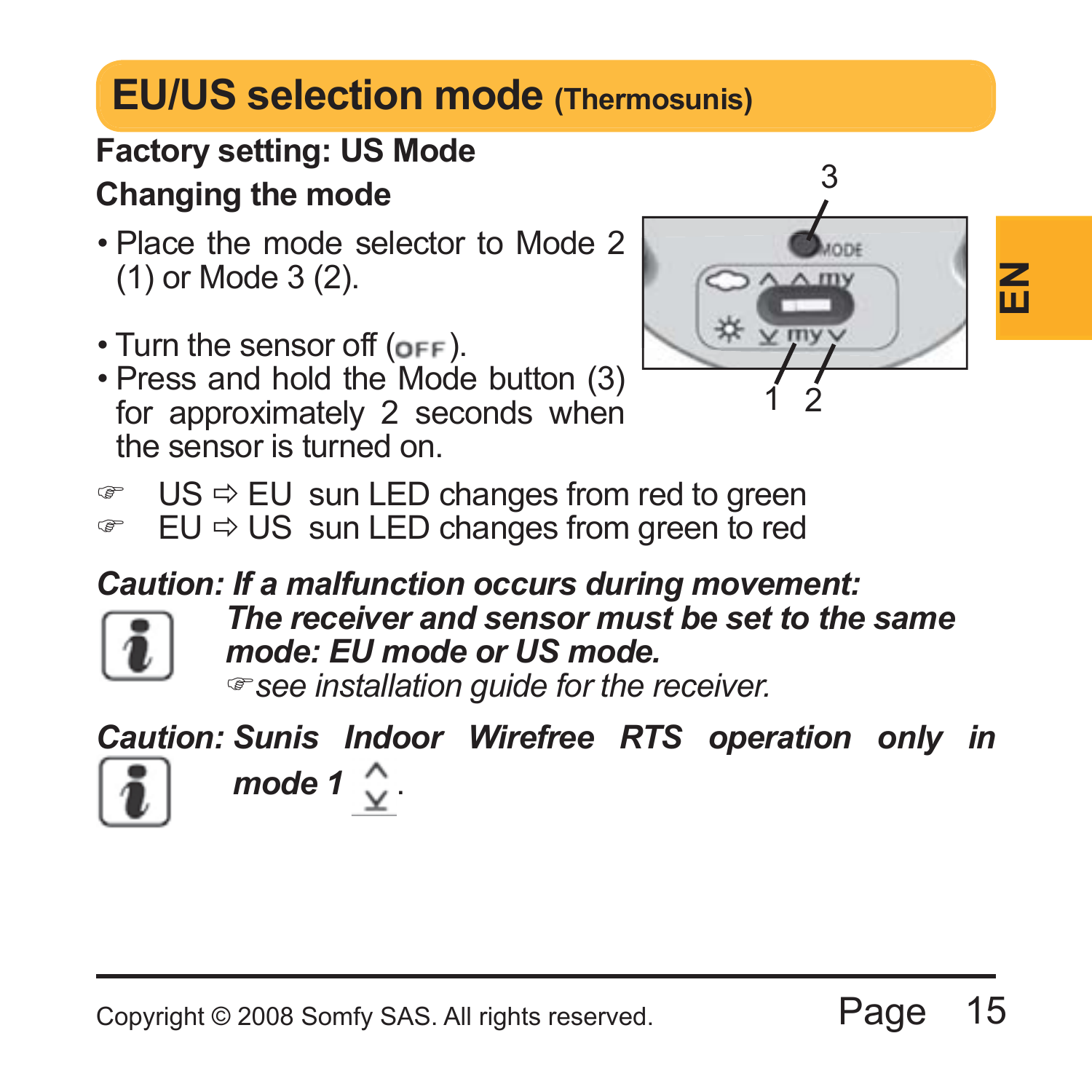# **Questions and answers**

| Fault                                                                                  | Cause                                                                  | <b>Deletion</b>                                                                                                       |
|----------------------------------------------------------------------------------------|------------------------------------------------------------------------|-----------------------------------------------------------------------------------------------------------------------|
| The shutter/blind<br>does not react                                                    | The sensor is off.                                                     | Switch the sensor on<br>ு Page 9                                                                                      |
| to sun and/or<br>temperature                                                           | The sensor has not been<br>programmed.                                 | Program the sensor<br>ு Page 10                                                                                       |
|                                                                                        | The threshold values have<br>been incorrectly set.                     | Correct the threshold values<br>ு Page 12                                                                             |
|                                                                                        | The battery is weak.                                                   | Replace the battery<br>ு Page 14                                                                                      |
|                                                                                        | The sun sensor cover is<br>dirty.                                      | Clean the cover<br>☞ Page 5                                                                                           |
|                                                                                        | The sensor is incorrectly<br>positioned.                               | Reposition the sensor<br>ு Page 8                                                                                     |
| The shutter/blind<br>moves too<br>frequently                                           | The sensor is in demonstra-<br>tion mode.                              | Change the sensor to normal<br>mode or Page 13                                                                        |
| The shutter/blind<br>reacts incorrectly                                                | A bright light source is<br>affecting the sensor.                      | Switch off the light source and<br>select a new location                                                              |
| The shutter/blind<br>does not react to<br>the sun or only<br>moves in one<br>direction | There is no favourite position<br>("my") programmed into the<br>motor. | Program the "my" position<br>(or corresponding installation<br>instructions)<br>or set the sensor to mode 1 $\circ$ . |

For any additional information, please contact your dealer or our technical assistance  $\sim$  Pages 62, 63

Page 16

**EN**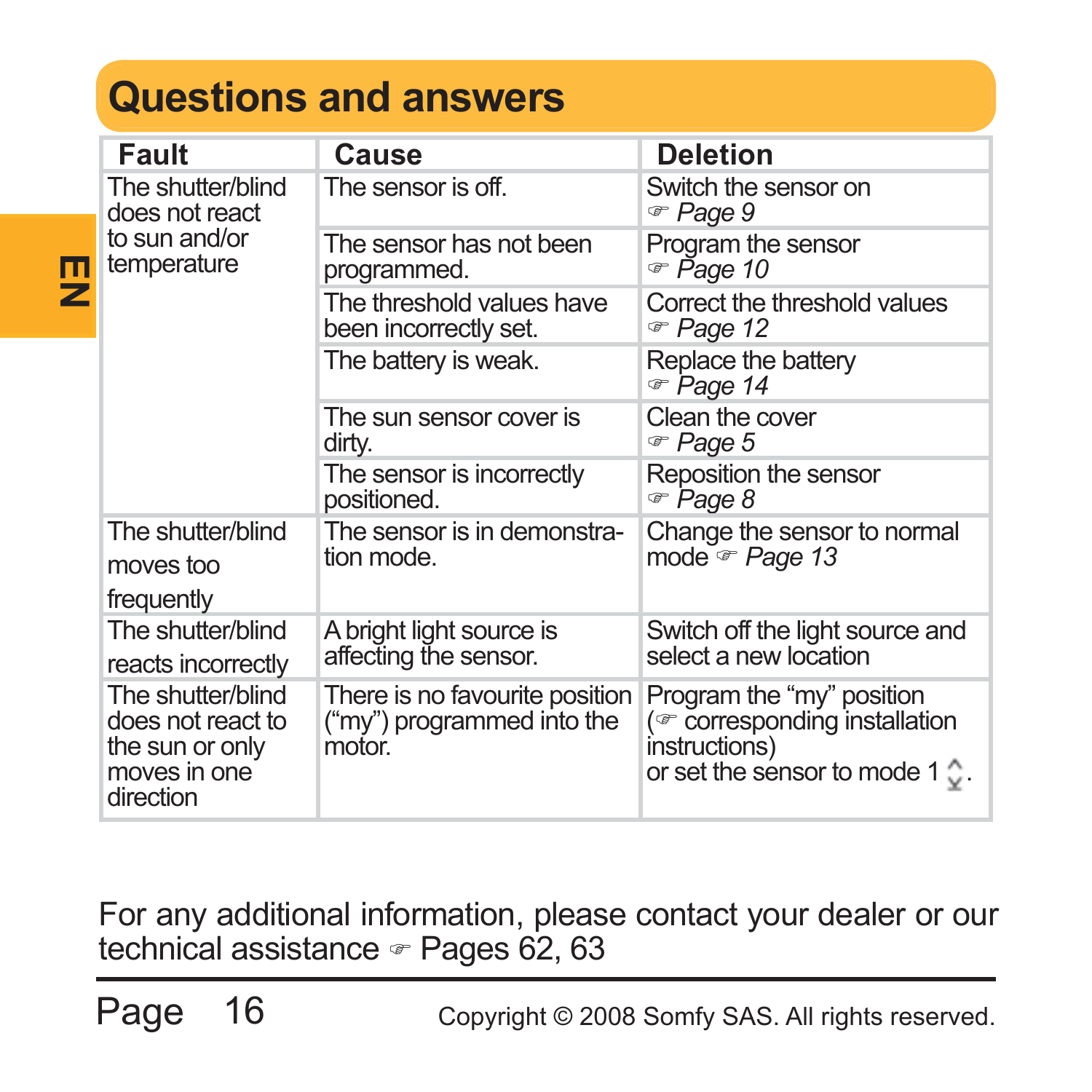# **Índice**

| Selección de modo EU/modo US (Thermosunis) 30                                                                     |         | ທ<br>ш |
|-------------------------------------------------------------------------------------------------------------------|---------|--------|
| Lea íntegramente la presente guía de instalación para poder<br>utilizar correctamente las funciones del producto. |         |        |
| La presente guía puede someterse a modificaciones<br>técnicas.                                                    |         |        |
| Copyright © 2008 Somfy SAS. All rights reserved.                                                                  | Page 17 |        |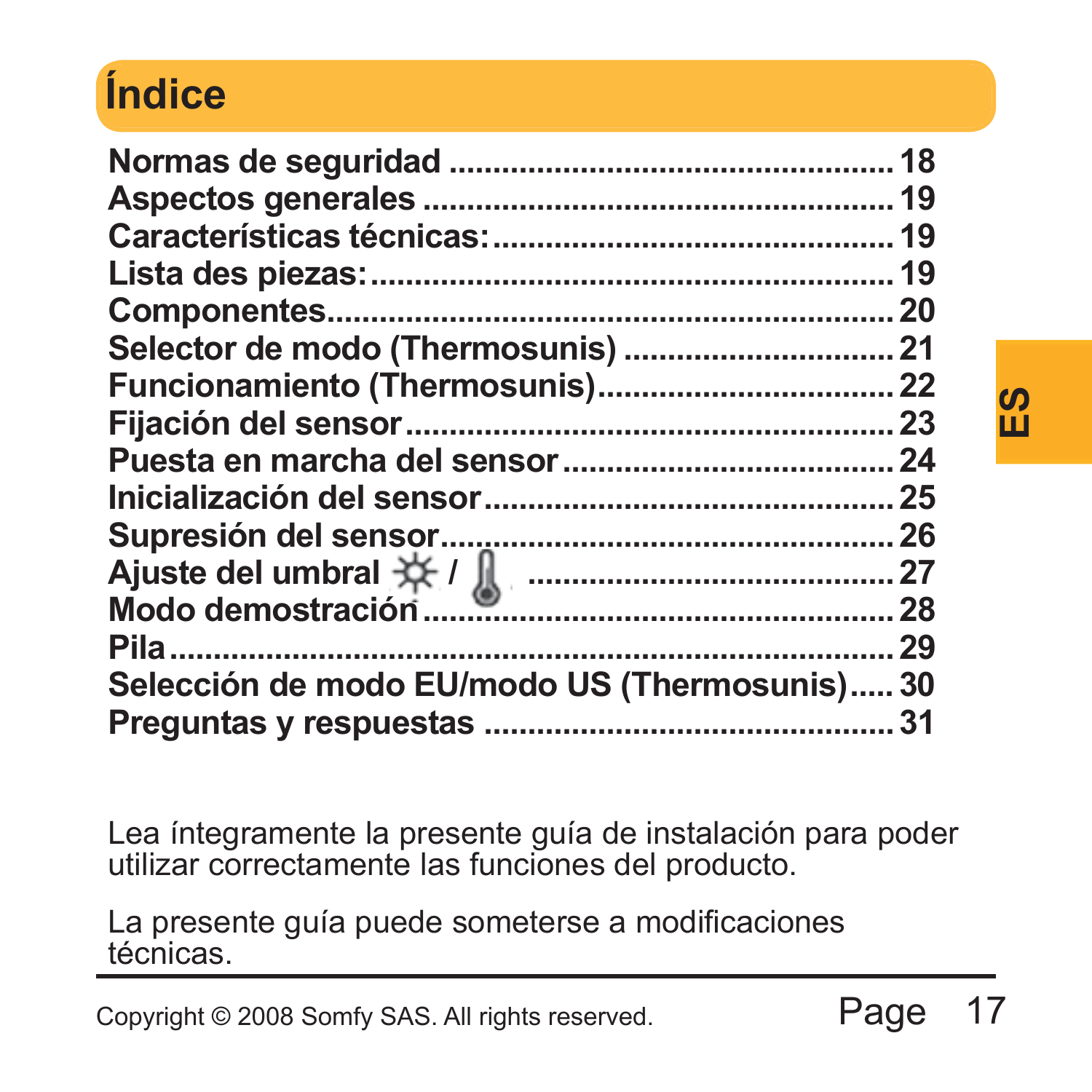# **Normas de seguridad**

- Este producto Somfy debe ser instalado por un profesional de la motorización y de los automatismos, a quien va dirigida esta guía.
- Antes de su utilización, compruebe la compatibilidad de este producto con los equipos y accesorios asociados.
- **ES** La presente quía describe la instalación, la puesta en marcha y la utilización de este producto.
	- Por otra parte, el instalador debe seguir las normas y la legislación vigente en los países de instalación e informar a los clientes acerca de las condiciones de uso y de mantenimiento del producto.
	- Cualquier instalación que quede fuera del ámbito de aplicación definido por Somfy se considerará no conforme.
	- Esto conllevará, al igual que cualquier otra inobservancia de las instrucciones que figuran en esta guía, la exclusión de responsabilidad y garantía por parte de Somfy.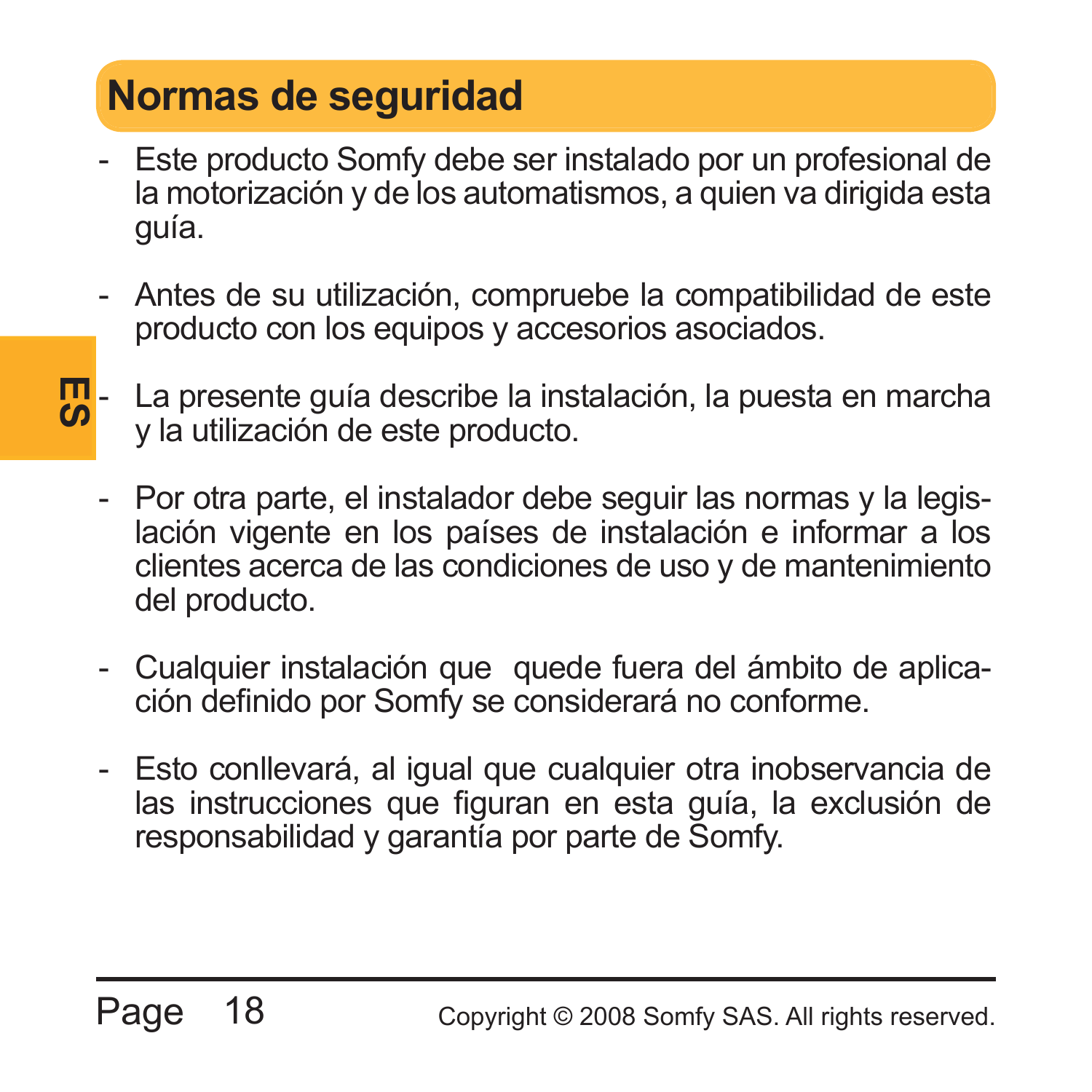# **Cuestiones generales**

Éste es un sensor de radio que sirve para controlar las persianas enrollables y toldos interiores motorizados en función de la insolación y de la temperatura interior\*. Es compatible con los motores de radio SOMFY RTS y receptores de radio RTS y puede combinarse con varios motores y receptores. \*Sólo con Thermosunis Indoor Wirefree RTS

#### **Referencia Sunis Indoor Wirefree RTS:** 9 013 707  $\alpha$

#### **Referencia Thermosunis Indoor Wirefree RTS:** 9 013 708

#### **Características técnicas:**

|                                               | RETEITUM SUITS INGCO VIIENEE RTS.                      |             |                                                             | 9 U I J <i>I U I</i>                                 | ഗ<br>ш |  |
|-----------------------------------------------|--------------------------------------------------------|-------------|-------------------------------------------------------------|------------------------------------------------------|--------|--|
|                                               | 9013708<br>Referencia Thermosunis Indoor Wirefree RTS: |             |                                                             |                                                      |        |  |
|                                               | Características técnicas:                              |             |                                                             |                                                      |        |  |
|                                               | Frecuencia                                             | 433, 42 MHz | Clase de protección                                         | Ш                                                    |        |  |
| Tipo de pila<br>IP 31<br>Indice de protección |                                                        | CR 2430     |                                                             |                                                      |        |  |
|                                               |                                                        |             | Intervalo de<br>temperatura                                 | $0^{\circ}$ C - +60 $^{\circ}$ C<br>(32 °F - 140 °F) |        |  |
|                                               | Lista de piezas:                                       |             |                                                             |                                                      |        |  |
| 1                                             |                                                        |             | Thermosunis Indoor Wirefree RTS o Sunis Indoor Wirefree RTS |                                                      |        |  |
| $\mathbf{1}$                                  | Ventosa para fijación en ventana/borde de ventana      |             |                                                             |                                                      |        |  |
| 1                                             | Guía de instalación                                    |             |                                                             |                                                      |        |  |
|                                               | Copyright © 2008 Somfy SAS. All rights reserved.       |             |                                                             | 19<br>Page                                           |        |  |

#### **Lista de piezas:**

| Thermosunis Indoor Wirefree RTS o Sunis Indoor Wirefree RTS |
|-------------------------------------------------------------|
| Ventosa para fijación en ventana/borde de ventana           |
| Guía de instalación                                         |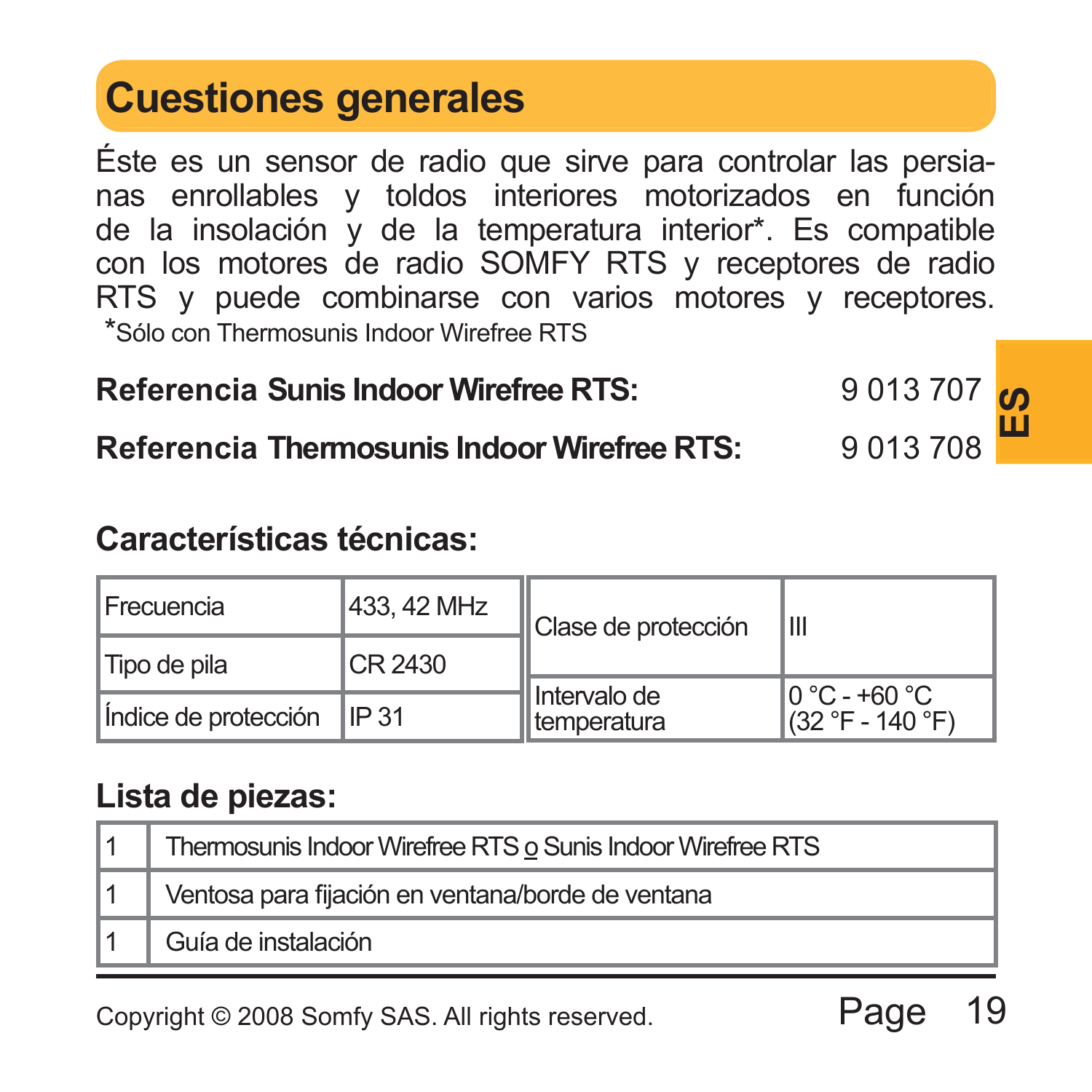# **Componentes**

- Cubierta delantera
- 2 Sensor solar
- 3 Cubierta trasera
- Zona de detección de insolación
- 5 Ventosa

**ES** 

- 6 Soporte de pila + pila
- 7 Soporte de sensor
- 8 Indicador luminoso de sol
- 9 Ajuste del umbral de insolación
- 10 Tecla de programación (PROG)
- 11 Indicador luminoso de temperatura\*
- 12 Ajuste del umbral de temperatura\*
- 13 Selector de función\*
- 14 Tecla de modo
- 15 Botón ENCENDIDO/APAGADO



Page 20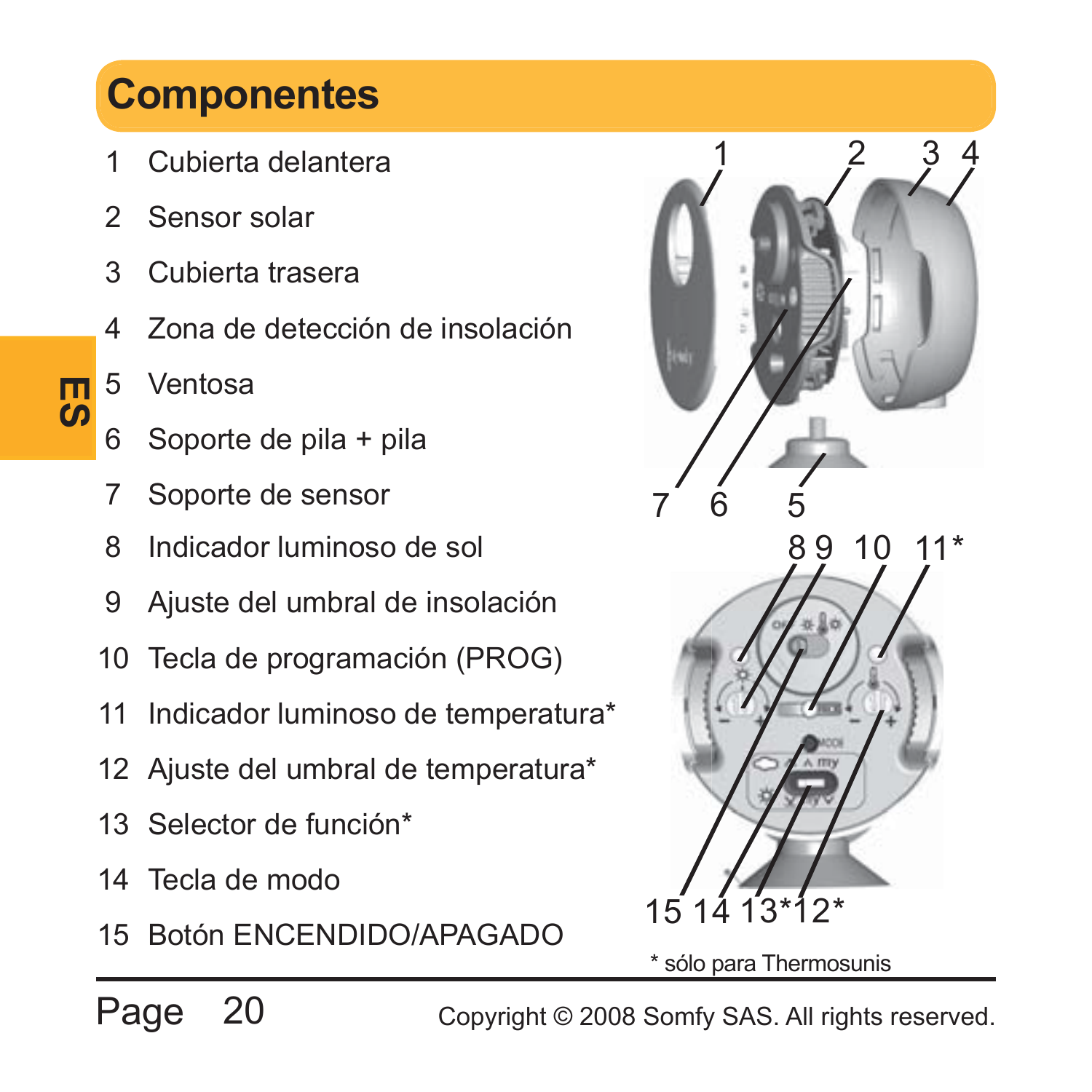# **Selector de modo (Thermosunis)**

Para una utilización óptima del sensor, seleccione uno de los tres modos de funcionamiento siguientes.



**Nota: El sensor Sunis Indoor Wirefree sólo incluye el modo 1. No admite ningún tipo de ajuste.**

|                                                                                                                                                 | W Vmvv | $\sqrt{m}$ v |            |   |
|-------------------------------------------------------------------------------------------------------------------------------------------------|--------|--------------|------------|---|
| Modo<br>Utilización                                                                                                                             | ⊻      | 2            | my<br>3    | ш |
| Un sensor para una única<br>persiana enrollable                                                                                                 | X      |              |            |   |
| Un sensor para varias<br>persianas enrollables/<br>toldos                                                                                       |        | X            |            |   |
| Un sensor para un toldo<br>interior                                                                                                             |        |              | X          |   |
| Leyenda:<br>Y.<br>Posición del sensor<br>$\wedge$ Final de carrera superior<br>v<br>Final de carrera inferior<br>mу<br>Posición favorita ("my") |        |              |            |   |
| Copyright © 2008 Somfy SAS. All rights reserved.                                                                                                |        |              | 21<br>Page |   |

- $\wedge$  Final de carrera superior
	- Final de carrera inferior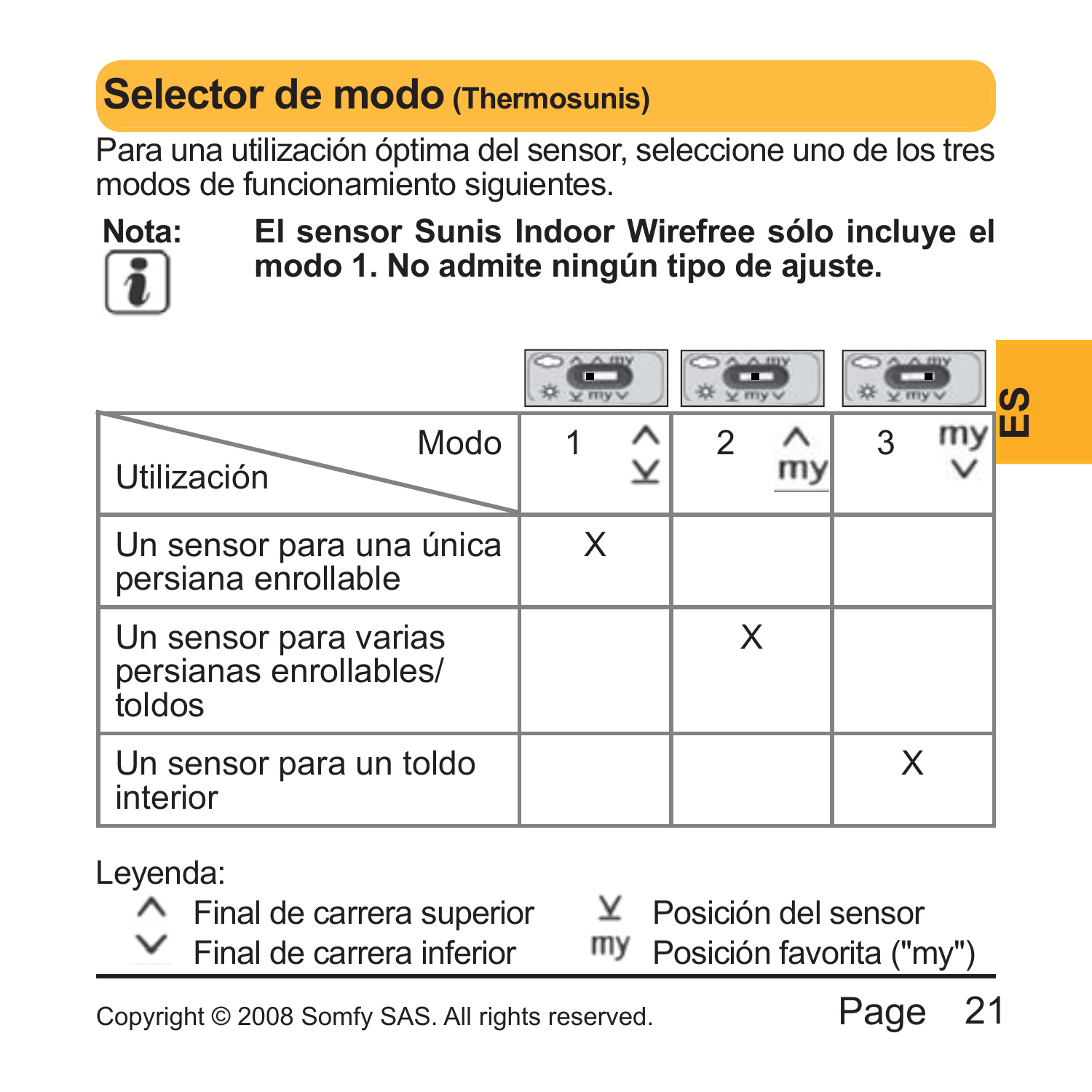# **Funcionamiento (Thermosunis)**

Si la temperatura es inferior al umbral ajustado, la función Sol está APAGADA. Si la temperatura es superior al umbral ajustado, la función "Sol" está ENCENDIDA.

|                    | Modo 1<br>$\checkmark$                                                                                                                                                      | Modo 2<br>m <sub>v</sub>                                                                                                                                             | mv<br>Modo 3                                                                                                                                                         |
|--------------------|-----------------------------------------------------------------------------------------------------------------------------------------------------------------------------|----------------------------------------------------------------------------------------------------------------------------------------------------------------------|----------------------------------------------------------------------------------------------------------------------------------------------------------------------|
| Sol                | Si el umbral de<br>insolación se supera<br>durante 5 min. (modo<br>demostración 5 s), la<br>cortina se desplaza<br>hasta el sensor y<br>sube para dejar libre<br>el sensor. | Si el umbral de<br>insolación se supera<br>durante 5 min. (modo<br>demostración 5 s), la<br>cortina se desplaza<br>hasta la posición<br>favorita "my").              | Si el umbral de<br>insolación se supera<br>durante 5 min. (modo<br>demostración 5 s), la<br>cortina se desplaza<br>hasta el final de<br>carrera inferior.            |
| Ausencia<br>de sol | Si no se alcanza el<br>umbral de insolación<br>durante 30 min. máx.<br>(modo demostración<br>30 s), la cortina se<br>desplaza hasta el final<br>de carrera superior.        | Si no se alcanza el<br>umbral de insolación<br>durante 30 min. máx.<br>(modo demostración<br>30 s), la cortina se<br>desplaza hasta el final<br>de carrera superior. | Si el umbral de<br>insolación se alcanza<br>durante 30 min.<br>máximo (modo<br>demostración 30 s).<br>la cortina se desplaza<br>hasta la posición<br>favorita "my"). |

**Nota: Si el sensor está oculto por una orden de bajada manual o temporal, el automatismo solar se desactiva.**

Page 22

 $\overline{\mathbf{E}}$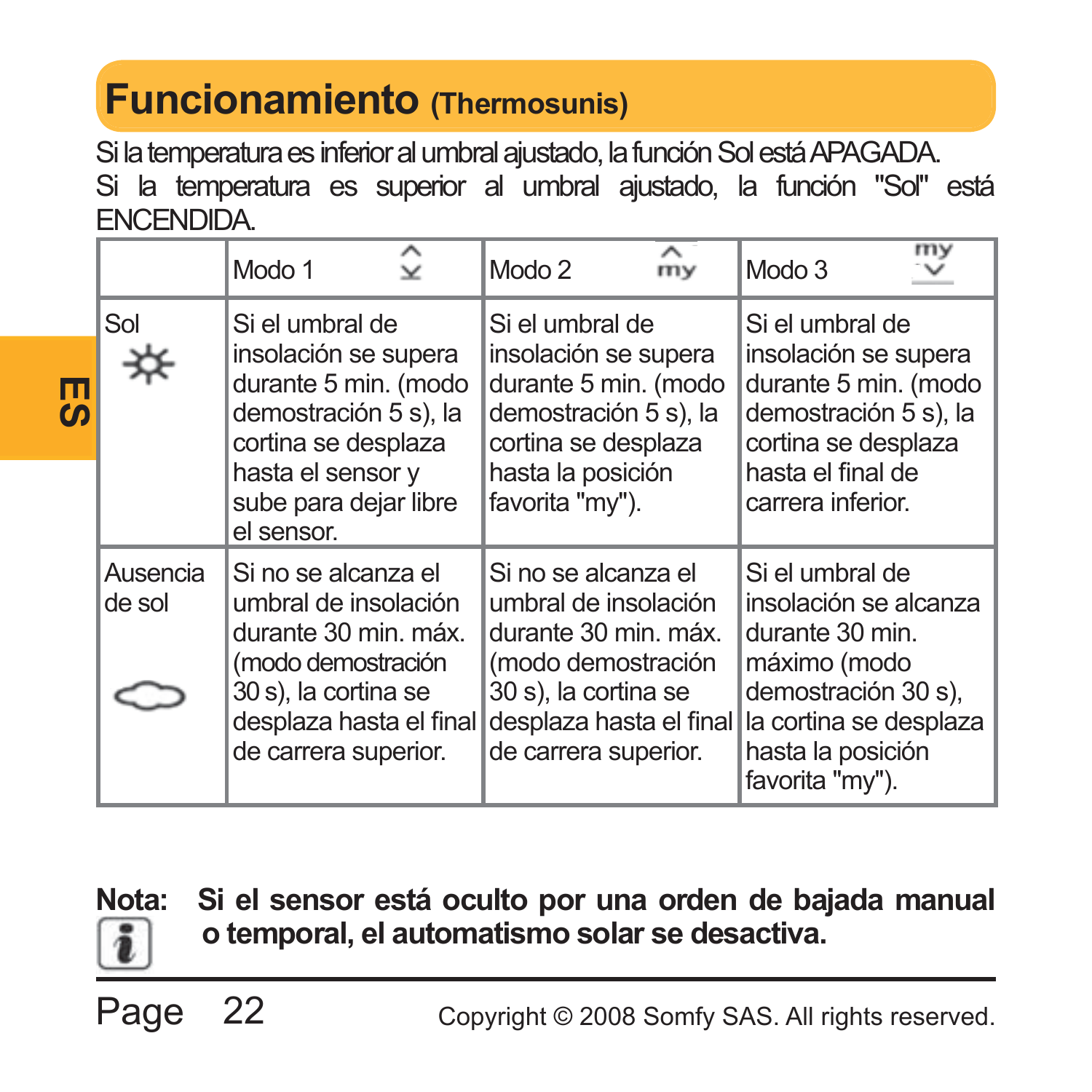# **Fijación del sensor**

Fije el sensor con la ventosa en la cara interior del cristal o en el borde interior de la ventana:

- Selector de función en modo 1  $\sqrt{ }$ Fijación debajo de la zona de sombra deseada de la persiana enrollable.
- Selector de función en modo 2 my Fijación debajo de la posición (posición favorita).  $m<sub>V</sub>$
- $\cdot$  Selector de función en modo 3 Fijación entre el cristal y el toldo interior.



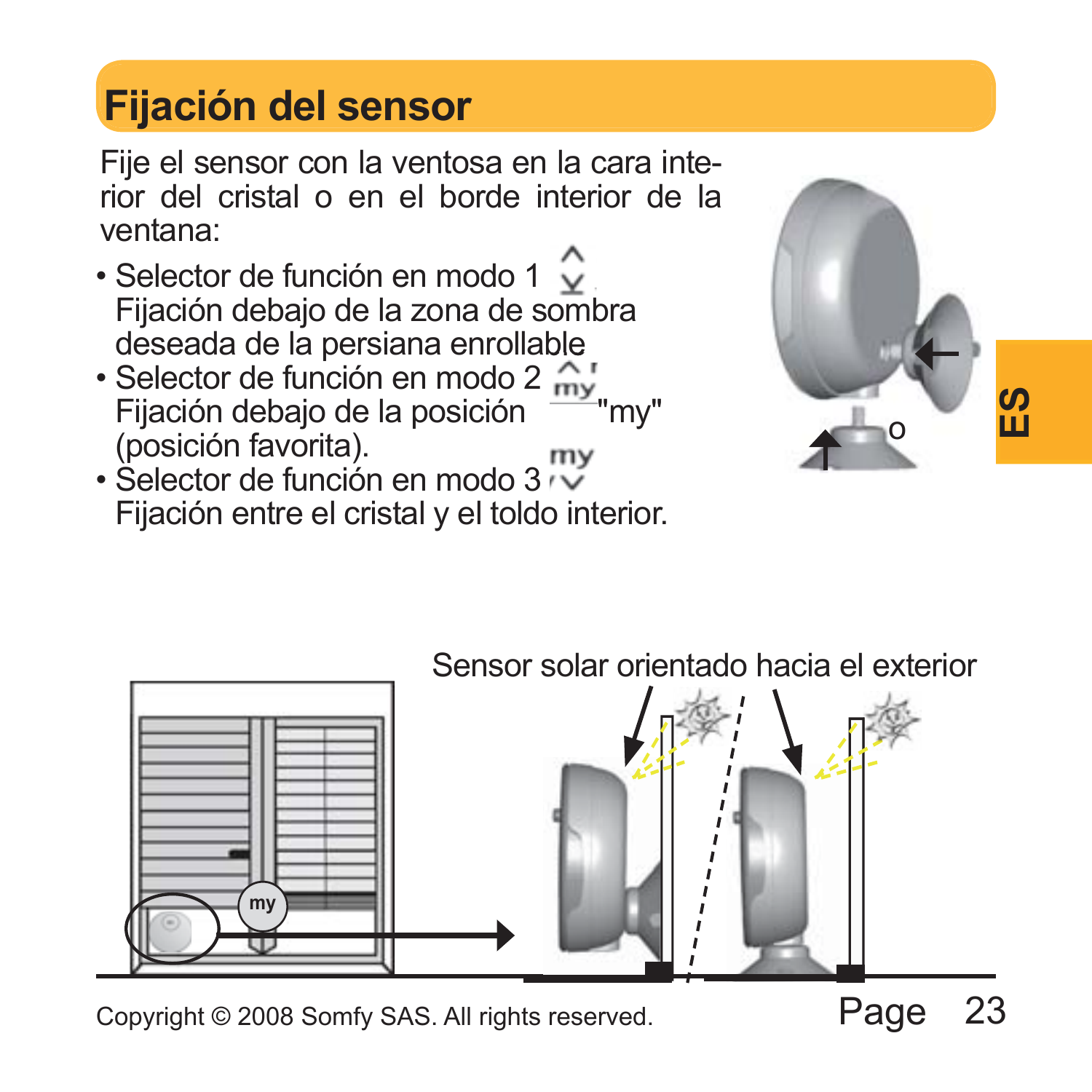# **Puesta en marcha del sensor**

|              | or 0.80                                                                            | Indicador<br>luminoso 1<br>Sol | OFF *<br>$2^*$<br>Indicador<br>luminoso 2 <sup>*</sup><br>Temperatura                                        |
|--------------|------------------------------------------------------------------------------------|--------------------------------|--------------------------------------------------------------------------------------------------------------|
| OFF          |                                                                                    |                                |                                                                                                              |
| APAGA-<br>DO | Función Sol activa<br>☞ Indicador lumi-<br>noso 1 encendido<br>durante 5 segundos. |                                | Automatismo solar<br>y temperatura activo<br>☞ Indicadores lumi-<br>nosos 1 encendido<br>durante 5 segundos. |

\* sólo para Thermosunis

Page 24

**ES**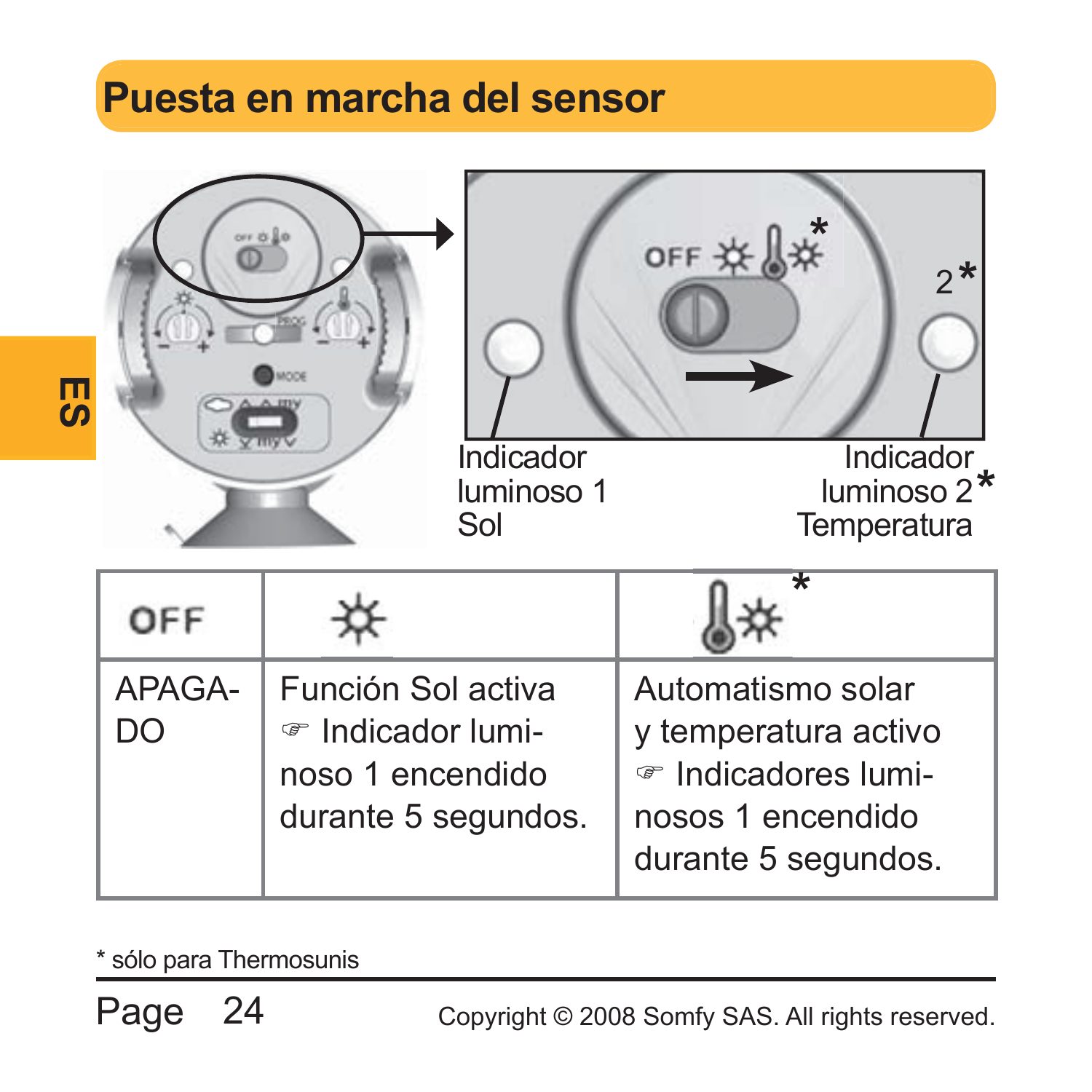# **Inicialización del sensor**

- **A) Ponga el motor/receptor de radio RTS en modo programación.**
- Pulse la tecla de programación del telemando o del receptor de radio durante unos 2 segundos:

 $\Rightarrow$  breve movimiento de vaivén de la cortina.  $\approx$  Fig. 1

- **B) Registre el sensor** (debe estar en marcha,  $\forall$ ro  $\&$   $\rightarrow$
- Pulse brevemente (0,5 segundos) la tecla de programación (1) del sensor.
	- Ö breve movimiento de vaivén de la cortina. ) *Fig. 2*
	- $\Rightarrow$  el sensor está listo para funcionar.



**Nota: Si el sensor debe estar registrado con varios motores o receptores de radio RTS, repita los puntos A y B para cada motor de radio o cada receptor de radio RTS.**

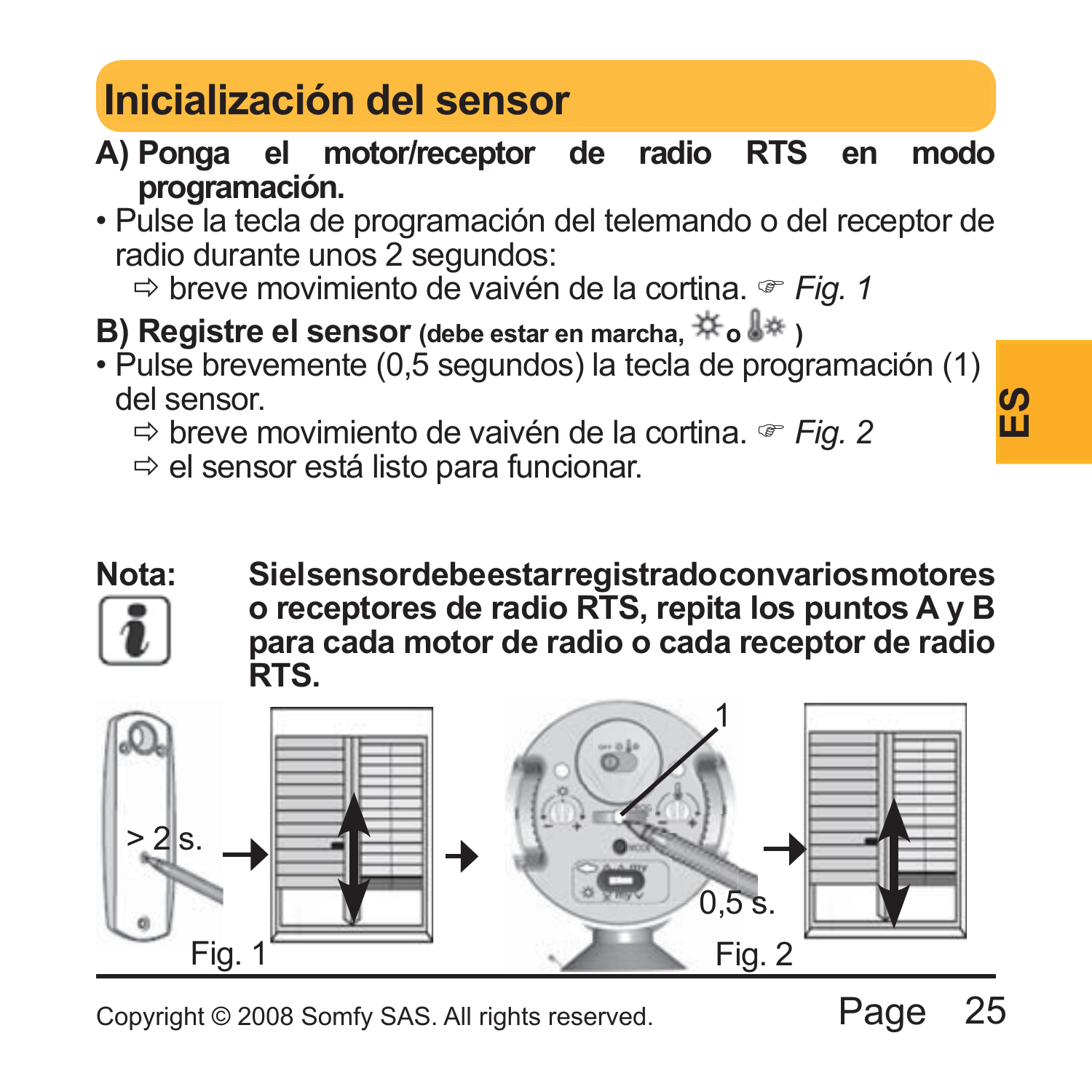# **Supresión del sensor**

**Supresión del sensor (debe estar en marcha)**

- Ponga el motor/receptor de radio RTS en modo programación (véase punto **A página 10**).
- Pulse brevemente (0,5 segundos) la tecla de programación (1) del sensor.
	- $\Rightarrow$  breve movimiento de vaivén de la cortina.  $\Rightarrow$  Fig. 2
	- $\Rightarrow$  el sensor se ha suprimido.



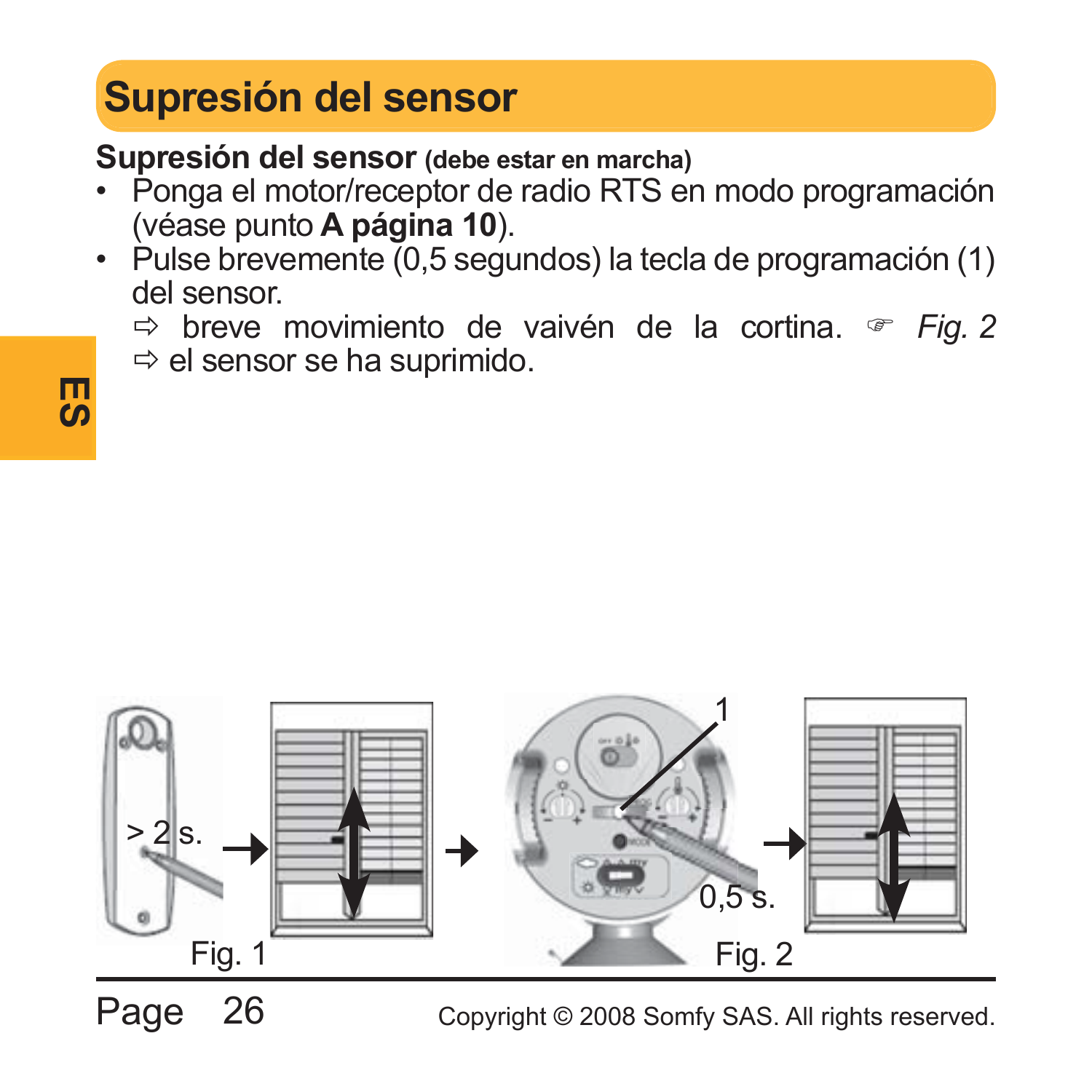# **Ajuste del umbral**  $\frac{1}{2}$

*Nota: El ajuste del umbral sigue siendo posible con el sensor en marcha.* 

*Los indicadores luminosos siguen encendidos durante la rotación de los potenciómetros (2, 3\*). Los indicadores luminosos se apagan si la rotación de los potenciómetros se interrumpe durante unos 15 segundos o si se para.*

- Pulse brevemente la tecla de modo (1)
- Gire el potenciómetro Sol (2) o Temperatura (3\*) en sentido de las agujas del reloj hasta el tope final (+).
	- $\Rightarrow$  El indicador luminoso Sol (4) o Temperatura (5\*) se enciende/ parpadea en "rojo".
- Gire el potenciómetro Sol (2) o Temperatura (3\*) lentamente en sentido contrario a las agujas del reloj (-) hasta que el indicador luminoso (sol o temperatura\*) pase de "rojo" a "verde".
	- $\Rightarrow$  El valor actual de luminosidad/temperatura\* se ajusta como valor de umbral (valor a partir del cual se ejecuta una acción).



sólo para Thermosunis

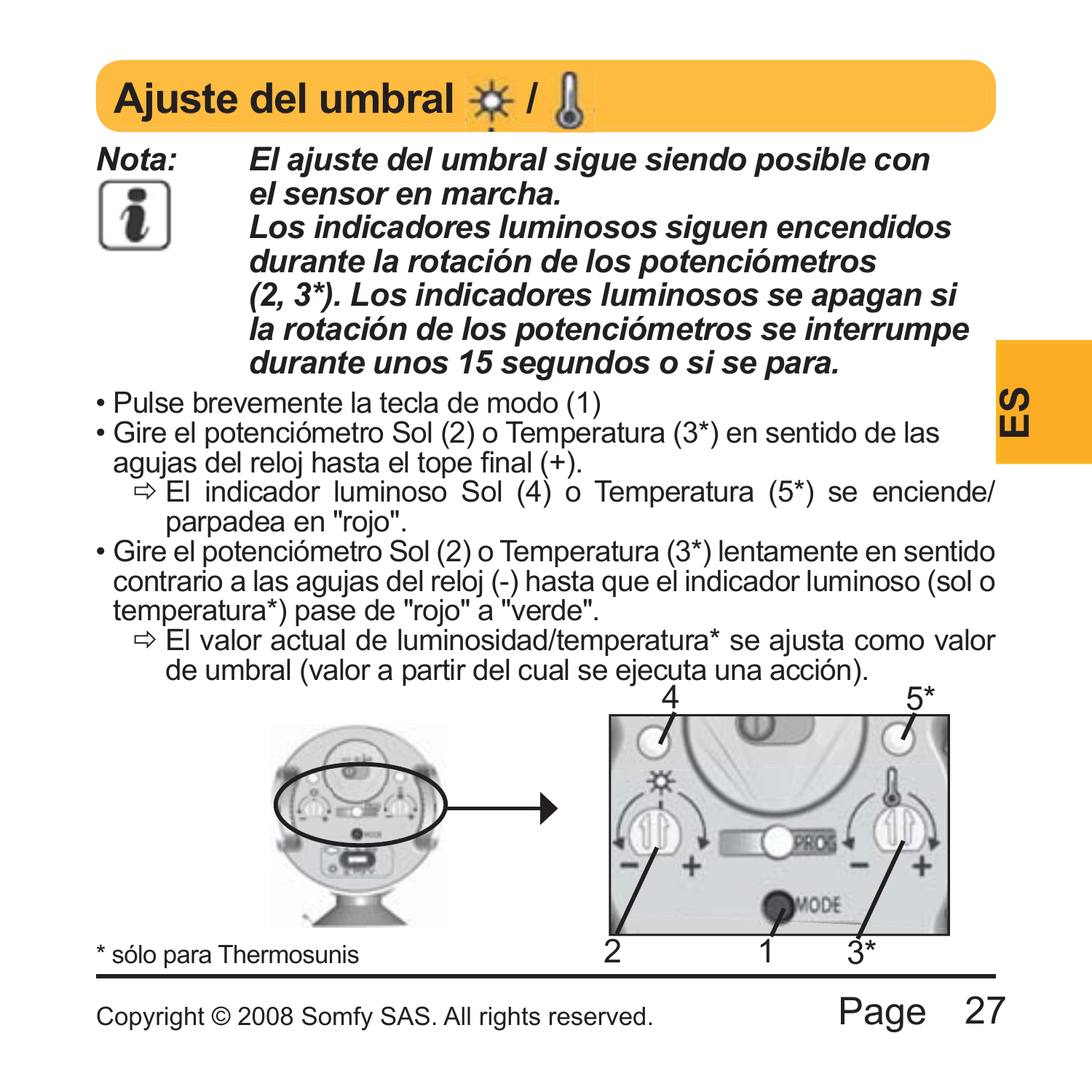# **Modo demostración**

El modo demostración puede utilizarse para las necesidades propias de la demostración y para el ajuste del umbral, ya que se reducen los tiempos de reacción.

- Pulse la tecla Modo (1) durante más de 2 segundos.
	- $\Rightarrow$  Los indicadores luminosos (2, 3\*) parpadean durante unos 30 segundos.
	- $\Rightarrow$  El modo demostración está activo.
- masia e El modo demostración esta activo.<br>**<sup>Ø</sup> •** Pulse de nuevo la tecla Modo (1) durante más de 2 segundos.
	- $\Rightarrow$  Los indicadores luminosos (2, 3\*) permanecen encendidos.
	- $\Rightarrow$  El modo usuario está activo.
	- Pulse brevemente la tecla Modo (0,5 segundos).
		- $\Rightarrow$  Visualización del ajuste actual



*Nota: Si no se pulsa ninguna tecla durante el modo de demostración, el sensor pasa automáticamente al modo usuario al cabo de 3 minutos.*

Si el potenciómetro Sol (4) se gira hasta el máximo en el sentido contrario a las agujas de un reloj (-) en modo demostración o en modo usuario, se puede simular el sol. La cortina se desplaza hasta el final de carrera inferior o en la posición "my" y se mantiene en esta posición.



\* sólo para Thermosunis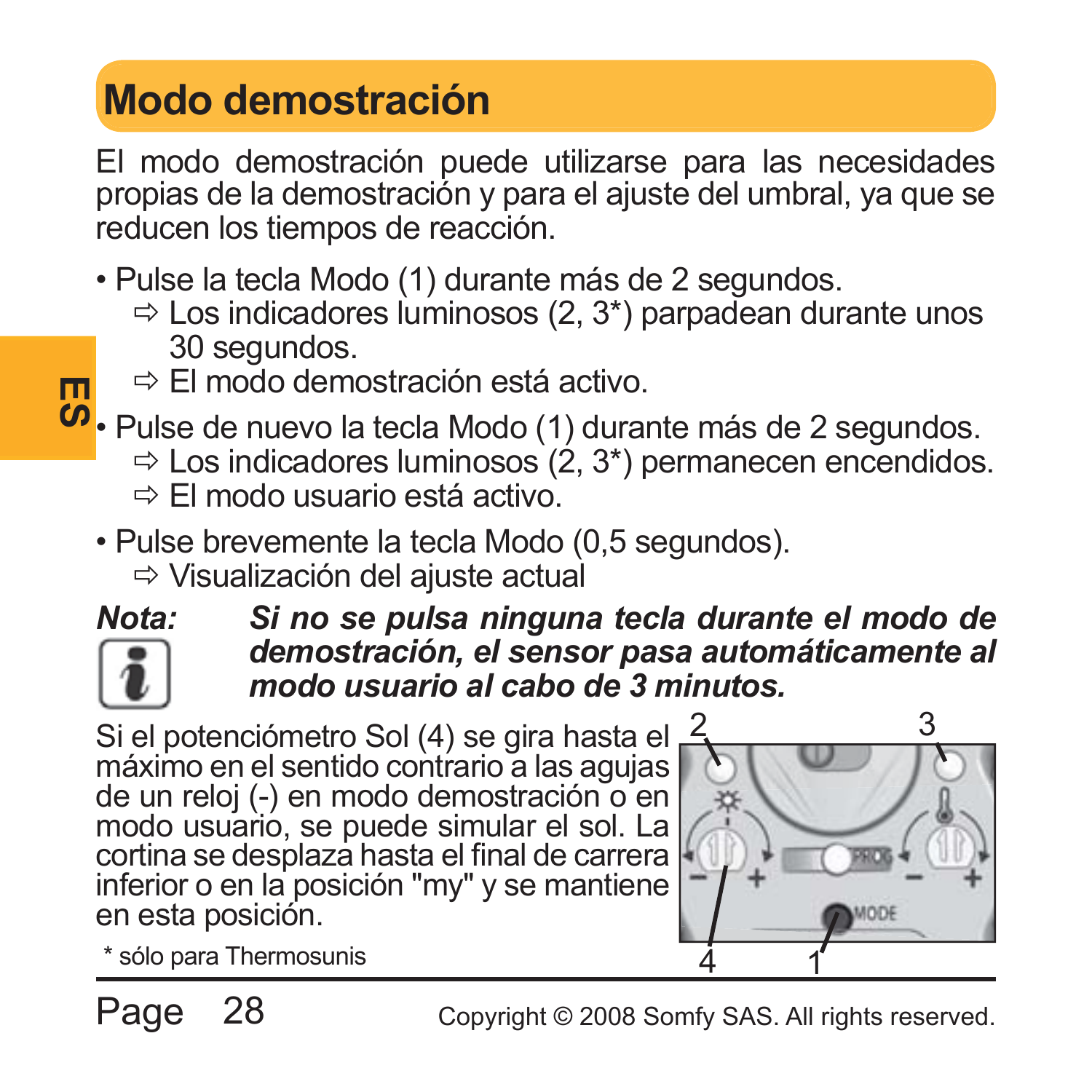# **Pila**

Tipo: CR 2430

Indicación de pila agotada: Los indicadores luminosos Sol y Temperatura\* están encendidos de color naranja

\* sólo para Thermosunis

#### **Cambio de la pila:**

No utilice ninguna herramienta para cambiar la pila.<sup>10</sup>0 → Riesgo de deterioro & **Riesgo de deterioro.**

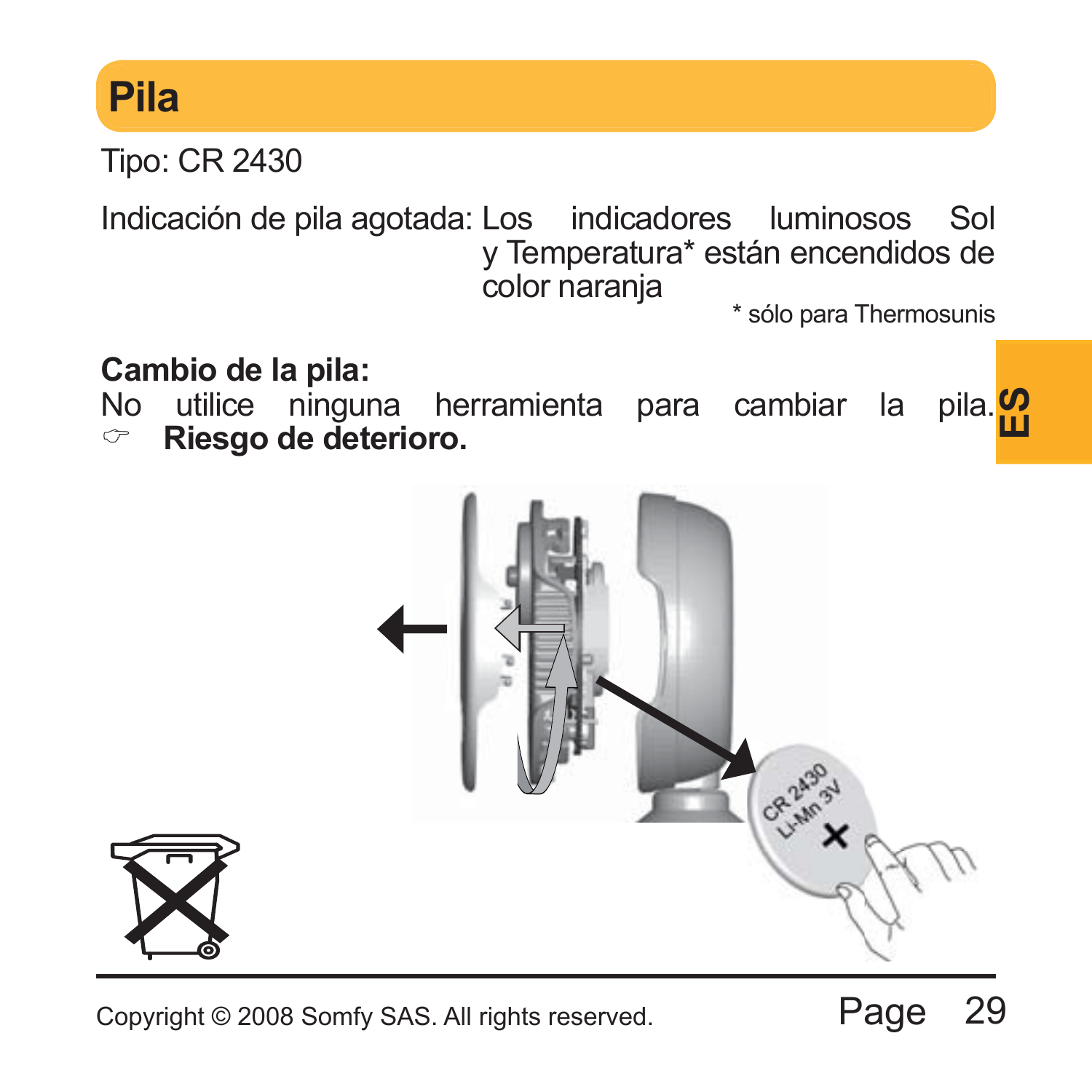# **Selección de modo EU/modo US (Thermosunis)**

#### **Ajuste de fábrica: Modo US Cambio de modo**

- Ponga el selector de modo en Modo 2 (1) o Modo 3 (2).
- Apague el sensor (OFF).
- **ES <sup>•</sup>** Mantenga pulsada la tecla Modo (3)<br>**Co** durante unos 2 segundos durante la • Mantenga pulsada la tecla Modo (3) puesta en marcha.



- $\degree$  US  $\Rightarrow$  EU indicador luminoso sol de rojo a verde
- $\degree$  EU  $\Rightarrow$  US indicador luminoso sol de verde a rojo
- 
- *Nota: Si se produce una anomalía en el funcionamiento durante el movimiento:*
	- *El receptor y el sensor deben ajustarse en el mismo modo: modo EU o modo US.* )*véase la guía de instalación del receptor.*



*Nota: El Sunis Indoor Wirefree RTS funciona únicamente en el modo 1 .*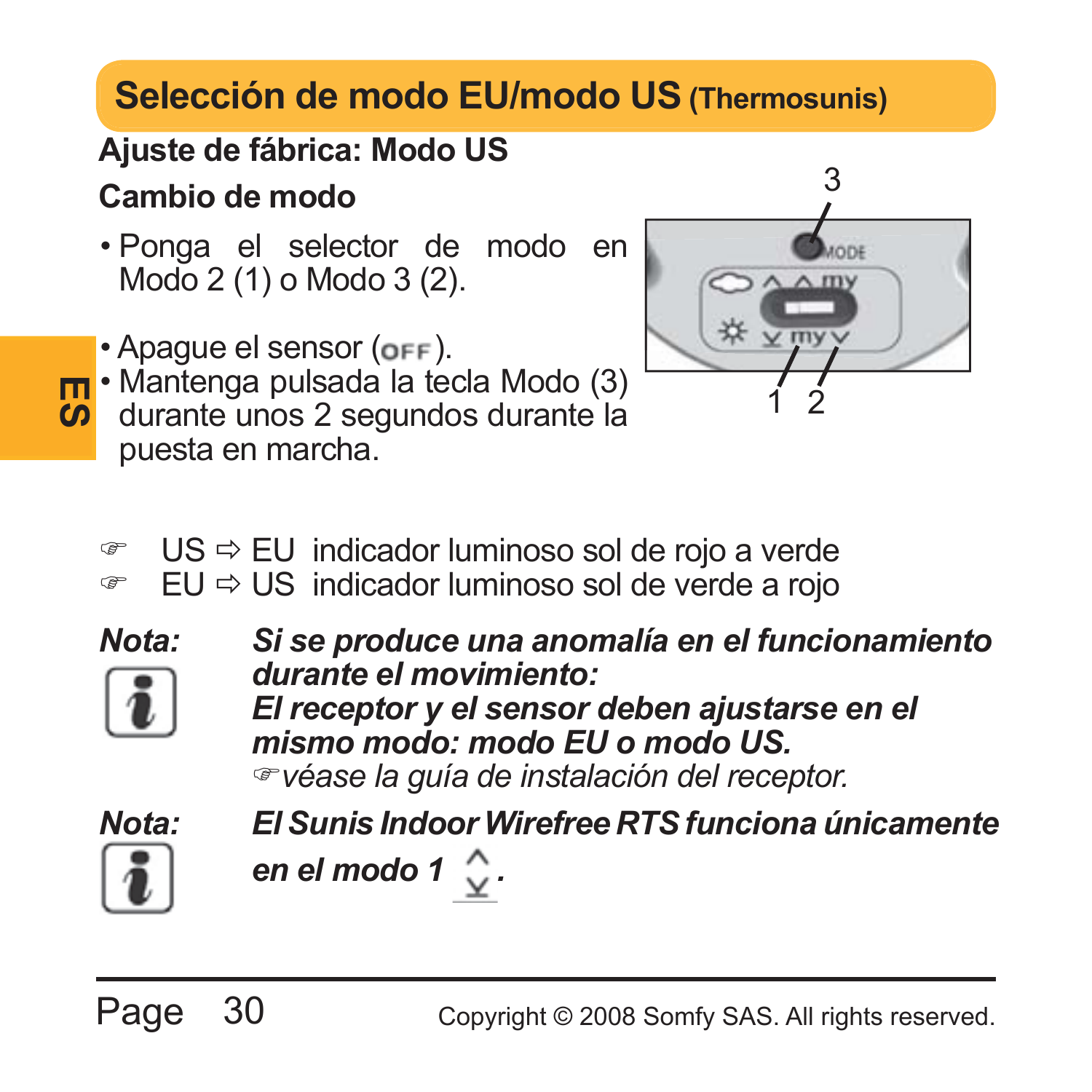# **Preguntas y respuestas**

| Fallo                                                                              | Causa                                                                   | Supresión                                                                                                      |   |
|------------------------------------------------------------------------------------|-------------------------------------------------------------------------|----------------------------------------------------------------------------------------------------------------|---|
| La persiana/toldo<br>no reacciona                                                  | El sensor está apagado.                                                 | Active el sensor<br>ு Páqina 24                                                                                |   |
| al sol y/o a la<br>temperatura                                                     | El sensor no está registrado.                                           | Registre el sensor<br>ு Página 25                                                                              |   |
|                                                                                    | Los valores de umbral están<br>mal ajustados.                           | Corrija los valores de umbral<br>☞ Página 27                                                                   |   |
|                                                                                    | La pila está agotada.                                                   | Cambie la pila<br>ு Páqina 29                                                                                  | ທ |
|                                                                                    | La tapa del detector de<br>insolación está sucia.                       | Limpie la tapa<br>ு Páqina 20                                                                                  | ш |
|                                                                                    | El sensor está mal colocado.                                            | Coloque bien el sensor<br>☞ Página 23                                                                          |   |
| La persiana/toldo<br>reacciona muy a<br>menudo                                     | El sensor se encuentra en<br>modo demostración.                         | Ponga el sensor en modo<br>normal ☞ Página 28                                                                  |   |
| La persiana/toldo<br>reacciona de<br>modo incorrecto                               | Una fuente luminosa clara<br>actúa sobre el sensor.                     | Apaque la fuente luminosa,<br>elija un nuevo emplazamiento                                                     |   |
| La persiana/toldo<br>no reacciona al sol<br>o sólo se desplaza<br>en una dirección | No se ha registrado ninguna<br>posición favorita ("my") en<br>el motor. | Registre la posición "my"<br>(or guía de instalación<br>correspondiente),<br>o ponga el sensor en modo<br>1 ୁ. |   |
|                                                                                    | o a nuestro servicio de Asistencia Técnica ☞ Páqinas 62, 63             | Para cualquier pregunta adicional, diríjase a su distribuidor                                                  |   |
|                                                                                    | Copyright © 2008 Somfy SAS. All rights reserved.                        | 31<br>Page                                                                                                     |   |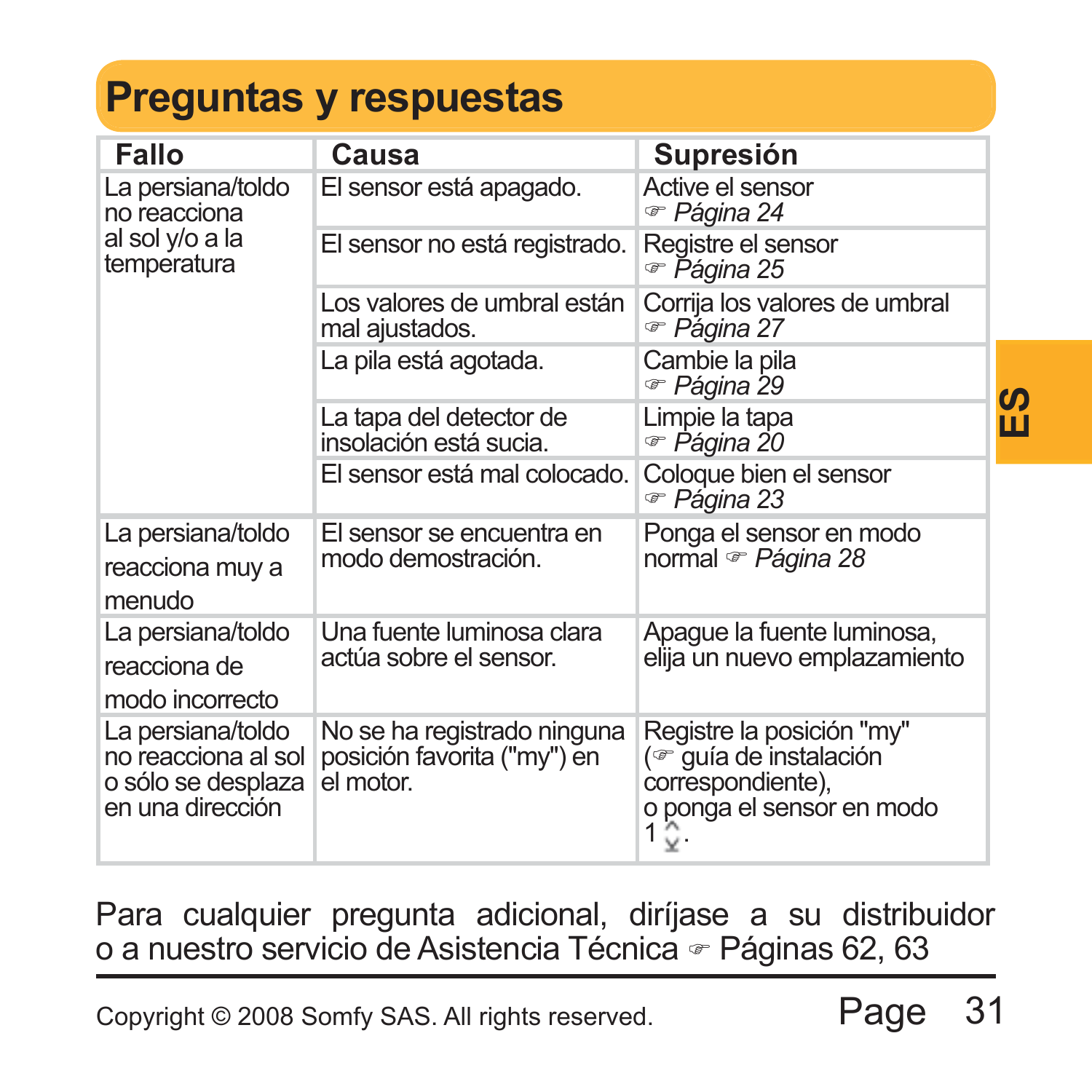# **Índice**

**PT**

|                                             | 33  |
|---------------------------------------------|-----|
|                                             | .34 |
|                                             | 34  |
|                                             | .34 |
|                                             | .35 |
|                                             | 36  |
|                                             |     |
|                                             | .38 |
|                                             | .39 |
|                                             | .40 |
|                                             | .41 |
|                                             |     |
|                                             | .43 |
|                                             | .44 |
| Selecção de modo EU/modo US (Thermosunis)45 |     |
|                                             | .46 |
|                                             |     |

Ler, na íntegra e pormenorizadamente, este guia de instalação, para poder tirar o melhor partido da funcionalidade do produto.

Reserva-se o direito de proceder a modificações técnicas.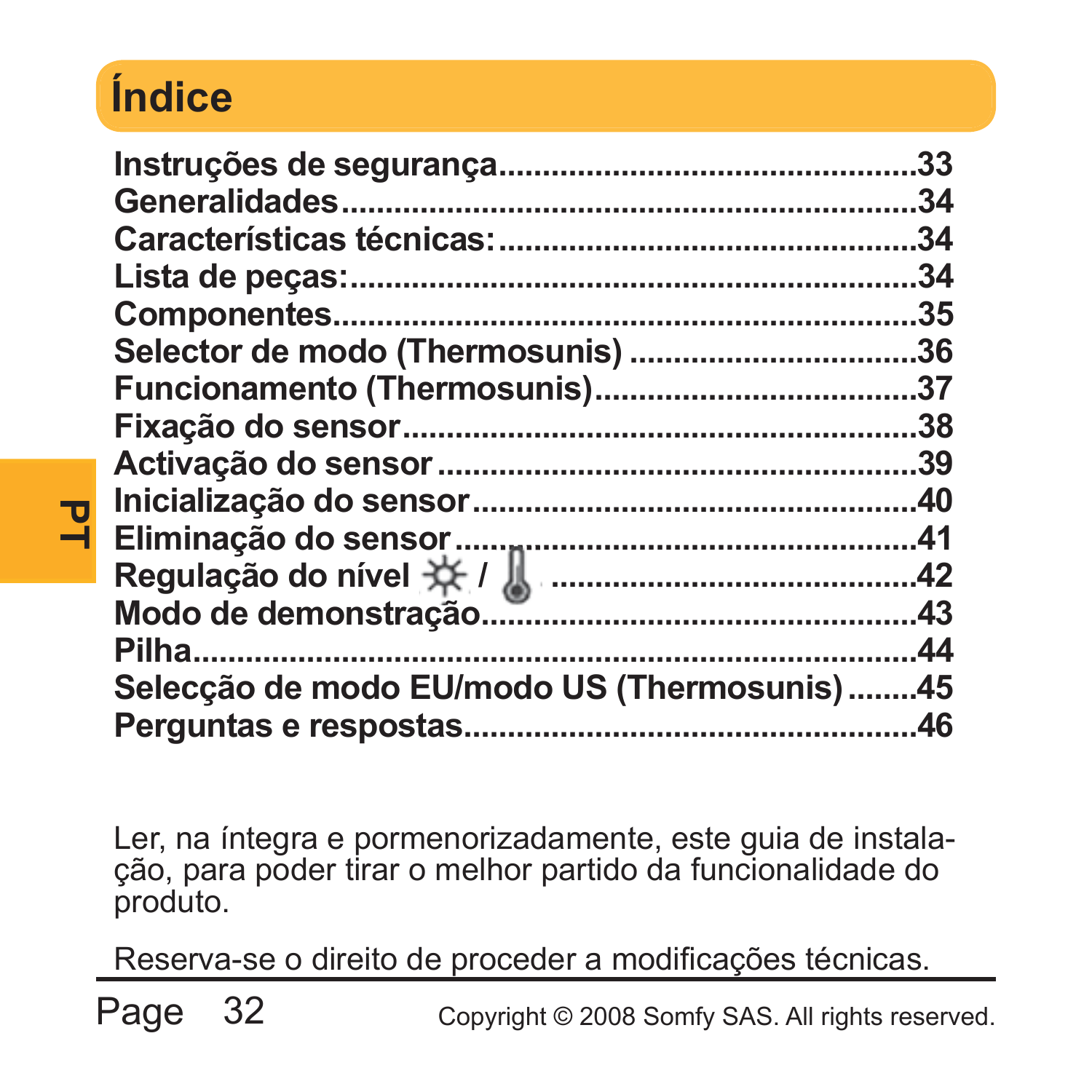#### Copyright © 2008 Somfy SAS. All rights reserved.

### **Instruções de segurança**

- Este produto Somfy deve ser instalado por um profissional de motorização e de automatização, ao qual se destina este guia.
- Antes de qualquer instalação, verificar a compatibilidade deste produto com os equipamentos e acessórios associados.
- Este guia descreve a instalação, a entrada em funcionamento e o modo de utilização deste produto.
- e a<br>ar os seus<br><sub>ção do</sub><br>efinido<br>o das<br>sabilidade<br>**Page** 33 - O instalador deve, além disso, respeitar as normas e a legislação em vigor no país de instalação e informar os seus clientes das condições de utilização e de manutenção do produto.
- Qualquer utilização fora do domínio de aplicação definido pela Somfy é considerada não-conforme.
- Ela acarretaria, como qualquer outro incumprimento das instruções dadas neste guia, a anulação da responsabilidade e da garantia da Somfy.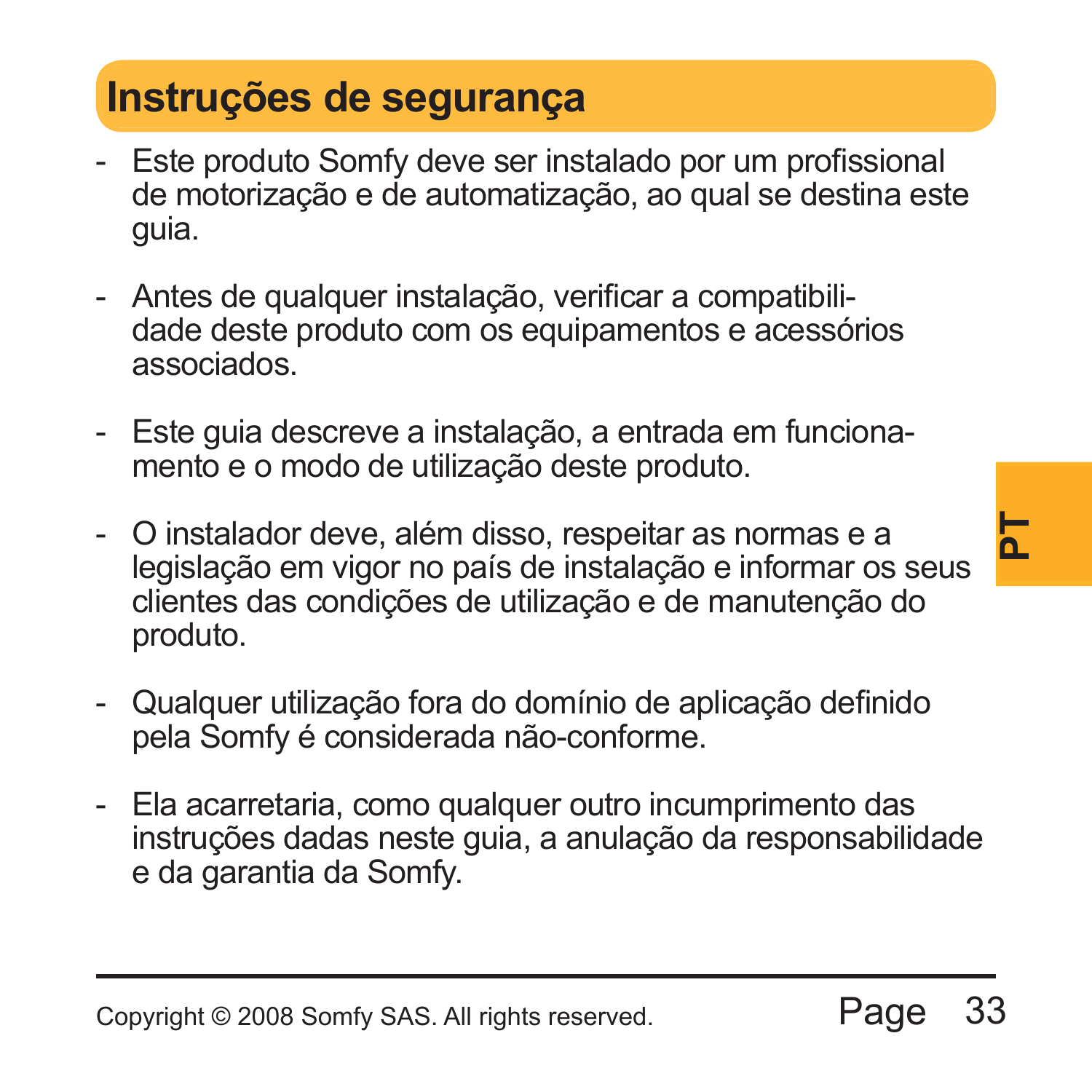# **Generalidades**

Trata-se de um sensor rádio, cuja finalidade é comandar electricamente estores e persianas interiores em função da luminosidade e da temperatura interior\*. É compatível com os motores rádio SOMFY RTS e receptores rádio RTS, podendo estar associado a vários motores e receptores. \*Apenas no Thermosunis Indoor Wirefree RTS

#### **Referência Sunis Indoor Wirefree RTS:** 9 013 707

**Referência Thermosunis Indoor Wirefree RTS:** 9 013 708

#### **PT Características técnicas:**

| <b>Freguência</b>   | 433, 42 MHz | Classe de protecção               | Ш                                                      |  |
|---------------------|-------------|-----------------------------------|--------------------------------------------------------|--|
| Tipo de pilha       | CR 2430     |                                   |                                                        |  |
| Indice de protecção | IP31        | ill Amplitude de<br>I temperatura | $0^{\circ}$ C - +60 $^{\circ}$ C<br>$(32 °F - 140 °F)$ |  |

#### **Lista de peças:**

| Thermosunis Indoor Wirefree RTS ou Sunis Indoor Wirefree RTS |
|--------------------------------------------------------------|
| Ventosa para fixação na janela/parapeito da janela           |
| Guia de instalação                                           |

Page 34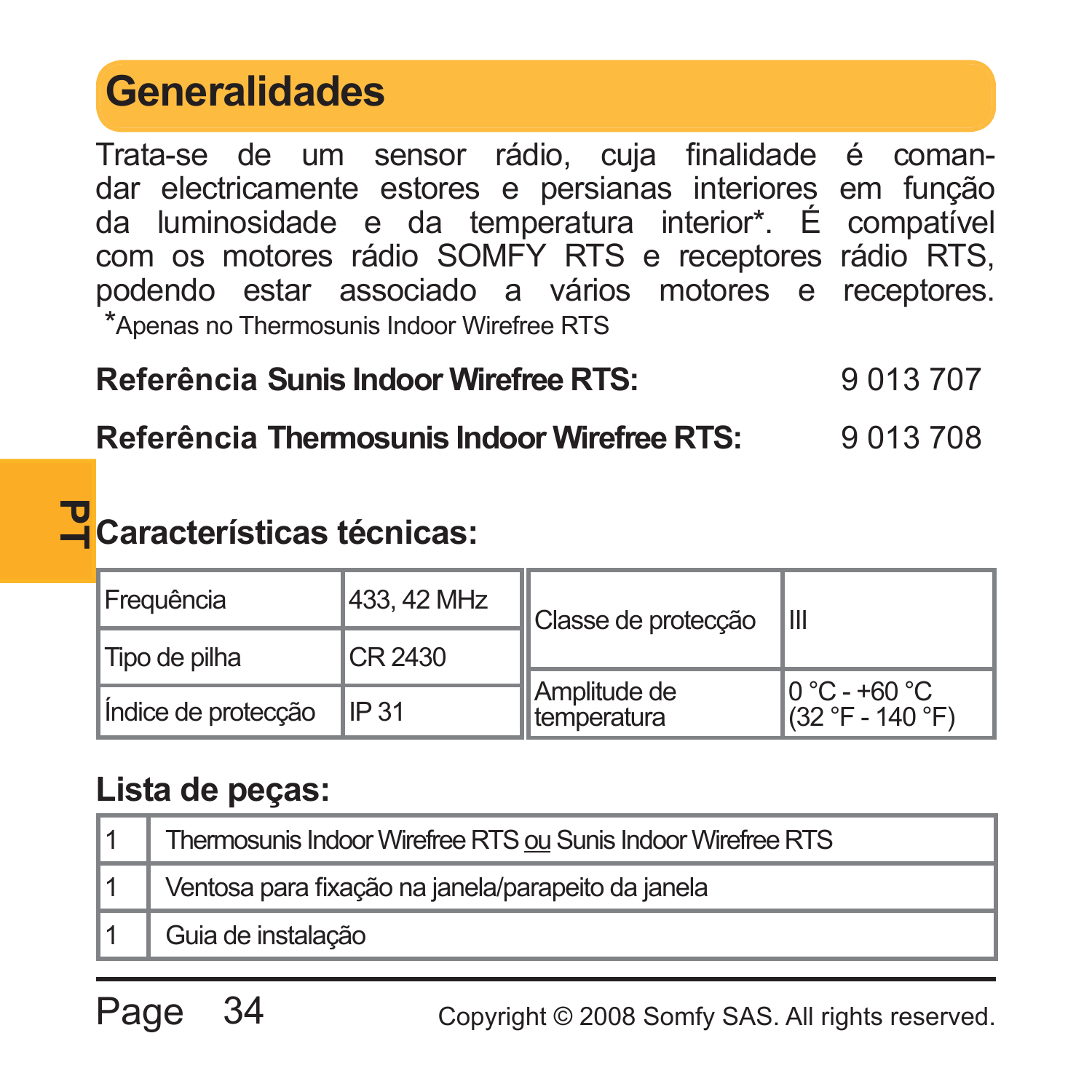# **Componentes**

- 1 Tampa dianteira
- 2 Sensor solar
- 3 Tampa traseira
- 4 Zona de detecção de luminosidade
- 5 Ventosa
- 6 Suporte de pilha + pilha
- 7 Suporte do sensor
- 8 LED sol
- 9 Regulação do nível de luminosidade
- 10 Botão de programação (PROG)
- 11 LED temperatura\*
- 12 Regulação do nível de temperatura\*
- 13 Selector de função\*
- 14 Botão de modo
- 15 Botão ACTIVAÇÃO/DESACTIVAÇÃO



\* apenas no Thermosunis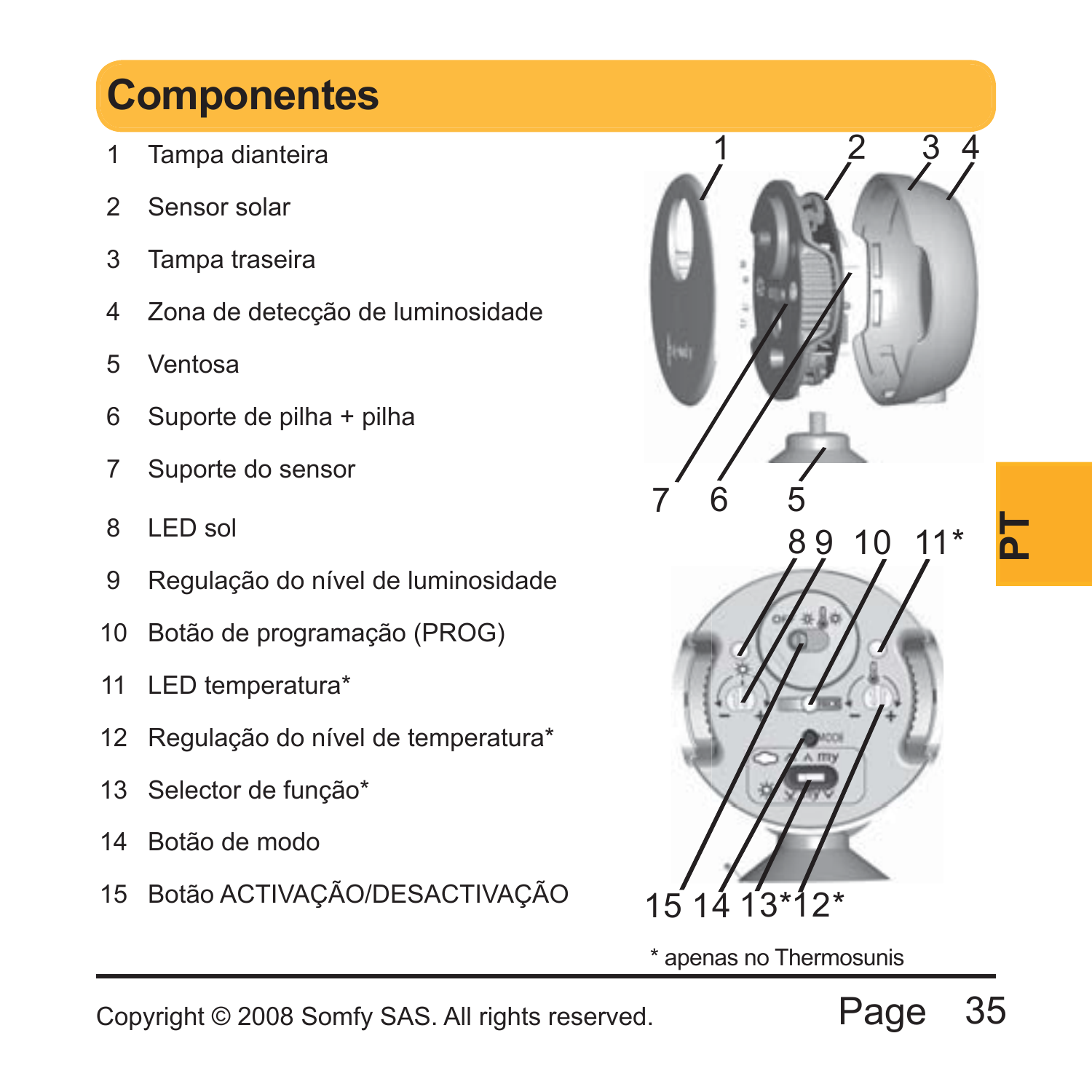# **Selector de modo (Thermosunis)**

Para uma utilização optimizada do sensor, seleccionar um dos três modos de funcionamento seguintes.

**Observação: O sensor Sunis Indoor Wirefree apenas dispõe do modo 1. Não é possível qualquer regulação.**

| Modo<br>Utilização                         |   |  |   |  |
|--------------------------------------------|---|--|---|--|
| Um sensor para um<br>estore                | X |  |   |  |
| Um sensor para vários<br>estores/persianas |   |  |   |  |
| Um sensor para uma<br>persiana interior    |   |  | x |  |

Legenda:

- $\wedge$  Fim de curso superior Fim de curso inferior
	- $Y$  Posição do sensor Posição favorita ("my")

Page 36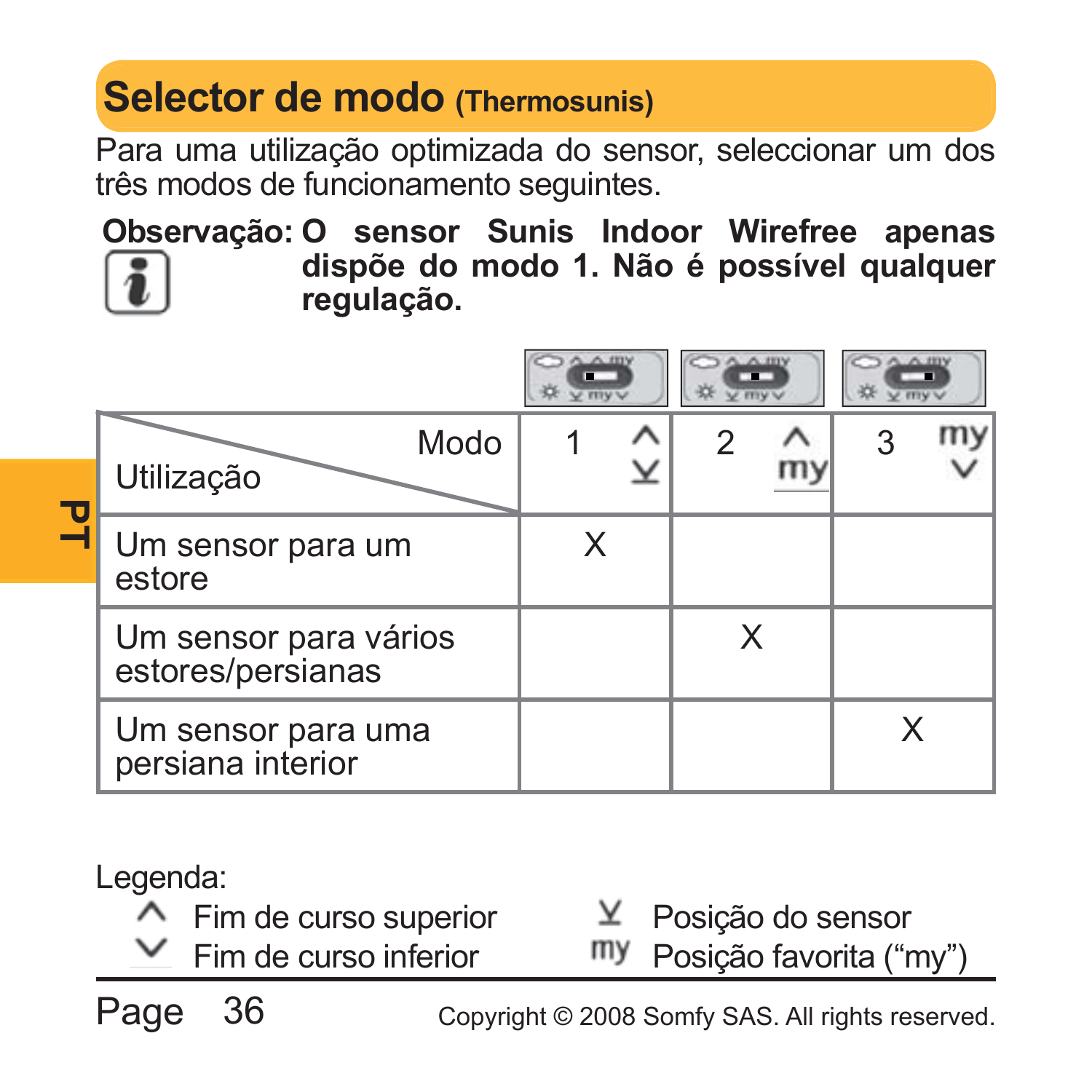# **Funcionamento (Thermosunis)**

Se a temperatura for inferior ao nível regulado, a função Sol está DESACTIVADA. Se a temperatura for superior ao nível regulado, a função Sol está ACTIVADA.

|                                                                                                                                       | Modo 1                                                                                                                                                                                 | $\hat{\mathbf{z}}$ | Modo 2                                                                                                            | $\mathop{\sim}\limits_{\rm my}$                                      | Modo 3                                                                                                                                                                                     | my |  |
|---------------------------------------------------------------------------------------------------------------------------------------|----------------------------------------------------------------------------------------------------------------------------------------------------------------------------------------|--------------------|-------------------------------------------------------------------------------------------------------------------|----------------------------------------------------------------------|--------------------------------------------------------------------------------------------------------------------------------------------------------------------------------------------|----|--|
| Sol                                                                                                                                   | Se o nível de<br>luminosidade for<br>ultrapassado durante<br>5 min (modo de<br>demonstração 5 s),<br>o estore/persiana<br>desloca-se até ao                                            |                    | Se o nível de<br>luminosidade for<br>5 min (modo de<br>demonstração 5 s),<br>o estore/persiana<br>desloca-se para | ultrapassado durante                                                 | Se o nível de<br>luminosidade for<br>ultrapassado durante<br>5 min (modo de<br>demonstração 5 s),<br>o estore/persiana<br>desloca-se até ao fim                                            |    |  |
|                                                                                                                                       | sensor e volta a subir,<br>para desimpedir o<br>sensor.                                                                                                                                |                    | a posição favorita<br>("my").                                                                                     |                                                                      | de curso inferior.                                                                                                                                                                         |    |  |
| Ausência<br>de sol                                                                                                                    | Se o nível de lumino-<br>sidade não for atin-<br>gido durante 30 min,<br>no máximo (modo de<br>demonstração 30 s),<br>o estore/persiana<br>desloca-se até ao fim<br>de curso superior. |                    | sidade não for atin-<br>gido durante 30 min,<br>demonstração 30 s),<br>o estore/persiana<br>de curso superior.    | Se o nível de lumino-<br>no máximo (modo de<br>desloca-se até ao fim | Se o nível de lumino-<br>sidade não for atin-<br>gido durante 30 min,<br>no máximo (modo de<br>demonstração 30 s),<br>o estore/persiana<br>desloca-se para<br>a posição favorita<br>("my") |    |  |
| Observação: Uma ordem de descida manual ou temporária sobrepõe-<br>se ao sensor, provocando a desactivação do automa-<br>tismo solar. |                                                                                                                                                                                        |                    |                                                                                                                   |                                                                      |                                                                                                                                                                                            |    |  |
|                                                                                                                                       | 37<br>Page<br>Copyright © 2008 Somfy SAS. All rights reserved.                                                                                                                         |                    |                                                                                                                   |                                                                      |                                                                                                                                                                                            |    |  |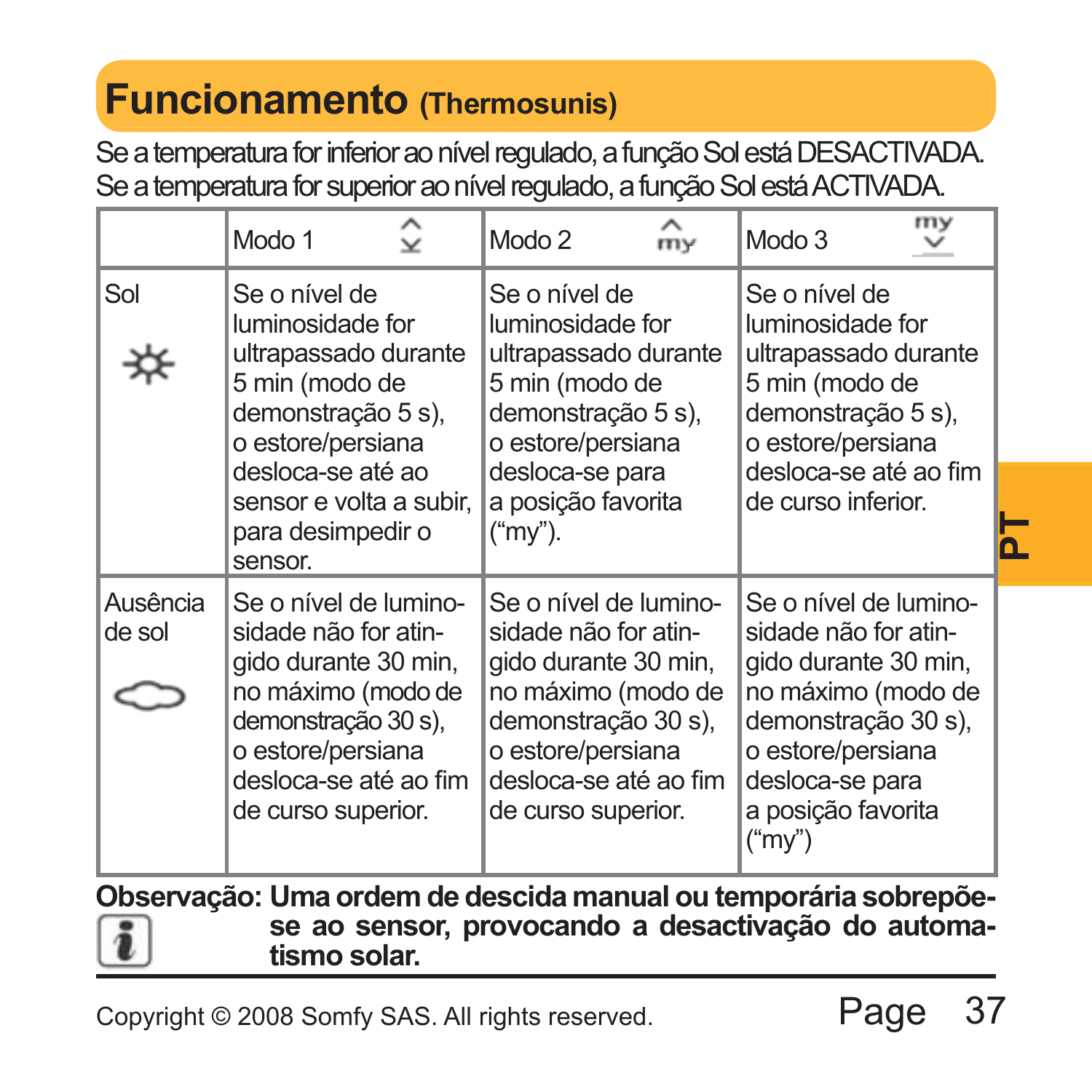# **Fixação do sensor**

Fixar o sensor por intermédio da ventosa, na face interior do vidro, ou no interior, sobre o parapeito da janela:

- Selector de função em modo 1 ⊻ Fixar abaixo da zona de sombra pretendida para o estore.
- Selector de função em modo 2 my Fixar abaixo da posição "my" (posição favorita).
- Selector de função em modo 3<sup>r</sup> Fixar entre o vidro e a persiana interior.





Page 38

Copyright © 2008 Somfy SAS. All rights reserved.

**PT**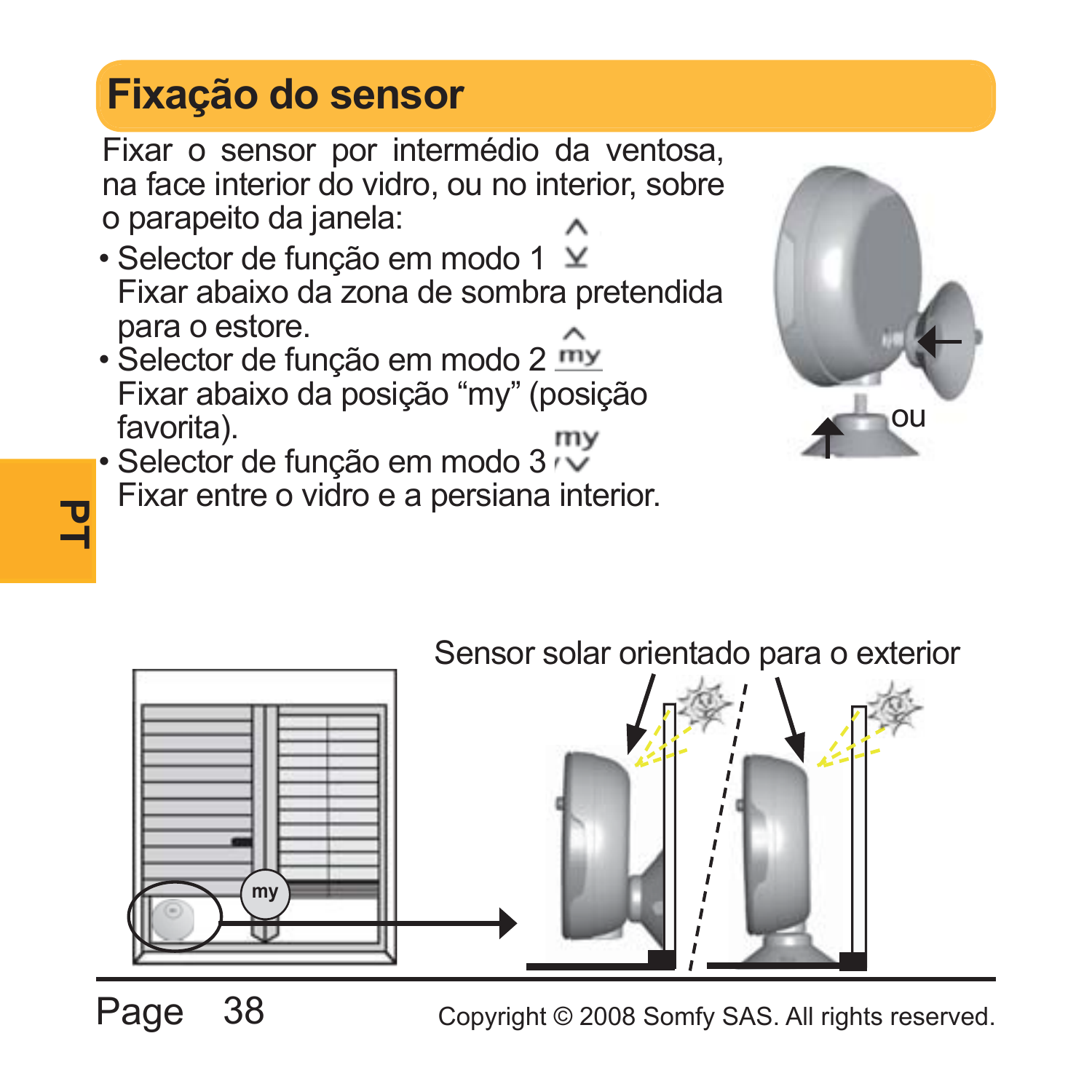# **Activação do sensor**

|                                                  | $0.10 - 10$                                                 | LED <sub>1</sub> | OFF #                                                                              | $FD2*$      | $2*$ |
|--------------------------------------------------|-------------------------------------------------------------|------------------|------------------------------------------------------------------------------------|-------------|------|
|                                                  |                                                             | Sol              |                                                                                    | Temperatura | ՟    |
| OFF                                              |                                                             |                  |                                                                                    |             |      |
| DESAC-<br><b>TIVAÇÃO</b>                         | Função Sol activa<br>☞ LED 1 aceso du-<br>rante 5 segundos. |                  | Automatismo solar<br>e temperatura activos<br>☞ LED 1 aceso durante<br>5 segundos. |             |      |
| Copyright © 2008 Somfy SAS. All rights reserved. | * apenas no Thermosunis                                     |                  |                                                                                    | Page        | 39   |

#### \* apenas no Thermosunis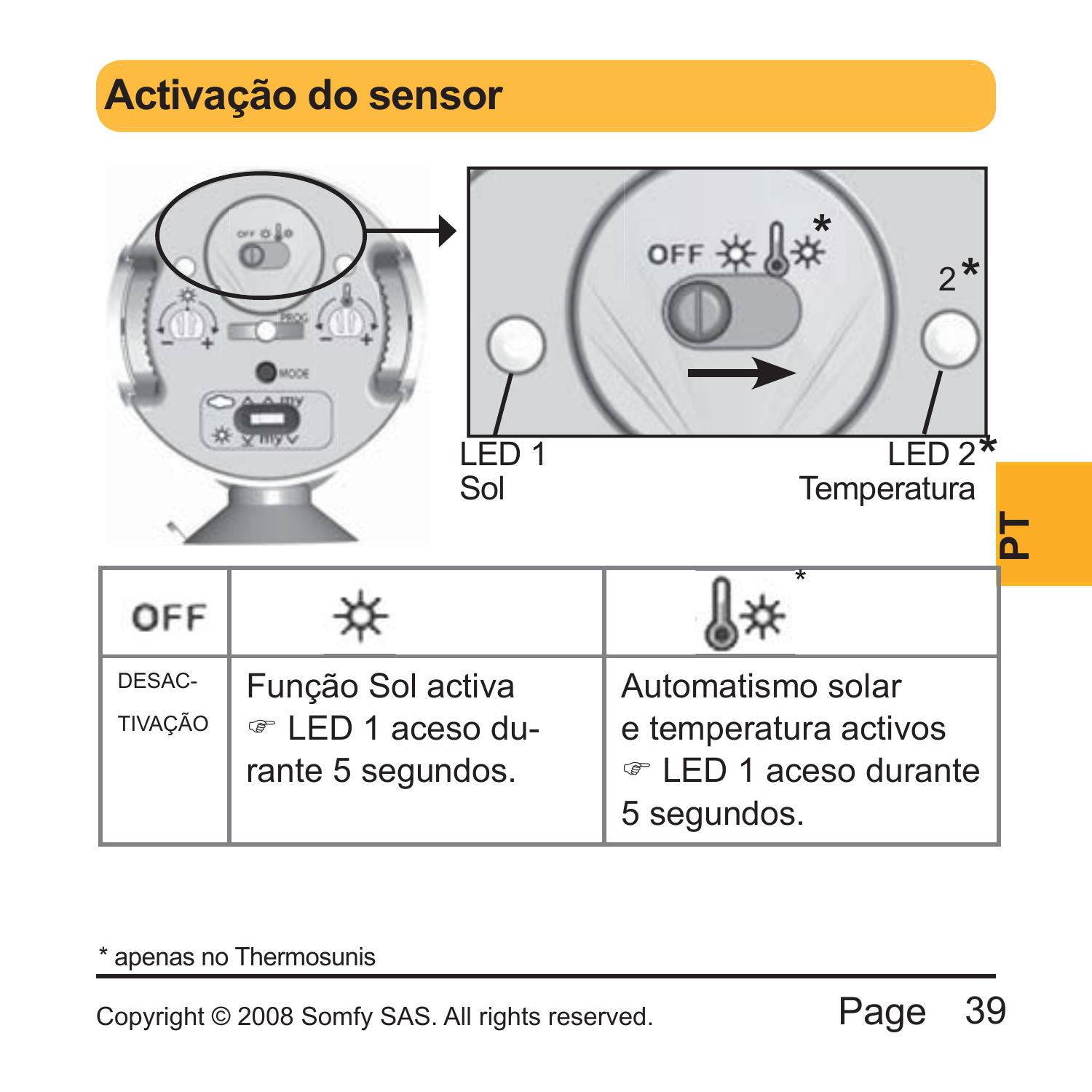# **Inicialização do sensor**

- **A) Colocar o motor/receptor rádio RTS em modo de programação.**
- Carregar no botão de programação do comando à distância ou do receptor rádio, durante 2 segundos, aproximadamente:  $\Rightarrow$  breve movimento acima/abaixo do estore/persiana.
- **B) Registar o sensor** (deve estar activado,  $\frac{4}{3}$ fou  $\frac{1}{9}$ \*)
- Carregar no botão de programação (1) do sensor, durante 0,5 segundos.
	- $\Rightarrow$  breve movimento acima/abaixo do estore/persiana.

) *Fig. 2*

 $\Rightarrow$  o sensor está pronto a funcionar.

**PT** *Observação: Se o sensor tiver de ser registado em vários* 



*motores ou receptores rádio RTS, repetir os pontos A e B para cada motor rádio ou cada receptor rádio RTS.*

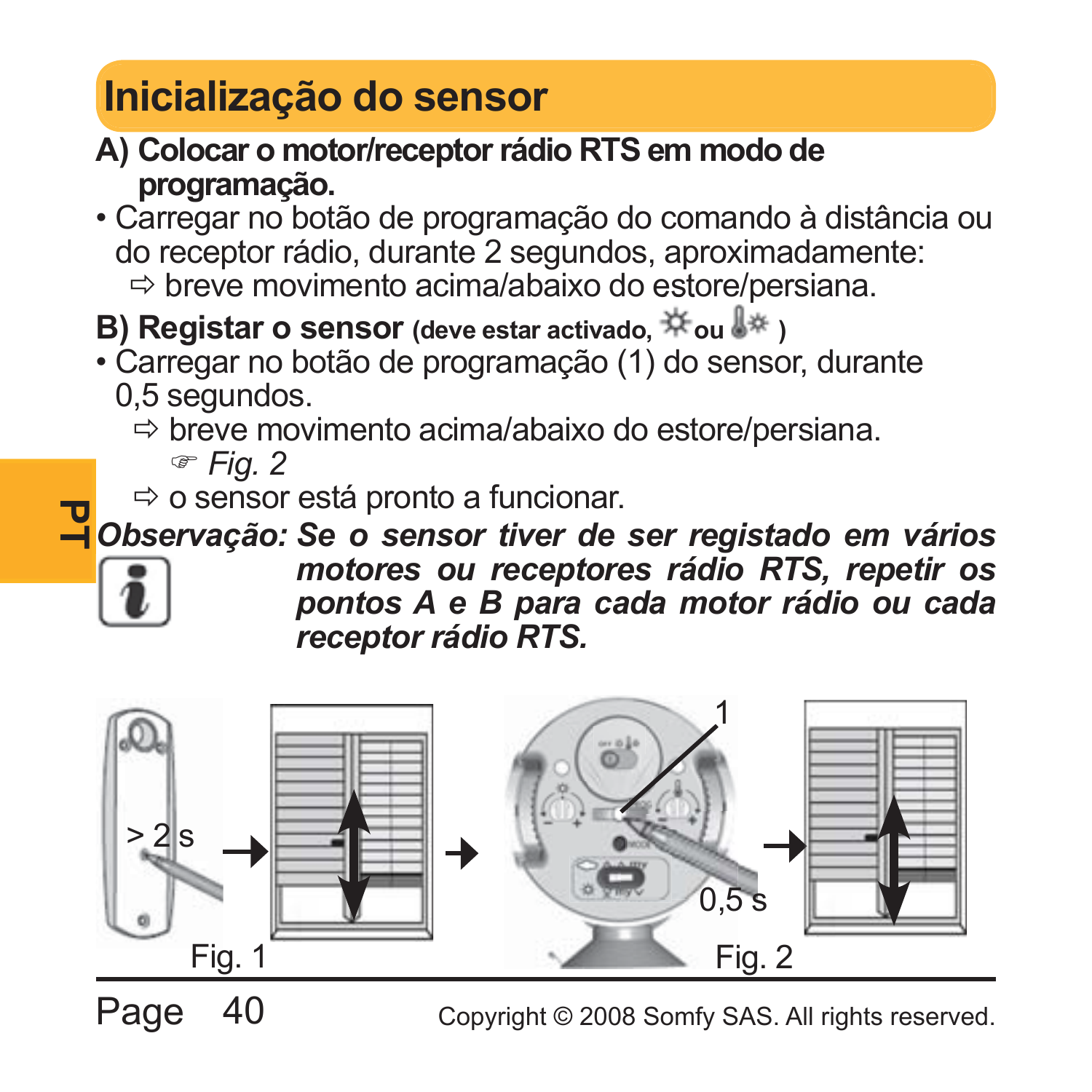# **Eliminação do sensor**

**Eliminação do sensor (deve estar activado)**

- Colocar o motor/receptor rádio RTS em modo de programação (consultar ponto **A, página 10**).
- Carregar brevemente (0,5 segundos) no botão de programação (1) do sensor.
	- Ö breve movimento acima/abaixo do estore/persiana. ) *Fig. 2*
	- $\Rightarrow$  o sensor é eliminado.

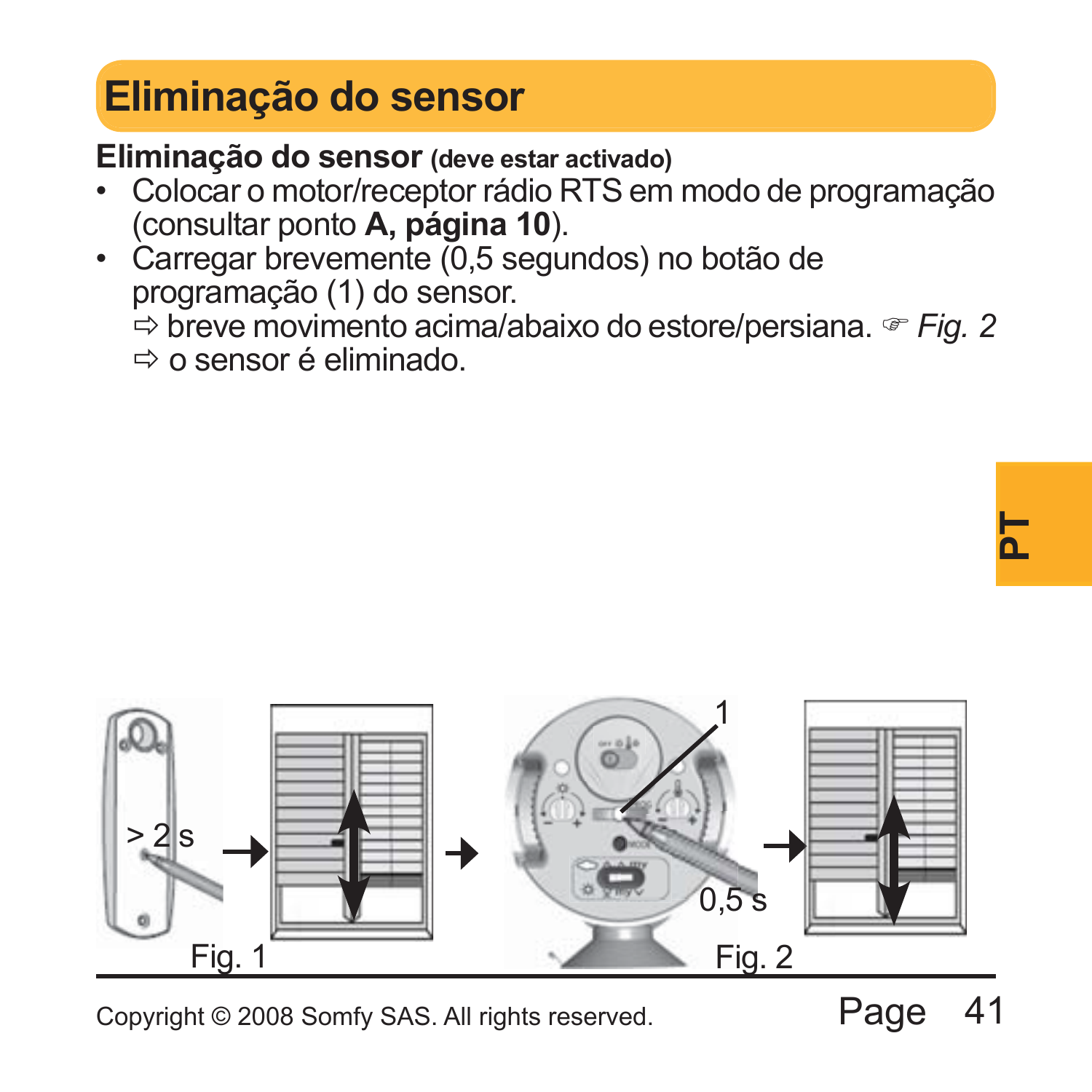# **Regulação do nível ※ / 人**

*Observação: A regulação do nível é sempre possível quando* 



- *o sensor está activado. Os LED permanecem acesos durante a rotação dos potenciómetros (2, 3\*). Os LED apagam-se, se a rotação dos potenciómetros parar, ou for interrompida durante 15 segundos, aproximadamente.*
- Carregar brevemente no botão de modo (1)
- Rodar o potenciómetro Sol (2) ou Temperatura (3\*) no sentido dos ponteiros do relógio, até ao batente final (+).
	- $\Rightarrow$  O LED Sol (4) ou Temperatura (5<sup>\*</sup>) acende-se/fica intermitente a "vermelho".
- **PT** no sentido contrário ao dos ponteiros do relógio (-) até que • Rodar o potenciómetro Sol (2) ou Temperatura (3\*), lentamente, o LED (sol ou temperatura\*) passe de "vermelho" a "verde".
	- $\Rightarrow$  O valor actual de luminosidade/temperatura\* é regulado como nível (valor a partir do qual uma acção é executada).



Page 42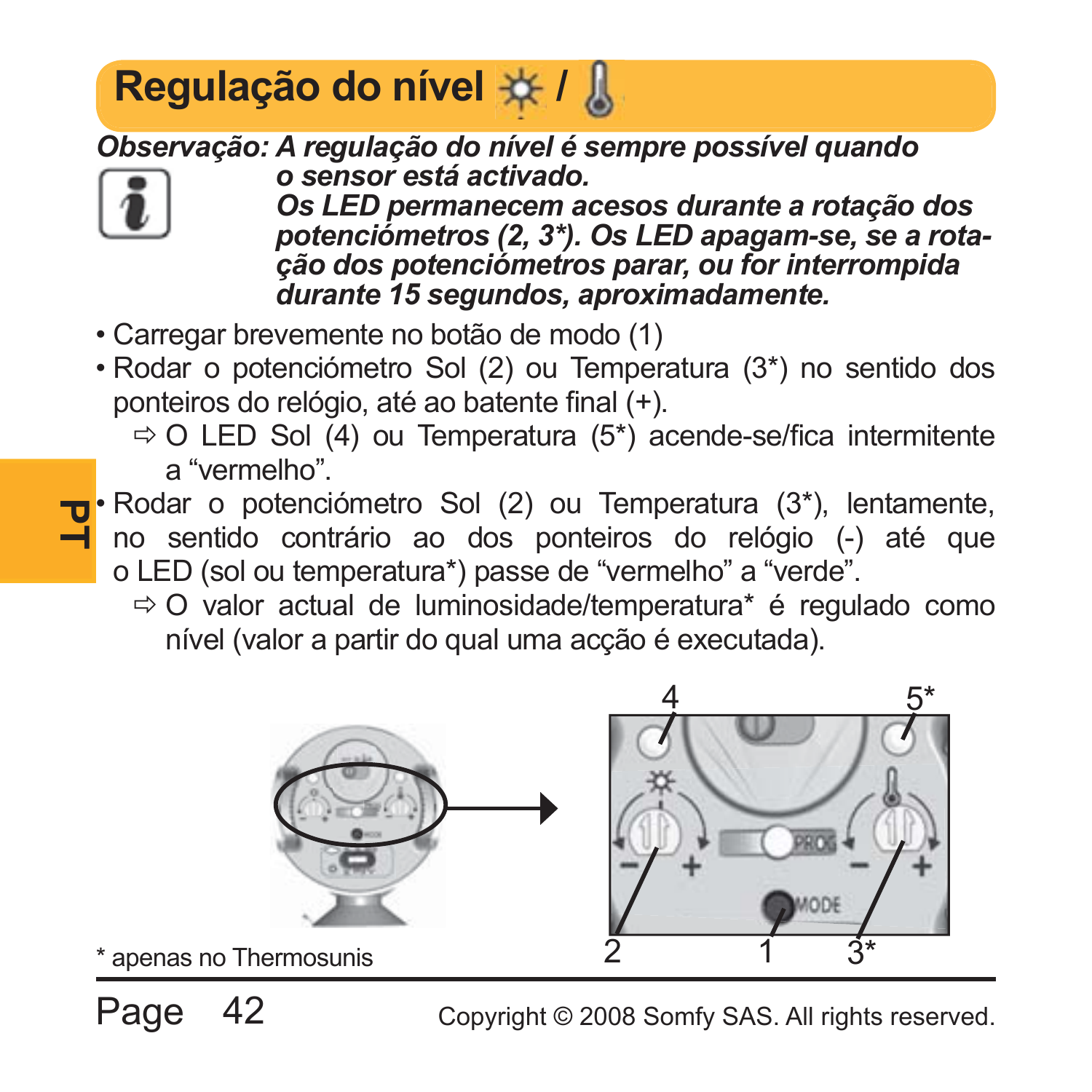# **Modo de demonstração**

O modo de demonstração pode ser utilizado para responder a necessidades de demonstração, bem como para regular o nível, pois os tempos de reacção são mais reduzidos.

- Carregar no botão Modo (1), durante mais de 2 segundos.
	- $\Rightarrow$  Os LED (2, 3\*) ficam intermitentes durante 30 segundos, aproximadamente.
	- $\Rightarrow$  O modo de demonstração é activado.
- Voltar a carregar no botão Modo (1), durante mais de 2 segundos.
	- $\Rightarrow$  Os LED (2, 3\*) permanecem acesos.
	- $\Rightarrow$  O modo de utilizador é activado.
- Carregar brevemente no botão de Modo (0,5 segundos). Ö Apresentação da regulação actual

*Observação: Se não for accionado qualquer botão durante* 



*o modo de demonstração, o sensor passa automaticamente para o modo de utilizador após 3 minutos.* 2 3

Se o potenciómetro Sol (4) for rodado até ao batente no sentido contrário ao dos ponteiros do relógio (-), no modo de demonstração ou no modo de utilizador, o sol é simulado. O estore/persiana desloca-se até ao fim de curso inferior, ou até à posição "my", e permanece nessa posição.



\* apenas no Thermosunis 1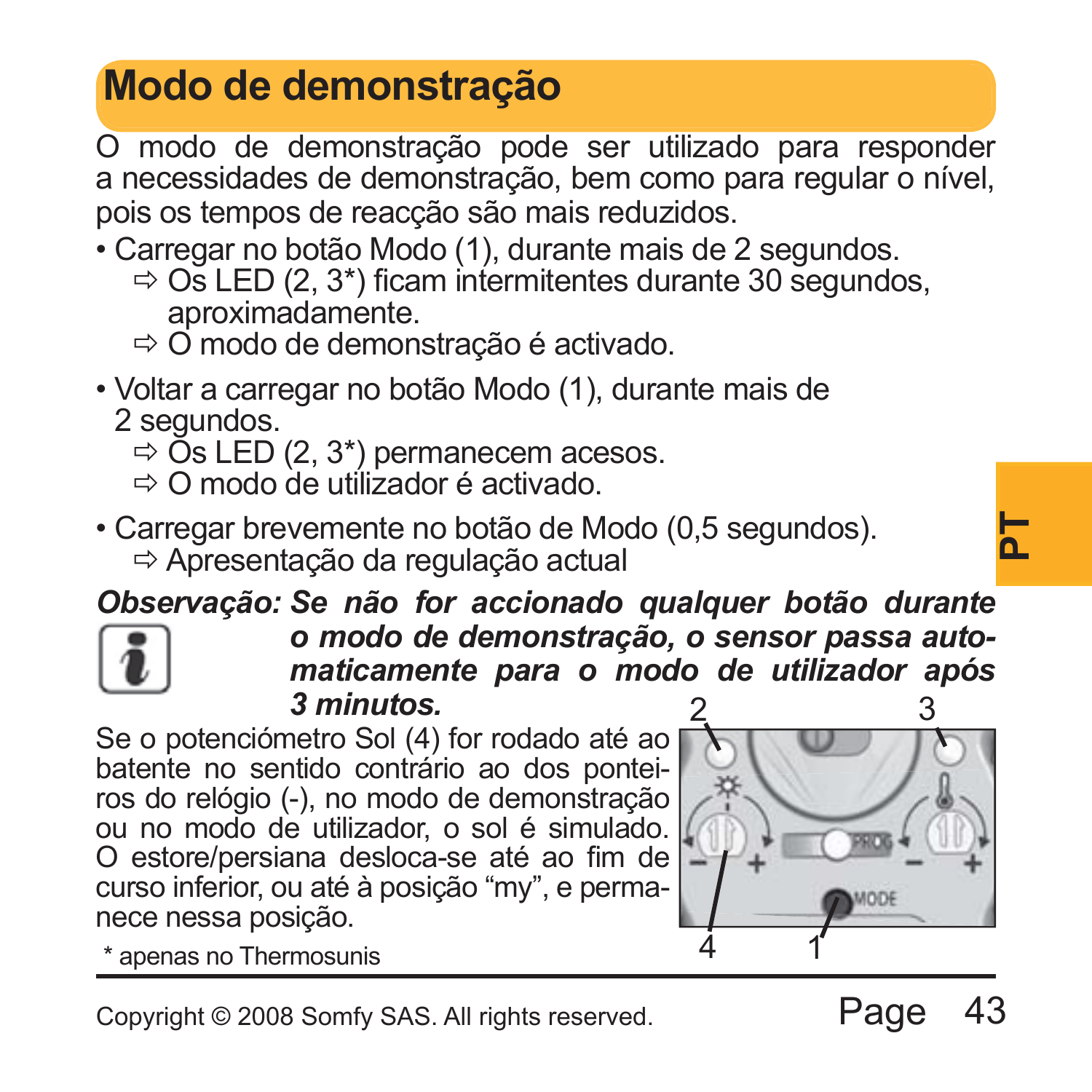# **Pilha**

**PT**

Tipo: CR 2430

Indicação de pilha gasta: Os LED Sol e Temperatura\* acendemse a cor de larania

\* apenas no Thermosunis

#### **Substituição da pilha:**

Efectuar a substituição da pilha, sem recorrer a ferramentas. & **Risco de deterioração.**



Page 44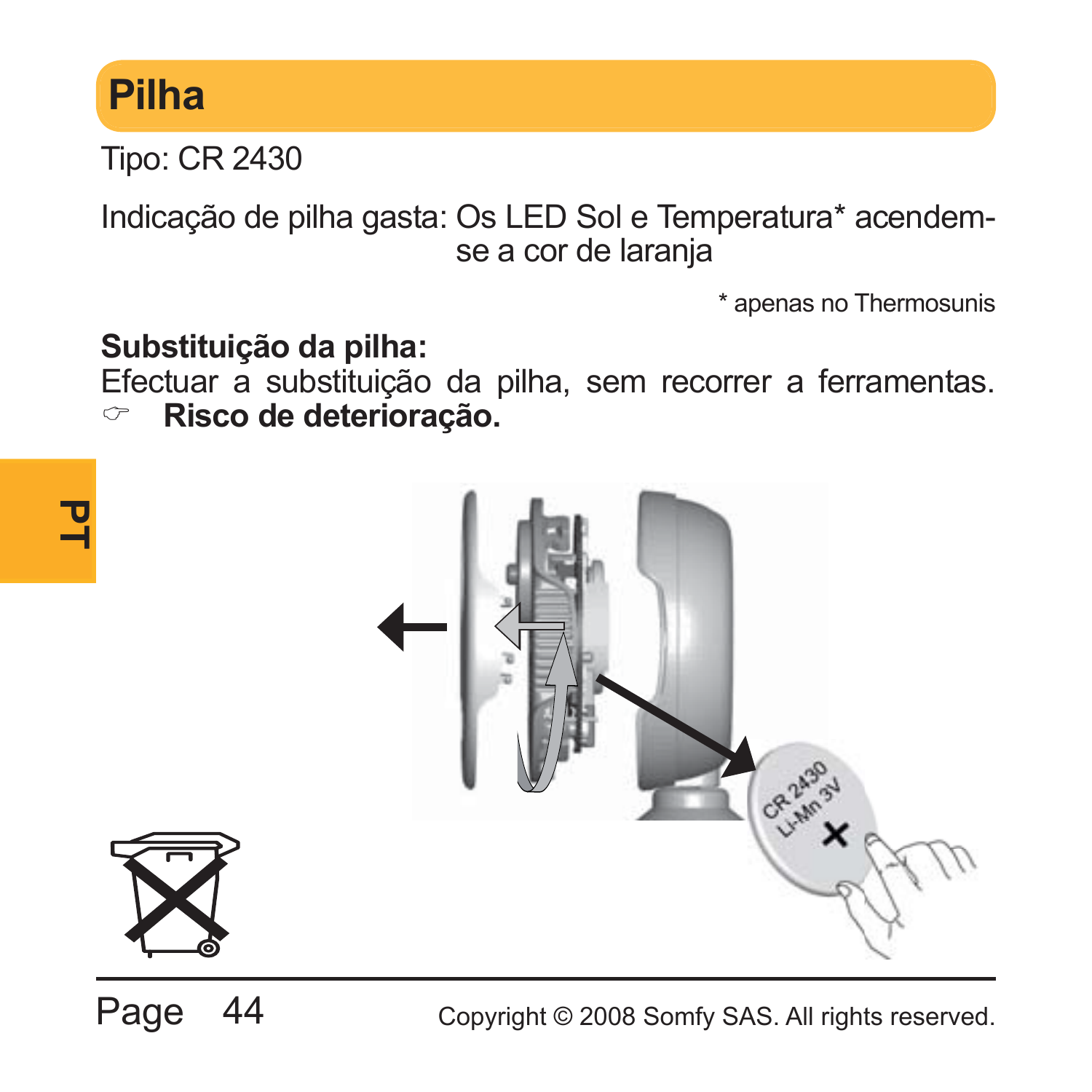# **Selecção de modo EU/modo US (Thermosunis)**

#### **Regulação de fábrica: Modo US**

#### **Mudança de modo**

- Colocar o selector de modo no Modo 2 (1) ou no Modo 3 (2).
- $\cdot$  Desactivar o sensor ( $o$ FF).
- Ao activar o sensor, carregar no botão Modo (3) durante 2 segundos, aproximadamente.



- $\circ$  US  $\Rightarrow$  FU LED sol de vermelho a verde
- $\triangledown$  EU  $\Rightarrow$  US LED sol de verde a vermelho

*Observação: Caso ocorra uma anomalia durante o movi-*



*mento:*

**Page 45**<br> **Page 45**<br>
Page 45 *O receptor e o sensor devem estar regulados para o mesmo modo: modo EU ou modo US.* )*consultar o guia de instalação do receptor.*

*Observação: O Sunis Indoor Wirefree RTS funciona apenas* 



*no modo 1 .*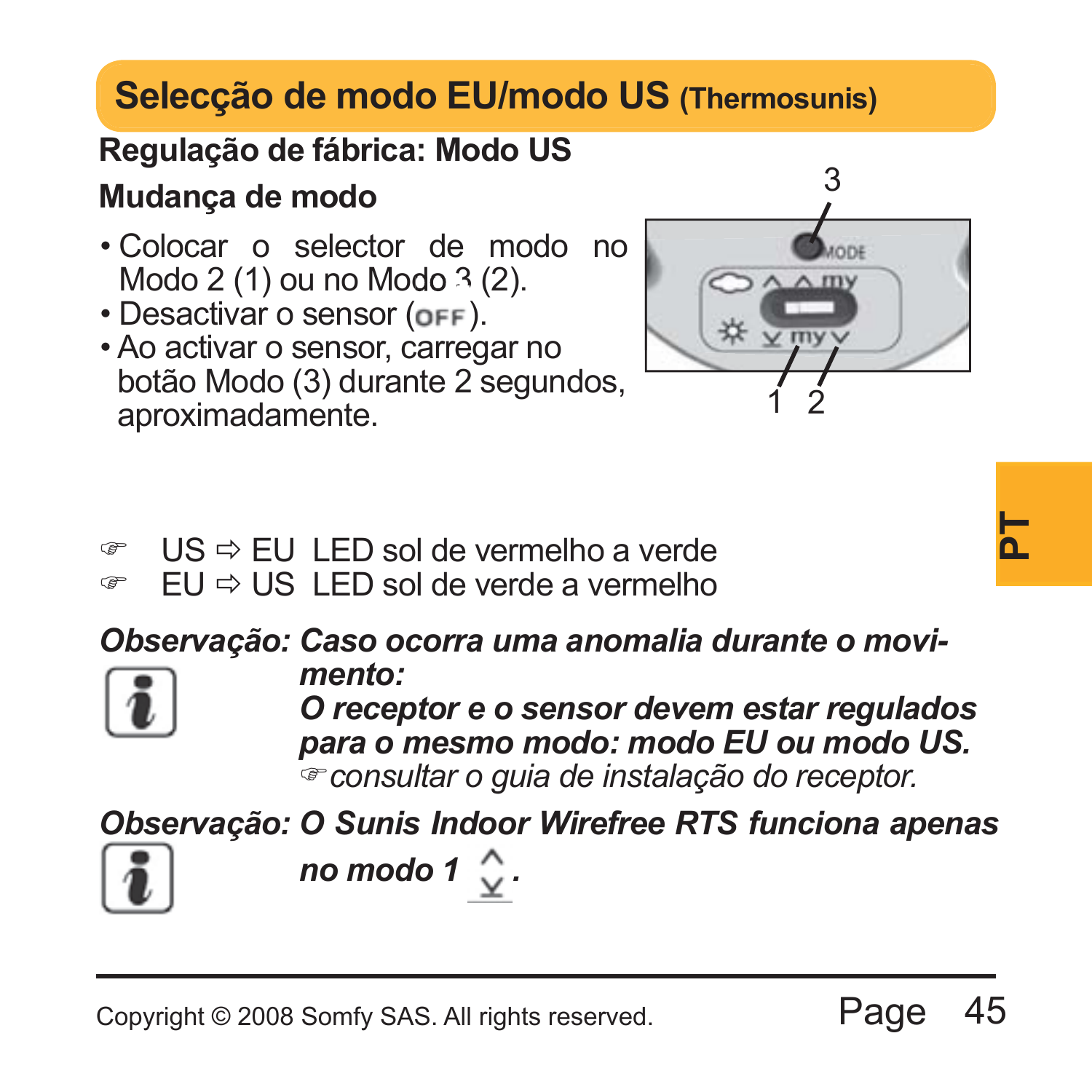# **Perguntas e respostas**

| Anomalia                                                                                | Causa                                                                      | Resolução                                                                                                     |
|-----------------------------------------------------------------------------------------|----------------------------------------------------------------------------|---------------------------------------------------------------------------------------------------------------|
| O estore/persiana<br>não reage                                                          | O sensor está desactivado.                                                 | Activar o sensor<br>☞ Páqina 39                                                                               |
| ao sol e/ou à<br>temperatura                                                            | O sensor não está registado.                                               | Registar o sensor<br>ு Página 40                                                                              |
|                                                                                         | Os níveis estão regulados<br>incorrectamente.                              | Corrigir os níveis<br>ு Página 42                                                                             |
|                                                                                         | A pilha está fraca.                                                        | Substituir a pilha<br>☞ Páqina 44                                                                             |
|                                                                                         | A tampa do detector de<br>luminosidade está suja.                          | Limpar a tampa<br>ு Páqina 35                                                                                 |
|                                                                                         | O sensor está posicionado<br>incorrectamente.                              | Reposicionar o sensor<br>☞ Páɑina 38                                                                          |
| O estore/persiana<br>reage com dema-<br>siada freguência                                | O sensor está em modo de<br>demonstração.                                  | Colocar o sensor em modo<br>normal <sup>or</sup> Página 43                                                    |
| O estore/persi-<br>ana reage<br>incorrectamente                                         | Uma fonte de luz clara<br>influencia o sensor.                             | Apagar a fonte de luz e escol-<br>her um novo posicionamento                                                  |
| O estore/persiana<br>não reage ao sol<br>ou desloca-se<br>apenas numa<br>única direcção | Não se encontra registada<br>qualquer posição favorita<br>("my") no motor. | Registar a posição "my"<br>(or guia de instalação corre-<br>spondente),<br>ou colocar o sensor no modo<br>1≎. |

Para qualquer pergunta complementar, contactar o seu revendedor ou a nossa Assistência Técnica & Páginas 62, 63

Page 46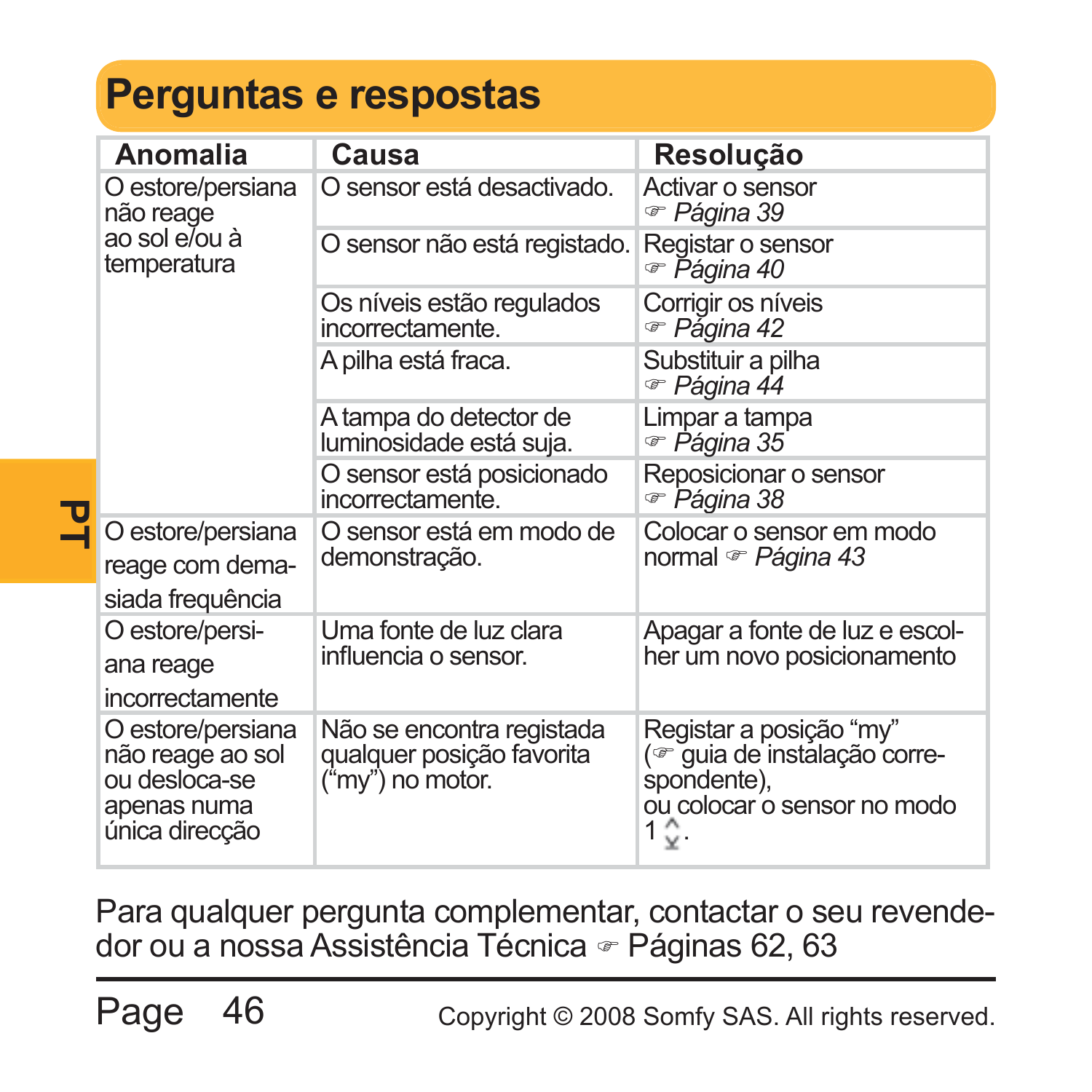# **Πίνακας Περιεχομένων**

| Κατάλογος παρελκομένων εξαρτημάτων: 49<br>Επιλογέας λειτουργίας (Thermosunis)  51<br>Θέση σε λειτουργία του αισθητήρα  54<br>Προγραμματίζοντας τον αισθητήρα 55<br>Επιλογή λειτουργίας ΕΕ / λειτουργίας ΗΠΑ |      |    | ш |
|-------------------------------------------------------------------------------------------------------------------------------------------------------------------------------------------------------------|------|----|---|
| Διαβάστε εξ ολοκλήρου και λεπτομερώς αυτόν τον οδηγό<br>εγκατάστασης, ώστε να μπορέσετε να αξιοποιήσετε πλήρως<br>τη λειτουργία του προϊόντος.                                                              |      |    |   |
| Με την επιφύλαξη τεχνικών τροποποιήσεων.                                                                                                                                                                    |      |    |   |
| Copyright © 2008 Somfy SAS. All rights reserved.                                                                                                                                                            | Page | 47 |   |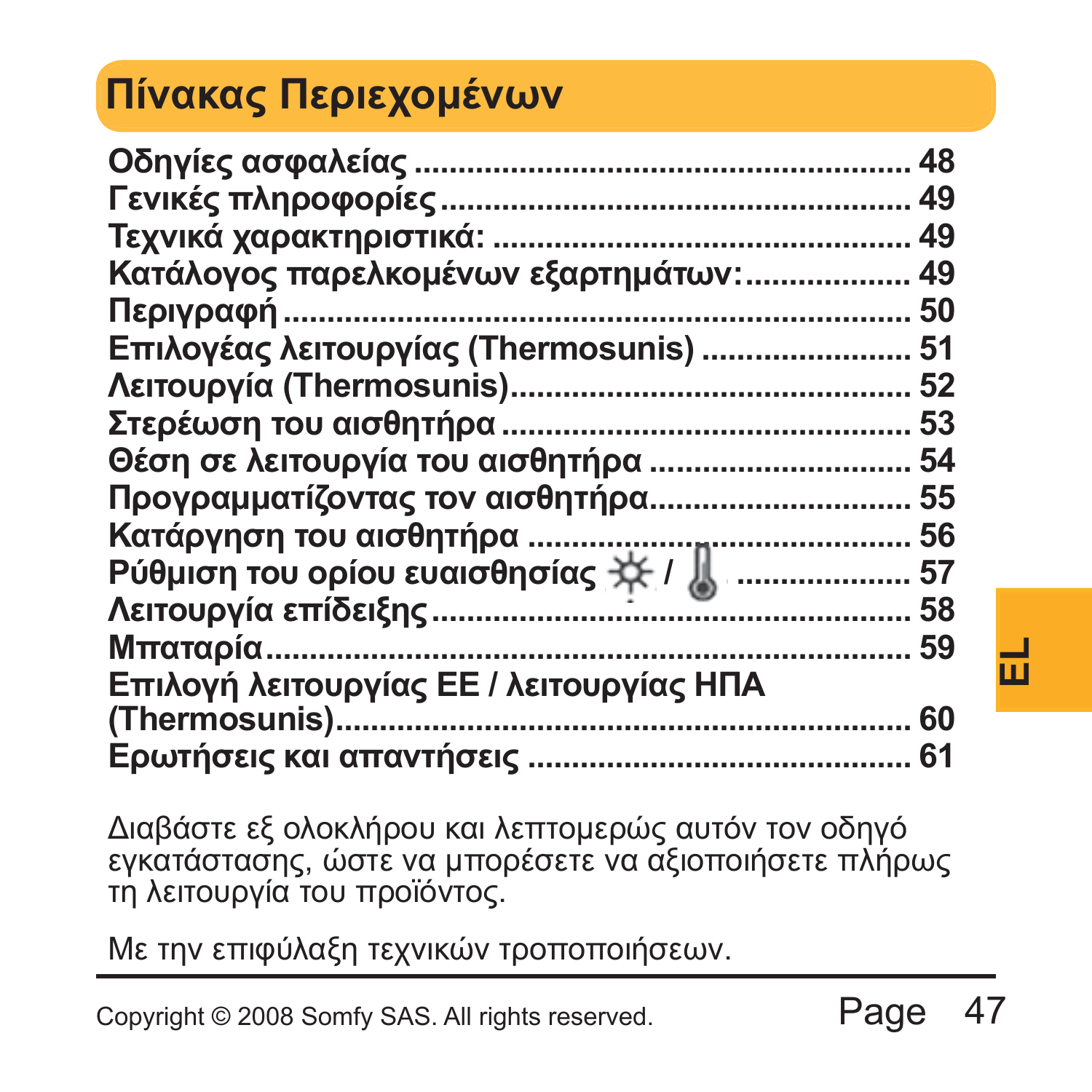# **Οδηγίες ασφαλείας**

**EL**

- Το παρόν προϊόν Somfy πρέπει να εγκαταστήσει επαγγελματίας, ειδικός στους μηχανισμούς και αυτοματισμούς, για τους οποίους το έγγραφο αυτό υπάρχει.
- Πριν από οποιαδήποτε εγκατάσταση, ελέγξτε τη συμβατότητα αυτού του προϊόντος με τους σχετικούς εξοπλισμούς και εξαρτήματα.
- Το παρόν έγγραφο περιγράφει την εγκατάσταση, τη λειτουργία και τον τρόπο χρήσης αυτού του προϊόντος.
- Το άτομο που θα κάνει την εγκατάσταση θα πρέπει επίσης να συμμορφωθεί με τους κανόνες και τη νομοθεσία που ισχύει στη χώρα όπου γίνεται η εγκατάσταση και να ενημερώσει τους πελάτες του για τους όρους χρήσης και συντήρησης του προϊόντος.
- Οποιαδήποτε άλλη χρήση πέραν του τομέα εφαρμογής που έχει ορίσει η Somfy θεωρείται ακατάλληλη.
- Σε περίπτωση άλλης χρήσης, συνεπάγεται ότι δεν τηρήθηκαν οι οδηγίες που περιγράφονται στο παρόν έγγραφο, και επιφέρει τον αποκλεισμό οποιασδήποτε ευθύνης και εγγύησης από τη μεριά της Somfy.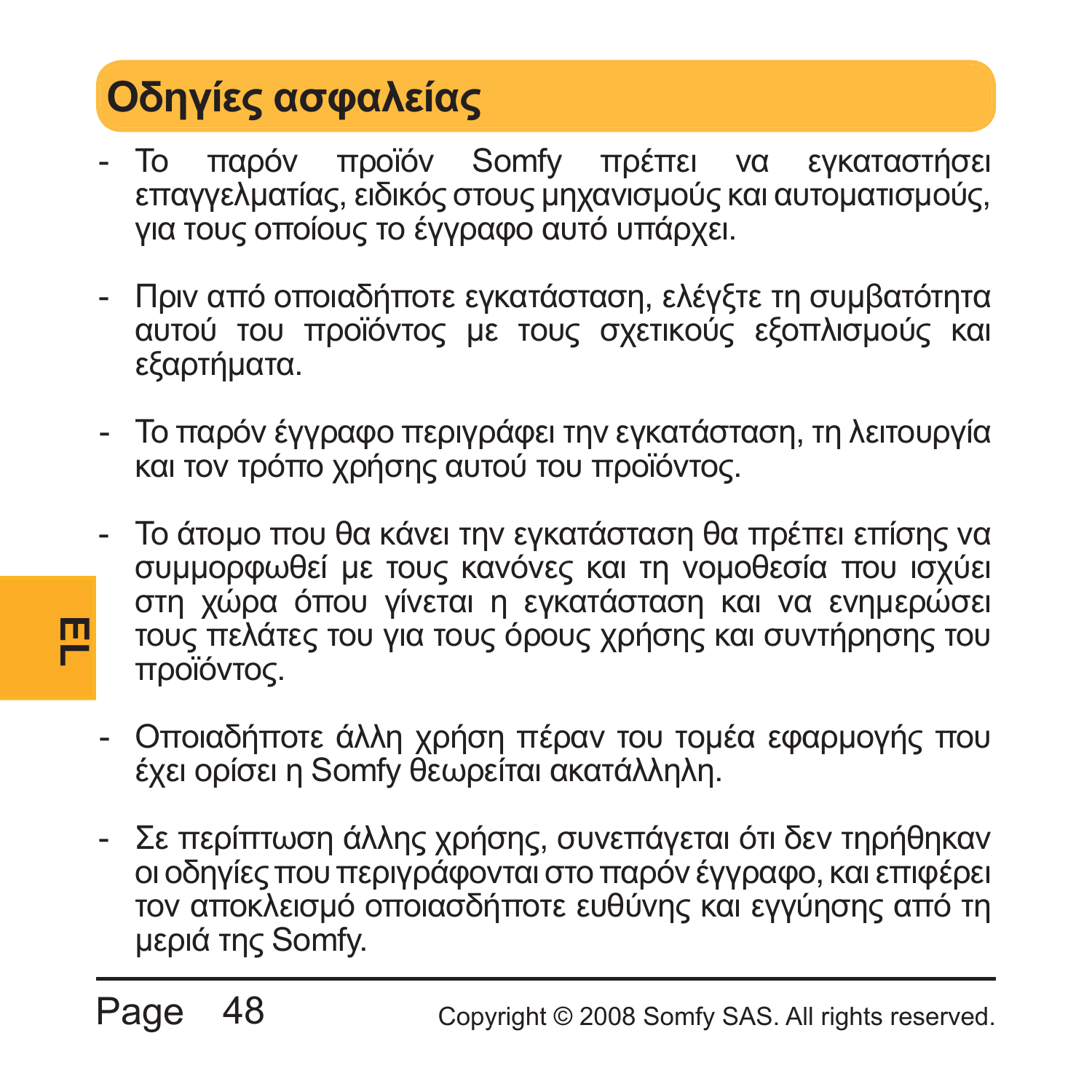# **Γενικές Πληροφορίες**

Οαισθητήραςαυτόςείναιέναςασύρματοςραδιο-δέκτηςπουμπορείτε να χρησιμοποιείτε για να ελέγχετε τα εσωτερικά ρολά και στόρια με μοτέρ, ανάλογα με το ηλιακό φως και την εσωτερική θερμοκρασία\*. Είναι συμβατός με τα ασύρματα μοτέρ SOMFY RTS και ασύρματους ραδιο-δέκτες RTS και μπορεί να συνδεθεί μεπολλά μοτέρ και δέκτες. \*Μόνο με το Thermosunis Indoor Wirefree RTS

**Κωδικός Sunis Indoor Wirefree RTS:** 9 013 707

#### **Κωδικός Thermosunis Indoor Wirefree RTS:** 9 013 708

#### **Τεχνικά χαρακτηριστικά:**

| Συχνότητα                  | 433, 42 MHz | Kατηγορία                                                                 | Ш |  |
|----------------------------|-------------|---------------------------------------------------------------------------|---|--|
| Τύπος μπαταρίας            | CR 2430     | †  προστασίας                                                             |   |  |
|                            |             | $\parallel$ Εύρος θερμοκρασίας $\parallel_{{(32^\circ F - 140^\circ F)}}$ |   |  |
| Δείκτης προστασίας   IP 31 |             |                                                                           |   |  |

#### **Κατάλογος παρελκομένων εξαρτημάτων:**

| CR 2430<br>  Τύπος μπαταρίας                             |                                                             |       | <b>ILLOU IGORY</b> |                               | п |
|----------------------------------------------------------|-------------------------------------------------------------|-------|--------------------|-------------------------------|---|
| Δείκτης προστασίας                                       |                                                             | IP 31 | Εύρος θερμοκρασίας | 0°C - +60°C<br>(32°F - 140°F) |   |
|                                                          | Κατάλογος παρελκομένων εξαρτημάτων:                         |       |                    |                               |   |
| 1                                                        | Thermosunis Indoor Wirefree RTS ή Sunis Indoor Wirefree RTS |       |                    |                               |   |
| 1                                                        | Βεντούζα για στερέωση σε παράθυρο/περβάζι παραθύρου         |       |                    |                               |   |
|                                                          | Οδηγός εγκατάστασης                                         |       |                    |                               |   |
| Page<br>Copyright © 2008 Somfy SAS. All rights reserved. |                                                             |       |                    |                               |   |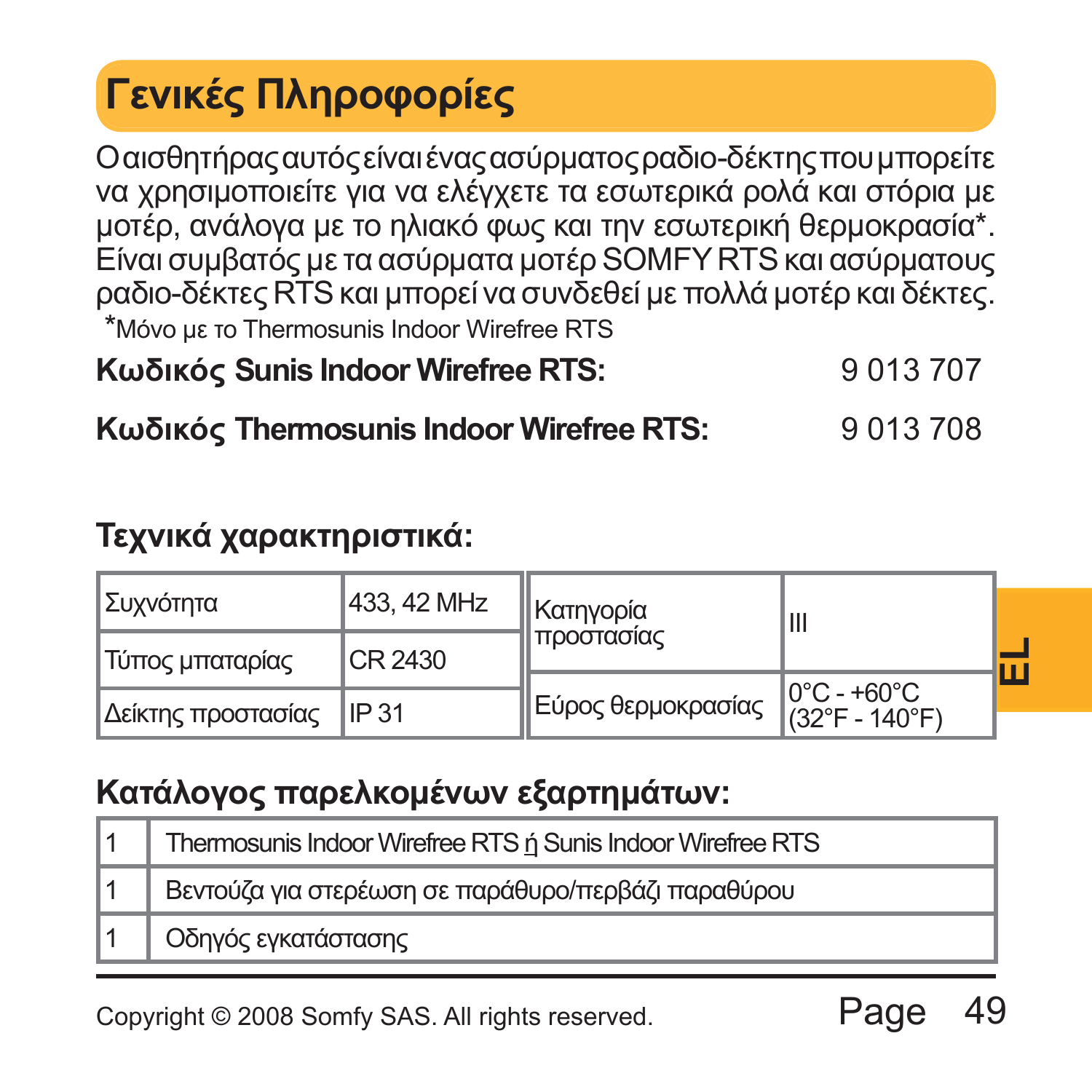# **Περιγραφή**

- Εμπρός κάλυμμα
- Αισθητήρας ήλιου
- Πίσω κάλυμμα
- Περιοχή ανίχνευσης ηλιακού φωτός
- Βεντούζα
- Βάση μπαταρίας + μπαταρία
- Βάση του αισθητήρα
- Ενδεικτική λυχνία (LED) ηλιακού φωτός
- Ρύθμιση του ορίου ηλιακού φωτός
- **EL** 10 Πλήκτρο προγραμματισμού (PROG)
	- Ενδεικτική λυχνία (LED) θερμοκρασίας\*
	- Ρύθμιση του ορίου θερμοκρασίας\*
	- Επιλογέας λειτουργίας\*
	- Πλήκτρο λειτουργίας
	- Πλήκτρο ΕΝΕΡΓΟΠ./ΑΠΕΝΕΡΓΟΠ.



\* μόνο στο Thermosunis

Page 50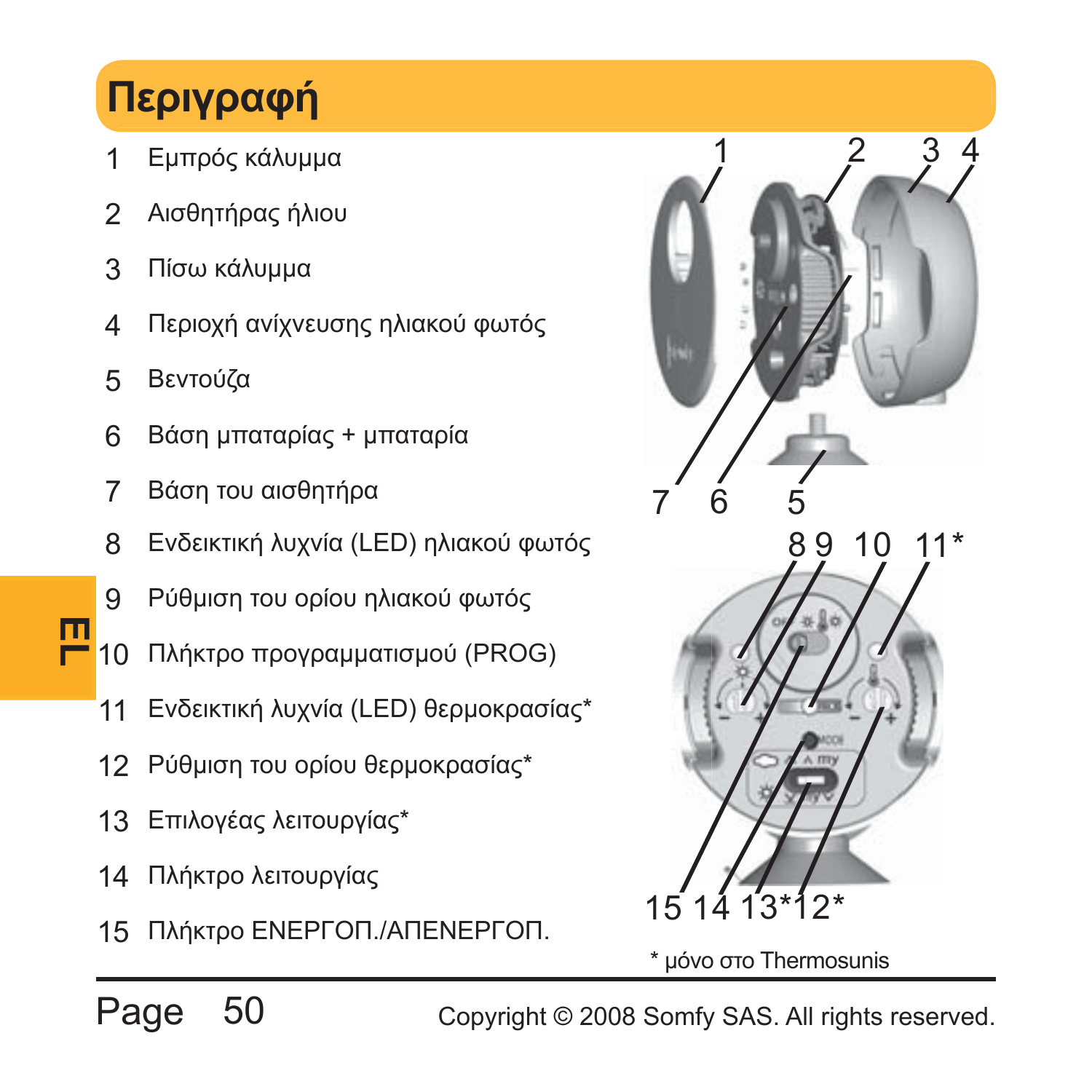# **Επιλογέας λειτουργίας (Thermosunis)**

Για βέλτιστη χρήση του αισθητήρα, επιλέξτε μία από τις ακόλουθες λειτουργίες.

**Σημείωση: Ο αισθητήρας Sunis Indoor Wirefree διαθέτει**



**μόνο τη λειτουργία 1. Δεν είναι δυνατή καμία ρύθμιση.**

|                                                                                                                            | $\wedge \wedge m$<br>$V$ my $V$ | <b>WITTY</b> | U FFIV' |  |
|----------------------------------------------------------------------------------------------------------------------------|---------------------------------|--------------|---------|--|
| Λειτουργία<br>Χρήση                                                                                                        |                                 | 2            | 3       |  |
| Ένας αισθητήρας για ένα<br>μόνο ρολό                                                                                       | X                               |              |         |  |
| Ένας αισθητήρας για<br>πολλά ρολά / στόρια                                                                                 |                                 | X            |         |  |
| Ένας αισθητήρας για<br>εσωτερικό στόρι                                                                                     |                                 |              | X       |  |
| Λεζάντα :<br>Θέση του αισθητήρα<br><sup>γ</sup> Επάνω όριο διαδρομής<br>Κάτω όριο διαδρομής<br>my<br>Αγαπημένη θέση («my») |                                 |              |         |  |
| 51<br>Page<br>Copyright © 2008 Somfy SAS. All rights reserved.                                                             |                                 |              |         |  |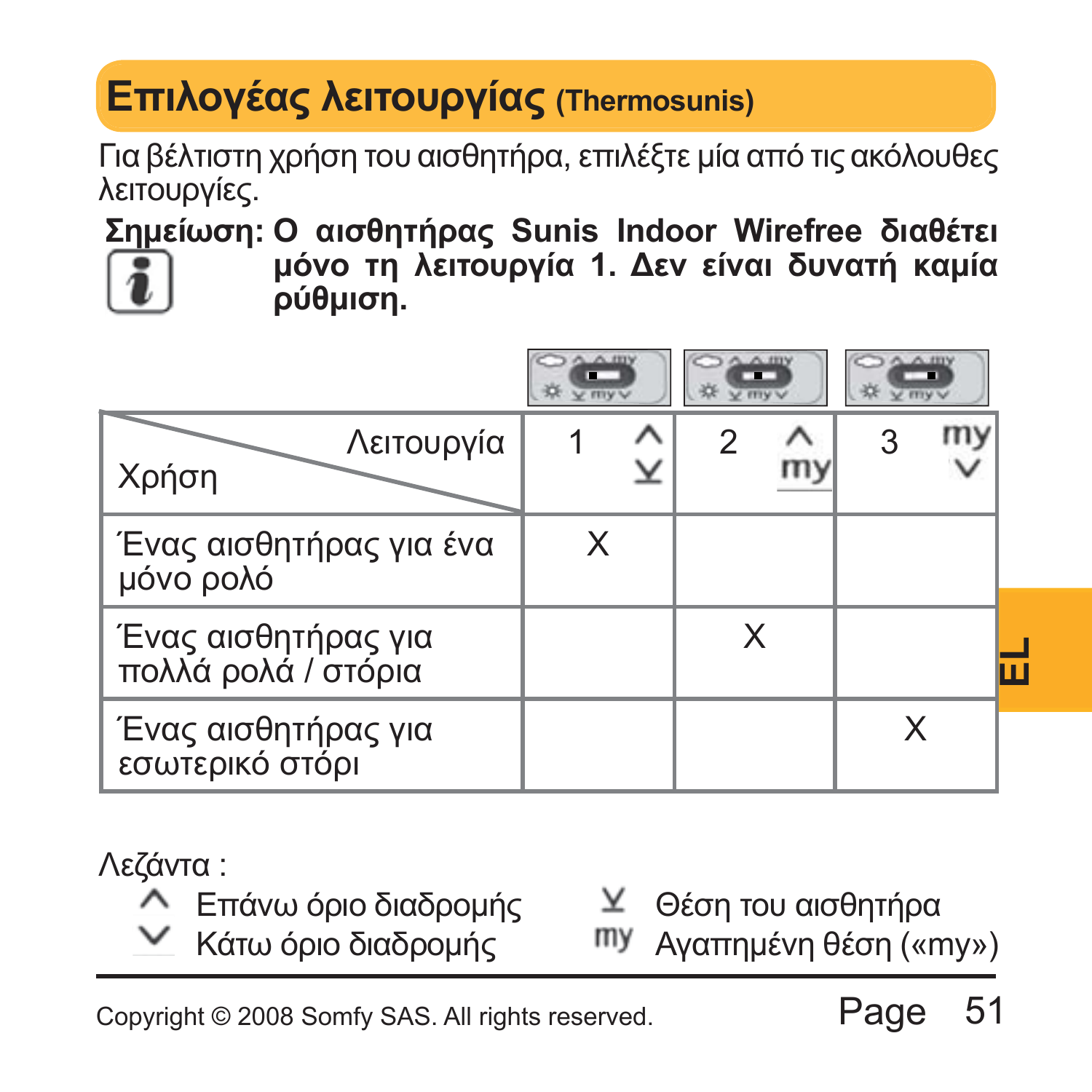# **Λειτουργία (Thermosunis)**

Εάν η θερμοκρασία είναι χαμηλότερη από το ρυθμισμένο όριο, τότε η λειτουργία Ηλιακού φωτός είναιΑΠΕΝΕΡΓΟΠΟΙΗΜΕΝΗ.

Εάν η θερμοκρασία είναι υψηλότερη από το ρυθμισμένο όριο, τότε η λειτουργία Ηλιακού φωτός είναιΕΝΕΡΓΟΠΟΙΗΜΕΝΗ.

|                             | Λειτουργία 1                                                                                                                                                                                                       | ᄉ<br>$\checkmark$ | Λειτουργία 2                                                                                                                                                                     | ᄉ<br>my | Λειτουργία 3                                                                                                                                                                      | my |
|-----------------------------|--------------------------------------------------------------------------------------------------------------------------------------------------------------------------------------------------------------------|-------------------|----------------------------------------------------------------------------------------------------------------------------------------------------------------------------------|---------|-----------------------------------------------------------------------------------------------------------------------------------------------------------------------------------|----|
| Ηλιακό φως                  | Σε περίπτωση υπέρβασης<br>του ορίου ηλιακού φωτός<br>για 5 λεπτά (λειτουργία<br>επίδειξης 5 δευτ.), η<br>κουρτίνα μετακινείται<br>μέχρι τον αισθητήρα και<br>ξανανεβαίνει για να αφήσει<br>τον αισθητήρα ελεύθερο. |                   | Σε περίπτωση υπέρβασης<br>του ορίου ηλιακού φωτός<br>για 5 λεπτά (λειτουργία<br>επίδειξης 5 δευτ.), η<br>κουρτίνα μετακινείται στην<br>αγαπημένη θέση («my»).                    |         | Σε περίπτωση υπέρβασης<br>του ορίου ηλιακού φωτός<br>για 5 λεπτά (λειτουργία<br>επίδειξης 5 δευτ.), η<br>κουρτίνα μετακινείται μέχρι<br>το κάτω όριο διαδρομής.                   |    |
| Απουσία<br>ηλιακού<br>φωτός | Σε περίπτωση μη επίτευξης<br>του ορίου ηλιακού φωτός<br>για 30 λεπτά το πολύ<br>(λειτουργία επίδειξης<br>30 δευτ.), η κουρτίνα<br>μετακινείται μέχρι το επάνω<br>όριο διαδρομής.                                   |                   | Σε περίπτωση μη επίτευξης<br>του ορίου ηλιακού φωτός<br>για 30 λεπτά το πολύ<br>(λειτουργία επίδειξης<br>30 δευτ.), η κουρτίνα<br>μετακινείται μέχρι το επάνω<br>όριο διαδρομής. |         | Σε περίπτωση μη επίτευξης<br>του ορίου ηλιακού φωτός<br>για 30 λεπτά το πολύ<br>(λειτουργία επίδειξης<br>30 δευτ.), η κουρτίνα<br>μετακινείται μέχρι την<br>αγαπημένη θέση («my») |    |

**Σημείωση: Εάν ο αισθητήρας καλυφθεί μετά από χειροκίνητη ή προσωρινή**



**EL**

**εντολή καθόδου, ο αυτοματισμός ηλιακού φωτός απενεργοποιείται.**

Page 52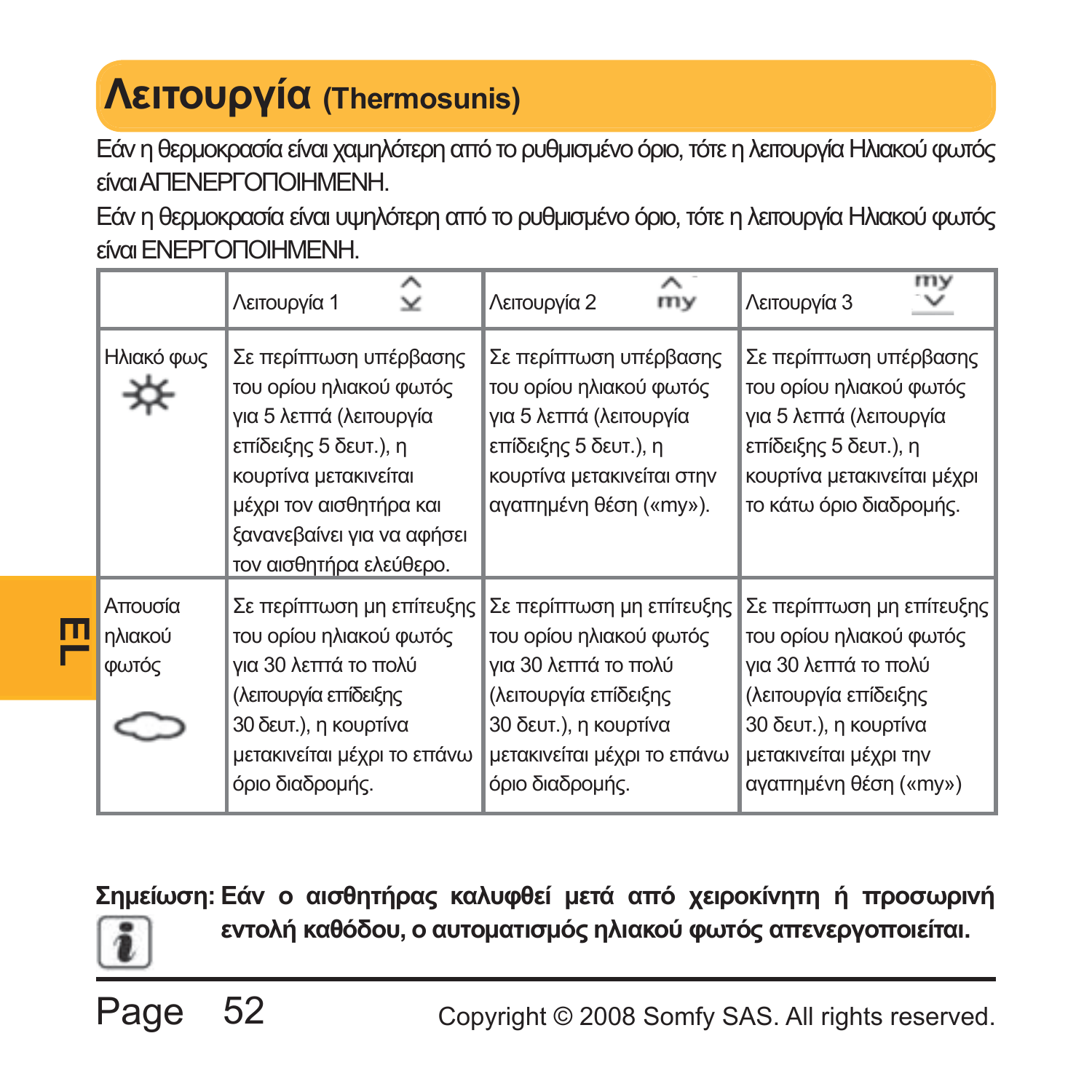# **Στερέωση του αισθητήρα**

Στερεώστε τον αισθητήρα με τη βεντούζα στην εσωτερική επιφάνεια του τζαμιού ή στο εσωτερικό περβάζι του παραθύρου:

- Επιλογέας λειτουργίας σε λειτουργία 1 Στερεώστε κάτω από την επιθυμητή περιοχή σκίασης του ρολού.
- Επιλογέας λειτουργίας σε λειτουργία 2 Στερεώστε κάτω από τη θέση «my» (αγαπημένη θέση).
- Επιλογέας λειτουργίας σε λειτουργία 3 Στερεώστε ανάμεσα στο τζάμι και το εσωτερικό στόρι.



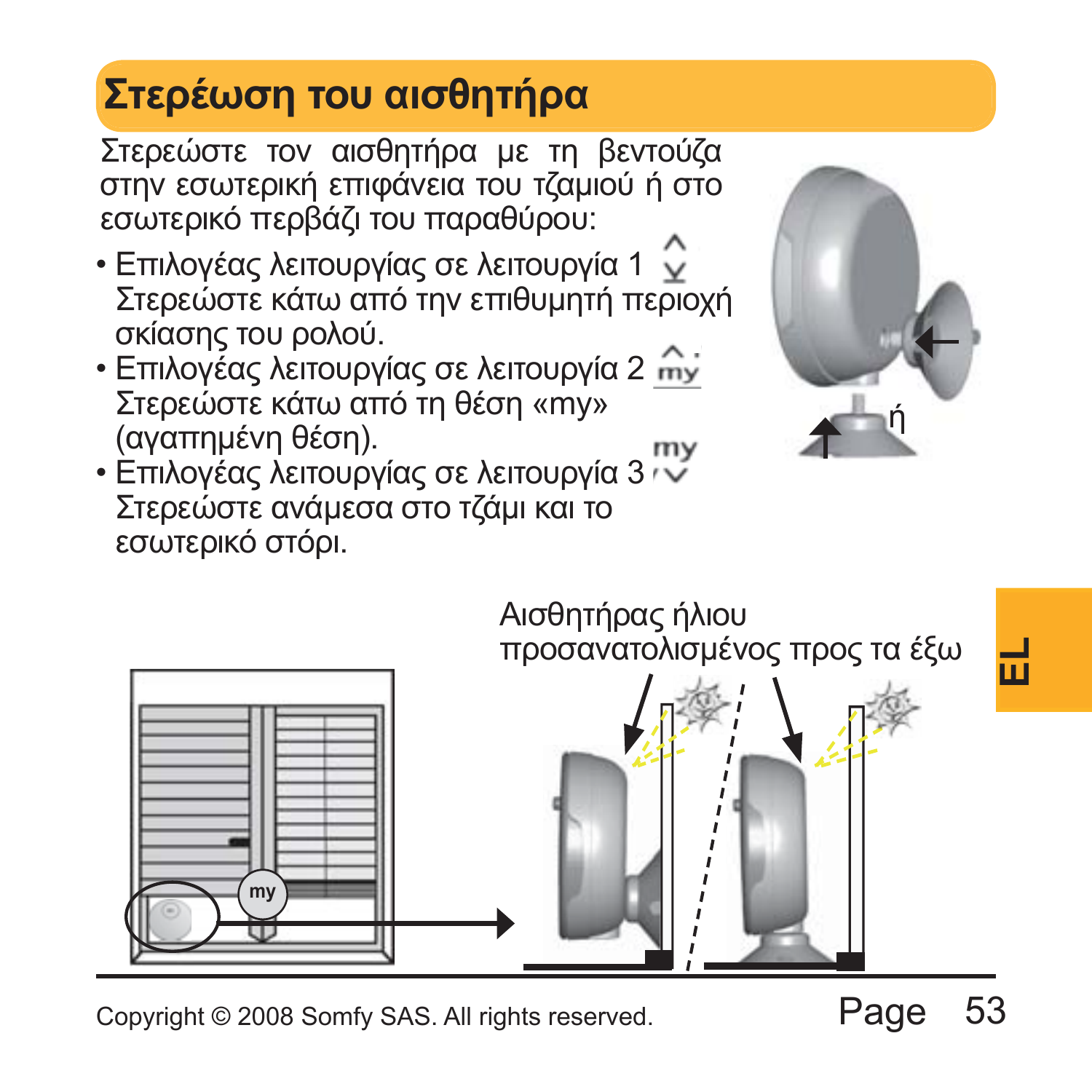# **Ενεργοποίηση του αισθητήρα**

|                | Ενδεικτική<br>λυχνία (LED) 1<br>Ηλιακό φως                                                                        | OFF #<br>$2*$<br>Ενδεικτική<br>λυχνία (LED) 2*<br>Θερμοκρασία                                                                                |
|----------------|-------------------------------------------------------------------------------------------------------------------|----------------------------------------------------------------------------------------------------------------------------------------------|
| OFF            |                                                                                                                   |                                                                                                                                              |
| ΑΠΕΝΕΡΓΟΠΟΙΗΣΗ | Λειτουργία Ηλιακού<br>φωτός ενεργοποιημένη<br><b>Ενδεικτική λυχνία</b><br>(LED) 1 αναμμένη για 5<br>δευτερόλεπτα. | Αυτοματισμός ηλιακού<br>φωτός και θερμοκρασίας<br>ενεργοπ.<br><b><i>A</i></b> Ενδεικτικές λυχνίες<br>(LED) 1 αναμμένη για 5<br>δευτερόλεπτα. |

\* μόνο στο Thermosunis

Page 54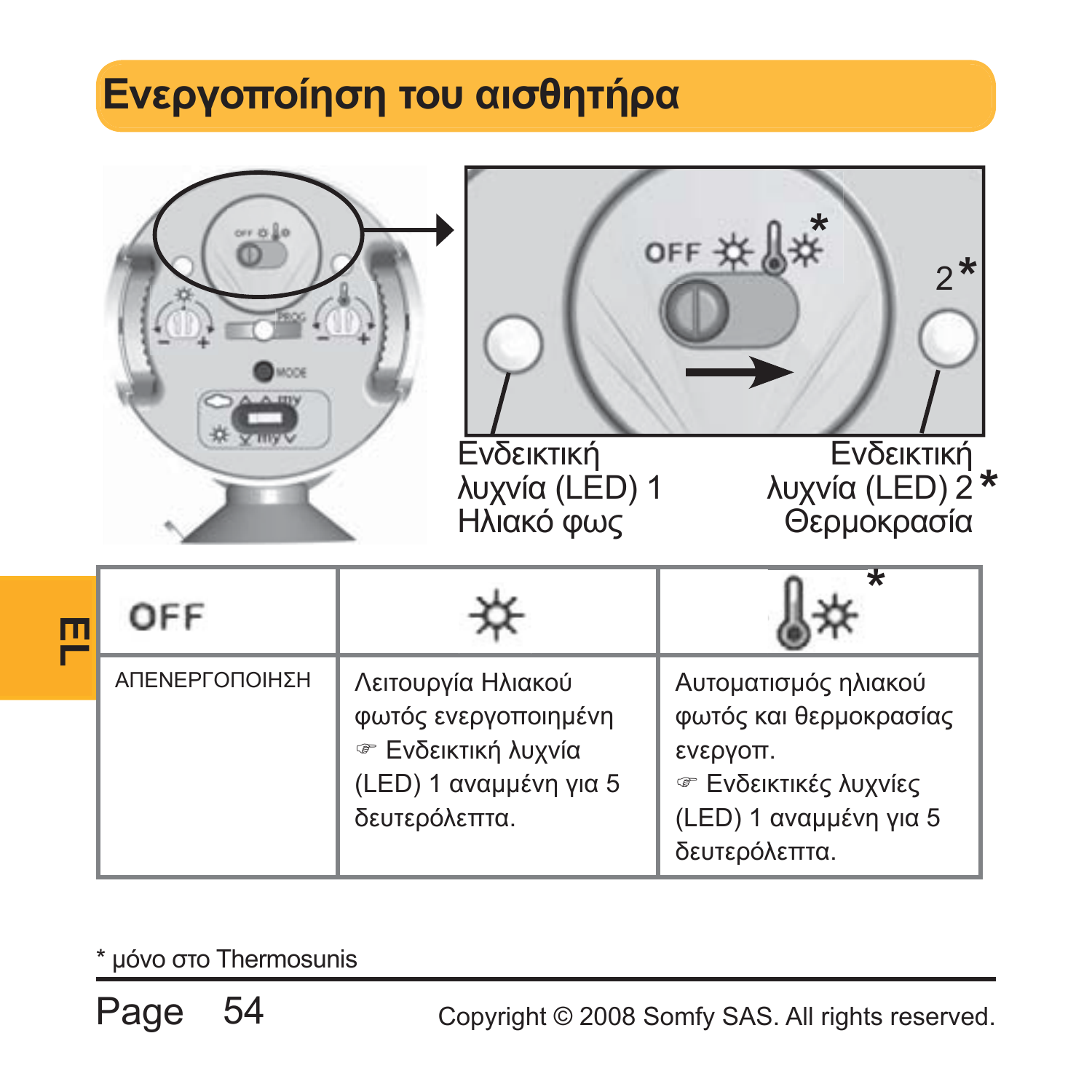# **Προγραματισμός του αισθητήρα**

- **A) Ενεργοποιήστε το μοτέρ/τον ασύρματο ραδιο-δέκτη RTS σε λειτουργία προγραμματισμού.**
- Πιέστε το πλήκτρο προγραμματισμού του τηλεχειριστηρίου ή του ασύρματου ραδιο-δέκτη για περίπου 2 δευτερόλεπτα: Ö το ρολό κάνει μια σύντομη κίνηση επάνω/κάτω.
- **B) Καταχωρίστε τον αισθητήρα (πρέπει να είναι ενεργοποιημένος, ή )**
- Πιέστε στιγμιαία (0,5 δευτ.) το πλήκτρο προγραμματισμού (1) του αισθητήρα.
	- $\Rightarrow$  το ρολό κάνει μια σύντομη κίνηση επάνω/κάτω.  $\circ$  *Εικ.* 2
	- Ö ο αισθητήρας είναι έτοιμος για λειτουργία.

*Σημείωση: Εάν ο αισθητήρας πρέπει να καταχωρηθεί σε*



*πολλά μοτέρ ή πολλούς ασύρματους ραδιοδέκτες RTS, επαναλάβετε τα βήματα A και B για κάθε ασύρματο μοτέρ ή ασύρματο ραδιο-δέκτη RTS.*

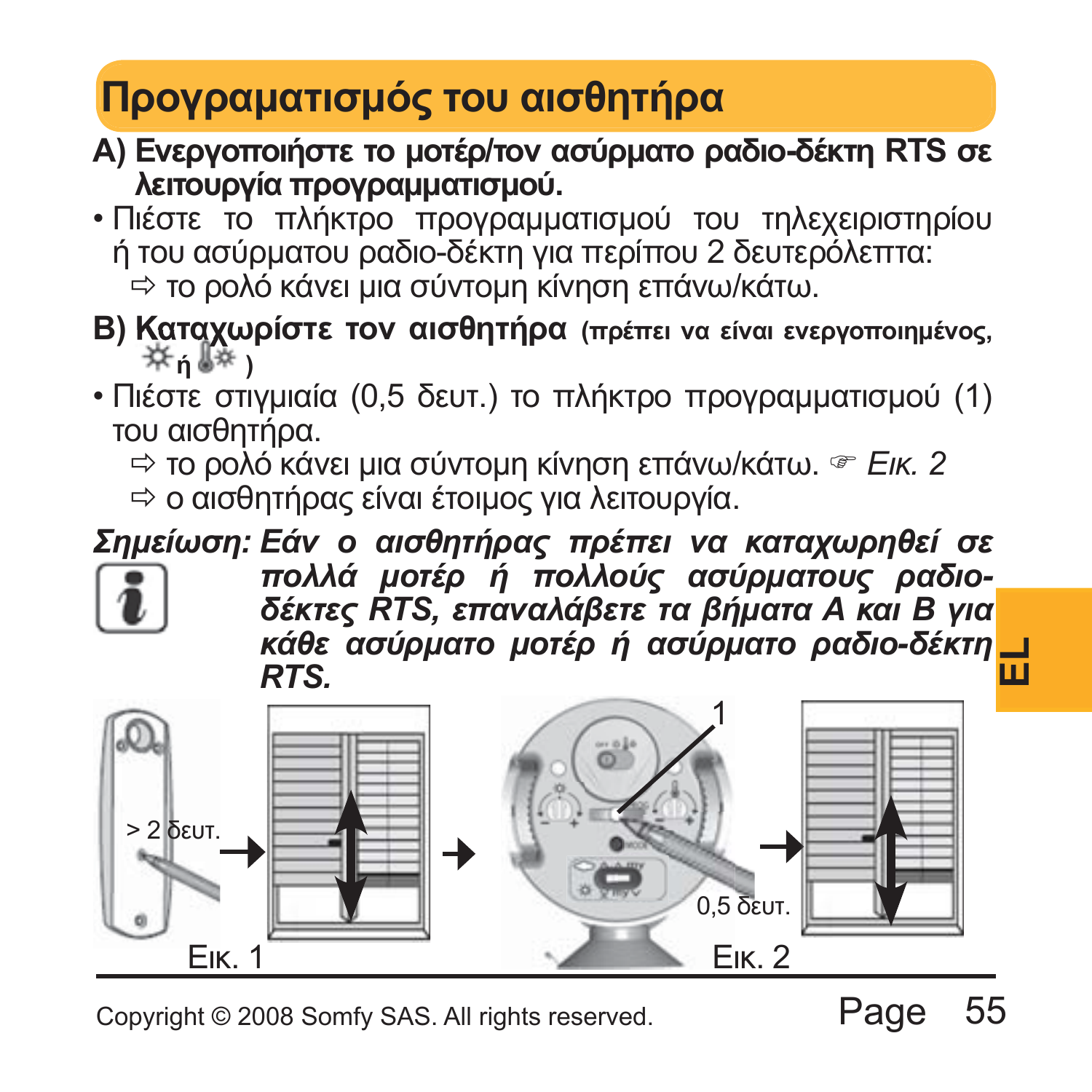# **Κατάργηση του αισθητήρα**

**Κατάργηση του αισθητήρα (πρέπει να είναι ενεργοποιημένος)**

- Ενεργοποιήστε το μοτέρ/τον ασύρματο ραδιο-δέκτη RTS σε λειτουργία προγραμματισμού (βλ. σημείο **A στη σελίδα 10**).
- Πιέστε στιγμιαία (0,5 δευτ.) το πλήκτρο προγραμματισμού (1) του αισθητήρα.

 $\Rightarrow$  το ρολό κάνει μια σύντομη κίνηση επάνω/κάτω. <sup>☞</sup> Εικ. 2 Ö ο αισθητήρας έχει καταργηθεί.





Page 56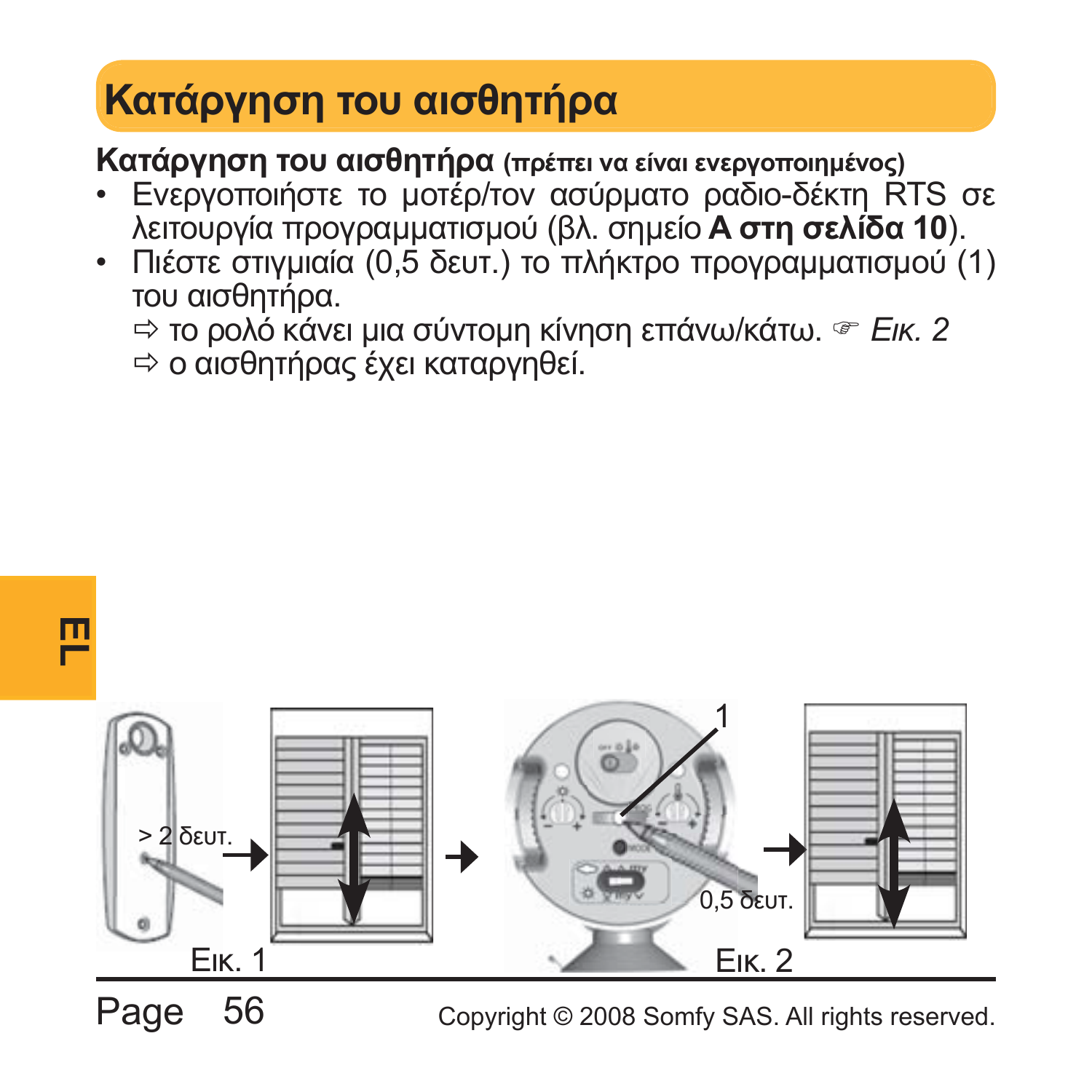# *Ρύθμιση του ορίου*  $\frac{1}{2}$  **/**  $\frac{1}{2}$

*Σημείωση: Υπάρχει πάντα η δυνατότητα ρύθμισης του ορίου όταν*



*ο αισθητήρας είναι ενεργοποιημένος. Οι ενδεικτικές λυχνίες (LED) παραμένουν αναμμένες κατά την περιστροφή των ποτενσιόμετρων (2, 3\*). Οι ενδεικτικές λυχνίες (LED) σβήνουν, εάν η περιστροφή των ποτενσιόμετρων διακοπεί για περίπου 15 δευτ. ή σταματήσει.*

- Πιέστε στιγμιαία το πλήκτρο λειτουργίας (1)
- Περιστρέψτε το ποτενσιόμετρο Ηλιακού φωτός (2) ή Θερμοκρασίας (3\*) δεξιόστροφα μέχρι το τερματικό στοπ (+).
	- $\Rightarrow$  Η ενδεικτική λυχνία (LED) Ηλιακού φωτός (4) ή Θερμοκρασίας (5\*) ανάβει / αναβοσβήνει με «κόκκινο χρώμα».
- Περιστρέψτε αργά το ποτενσιόμετρο Ηλιακού φωτός (2) ή Θερμοκρασίας (3\*) αριστερόστροφα (-) έως ότου το χρώμα της ενδεικτικής λυχνίας (LED) (ηλιακού φωτός ή θερμοκρασίας\*) αλλάξει από «κόκκινο» σε «πράσινο».
	- .<br>⇔ Η τρέχουσα τιμή φωτεινότητας/θερμοκρασίας\* ρυθμίζεται ως τιμή ορίου <mark>ο μ</mark> (τιμή πάνω από την οποία πραγματοποιείται μια ενέργεια).



Copyright © 2008 Somfy SAS. All rights reserved.

\* μόνο στο Thermosunis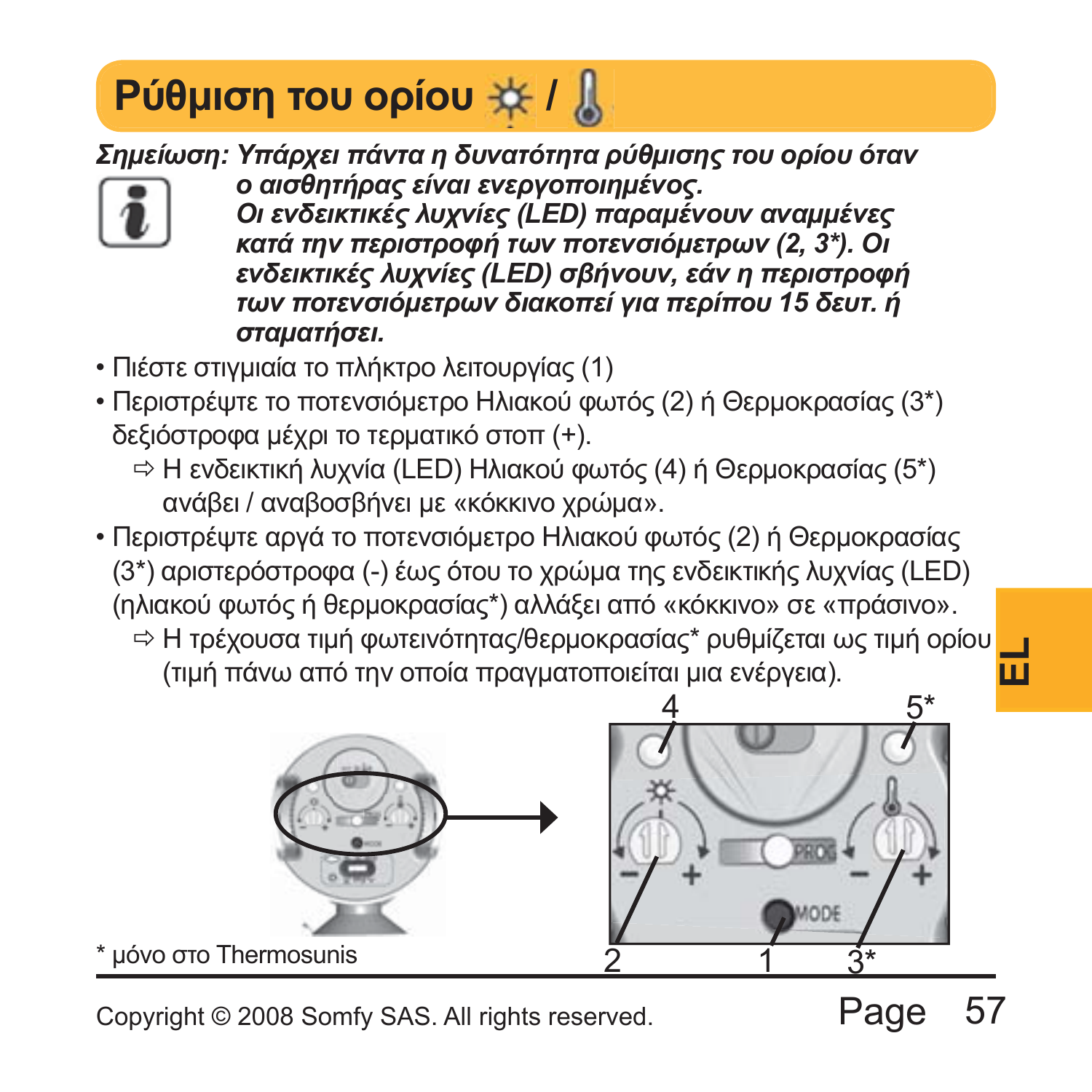# **Λειτουργία επίδειξης**

Η λειτουργία επίδειξης μπορεί να χρησιμοποιηθεί για τις ανάγκες της επίδειξης καθώς και για τη ρύθμιση του ορίου, διότι οι χρόνοι αντίδρασης είναι μικρότεροι.

- Πιέστε το πλήκτρο Λειτουργίας (1) για περισσότερα από 2 δευτερόλεπτα.
	- Ö Οι ενδεικτικές λυχνίες (LED) (2, 3\*) αναβοσβήνουν για περίπου 30 δευτερόλεπτα.
	- Ö Η λειτουργία επίδειξης είναι ενεργοποιημένη.
- Πιέστε ξανά το πλήκτρο Λειτουργίας (1) για περισσότερα από 2 δευτερόλεπτα.
	- $\Rightarrow$  Οι ενδεικτικές λυχνίες (LED) (2, 3\*) παραμένουν αναμμένες.
	- Ö Η λειτουργία χρήστη είναι ενεργοποιημένη.
- Πιέστε στιγμιαία το πλήκτρο Λειτουργίας (0,5 δευτ.).
	- Ö Εμφάνιση της τρέχουσας ρύθμισης

#### **EL** *Σημείωση: Εάν δεν ενεργοποιηθεί κανένα πλήκτρο κατά τη λειτουργία επίδειξης, ο αισθητήρας περνά αυτόματα σε λειτουργία χρήστη μετά από 3 λεπτά.*

Εάν περιστρέψετε το ποτενσιόμετρο Ηλιακού φωτός (4) στοτερματικόστοπαριστερόστροφα (-) στη λειτουργία επίδειξης ή στη λειτουργία χρήστη, πραγματοποιείται προσομοίωση ηλιακού φωτός. Η κουρτίνα μετακινείται στο κάτω όριο διαδρομής ή στη θέση «my» και παραμένει σε αυτήν τη θέση.



\* μόνο στο Thermosunis 1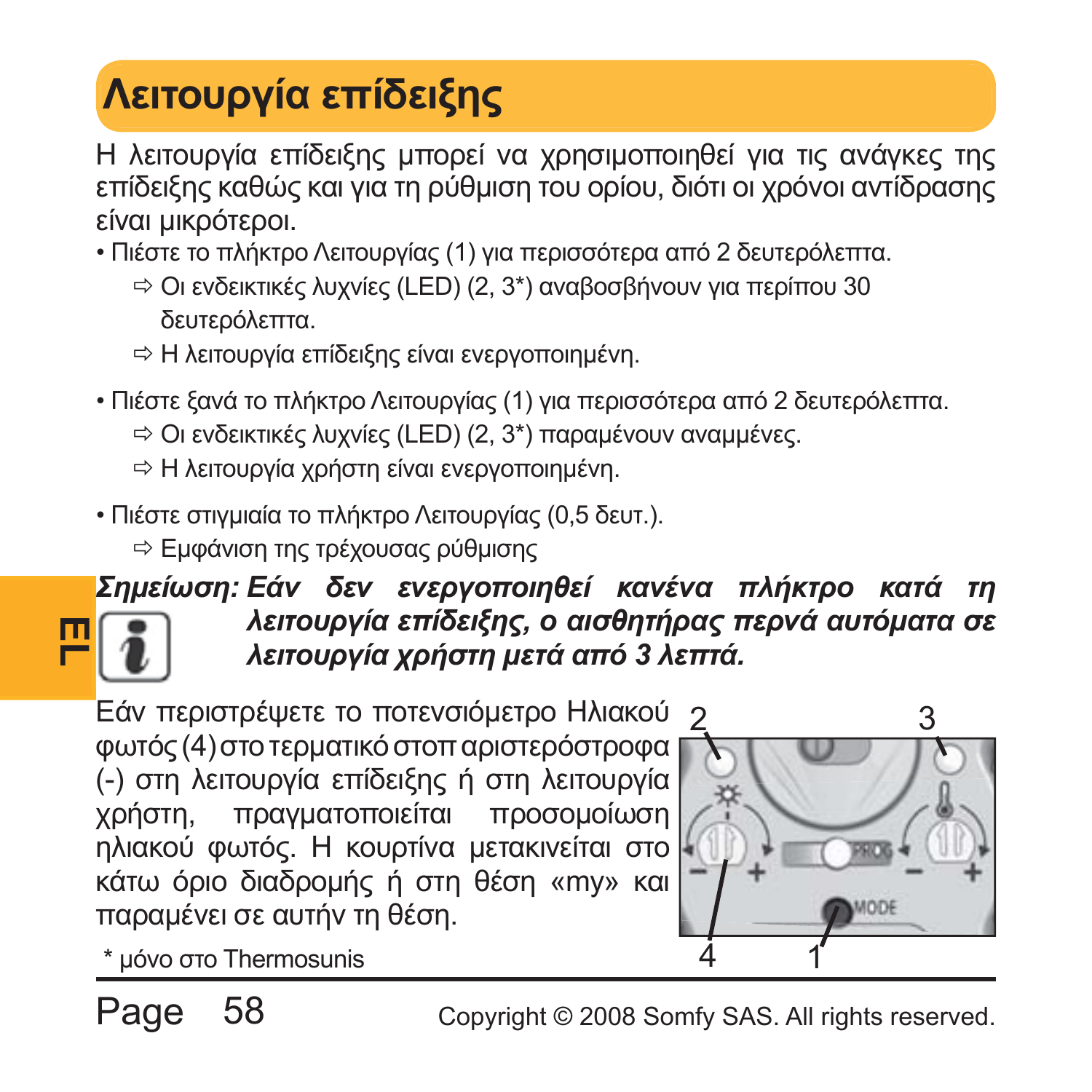# **Μπαταρία**

Τύπος : CR 2430

Ένδειξη αποφορτισμένης μπαταρίας : Οι ενδεικτικές λυχνίες (LED) Ηλιακού φωτός και Θερμοκρασίας\* ανάβουν με πορτοκαλί χρώμα \* μόνο στο Thermosunis

#### **Αντικατάσταση της μπαταρίας :**

Πραγματοποιήστε την αντικατάσταση της μπαταρίας χωρίς να χρησιμοποιήσετε κάποιο εργαλείο.

& **Κίνδυνος φθοράς.**

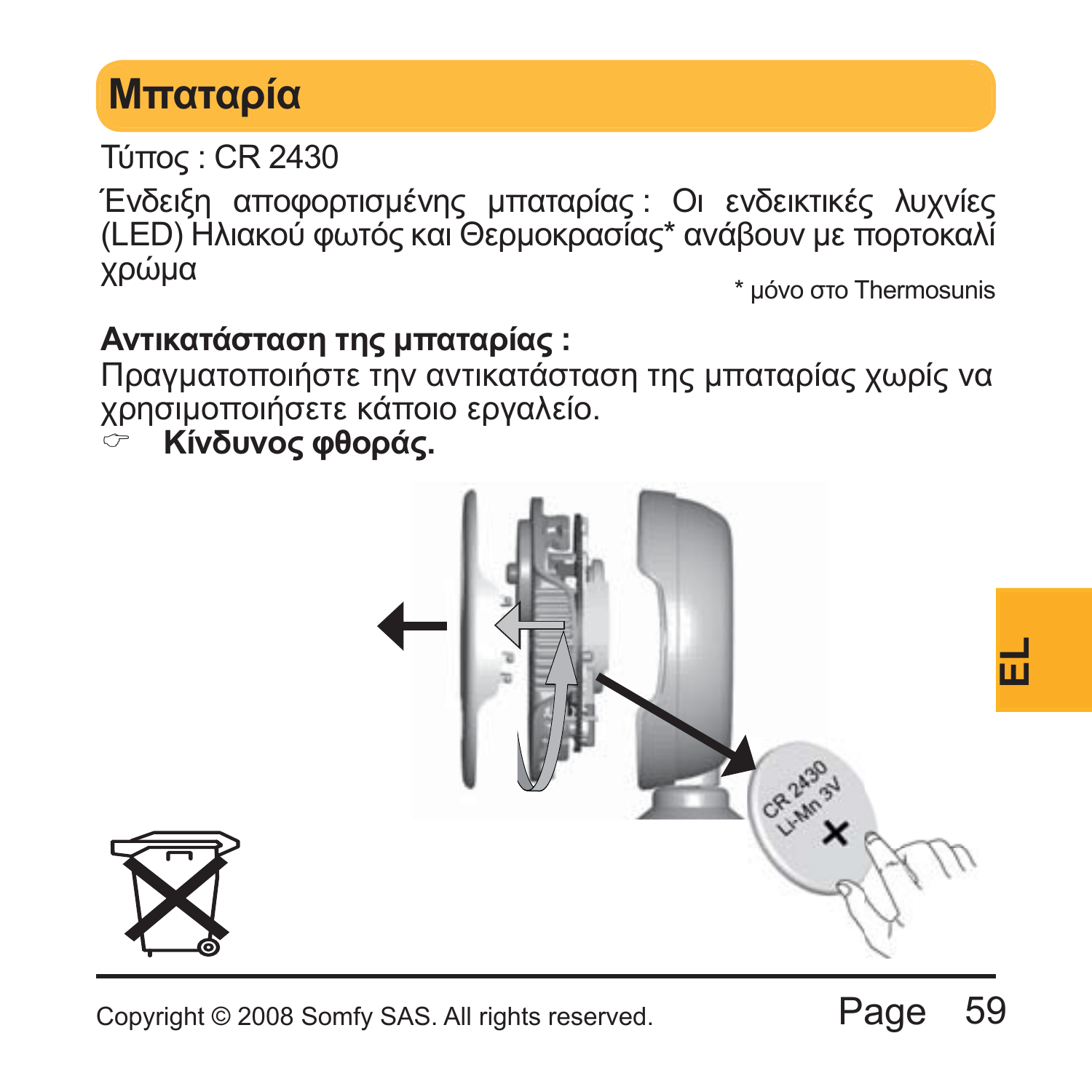#### **Επιλογή λειτουργίας ΕΕ / λειτουργίας ΗΠΑ (Thermosunis)**

#### **Εργοστασιακή ρύθμιση: Λειτουργία ΗΠΑ Αλλαγή λειτουργίας**

- Τοποθετήστε τον επιλογέα λειτουργίας στη Λειτουργία 2 (1) ή στη Λειτουργία 3 (2).
- Απενεργοποιήστε τον αισθητήρα  $(OFF)$ .
- Κρατήστε το πλήκτρο Λειτουργίας (3) πατημένο για περίπου 2 δευτερόλεπτα κατά την ενεργοποίηση.



- ΗΠΑ Φ ΕΕ Ενδεικτική λυχνία (LED) ηλιακού φωτός από κόκκινο σε πράσινο χρώμα
- ) ΕΕ Ö ΗΠΑ Ενδεικτική λυχνία (LED) ηλιακού φωτός από πράσινο σε κόκκινο χρώμα

**EL** *Παρατήρηση: Εάν προκύψει δυσλειτουργία κατά τη διάρκεια της*



*κίνησης: Ο δέκτης και ο αισθητήρας πρέπει να ρυθμιστούν στην ίδια λειτουργία: λειτουργία ΕΕ ή λειτουργία ΗΠΑ.*

)*βλ. οδηγός εγκατάστασης του δέκτη.*

*Παρατήρηση: Το Sunis Indoor Wirefree RTS λειτουργεί μόνο στη*



Page 60

*λειτουργία 1 .*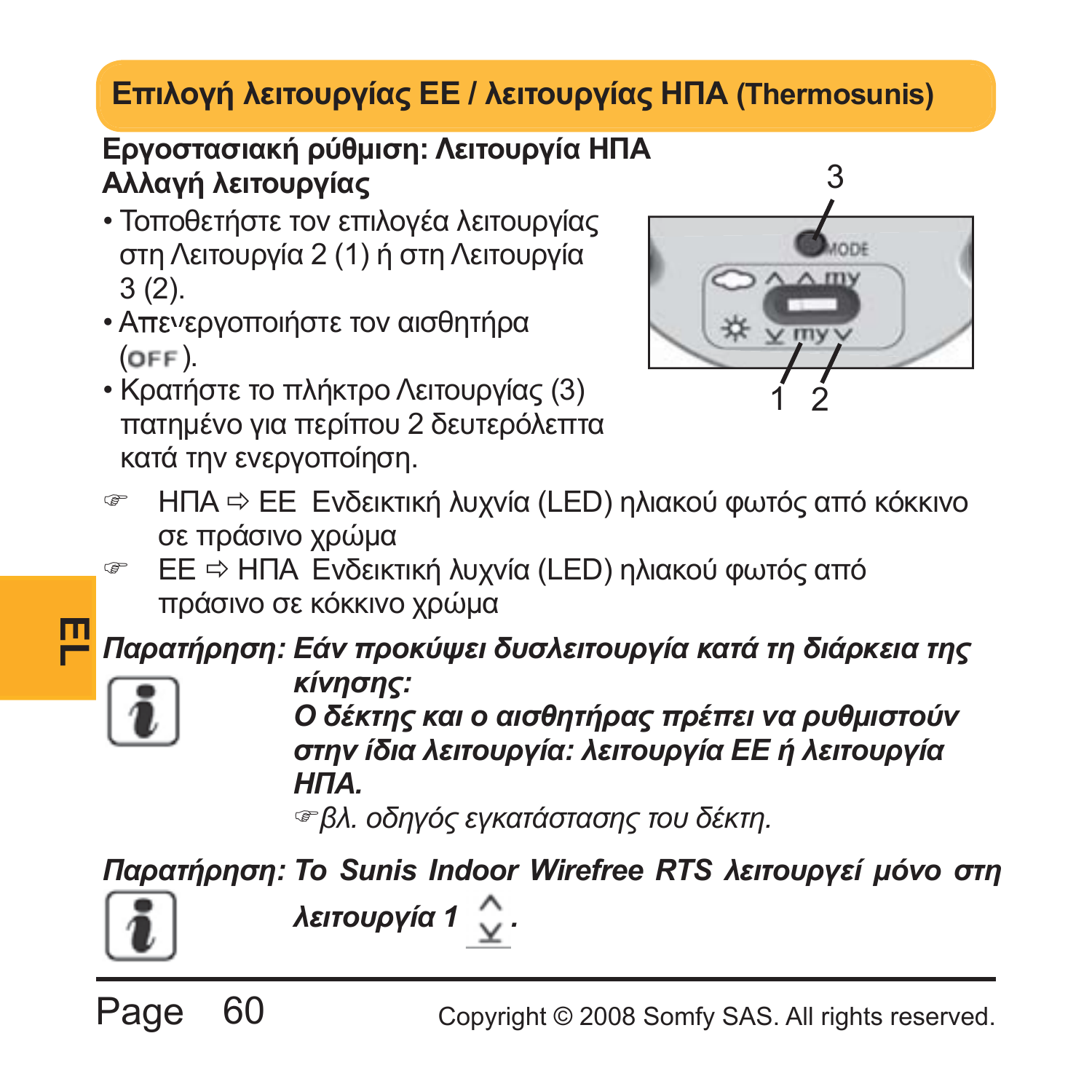# **Ερωτήσεις και απαντήσεις**

| Βλάβη                                                                                                                                                                                                                                                                                          | Αιτία                                                    | Κατάργηση                                                                                                                             |   |  |
|------------------------------------------------------------------------------------------------------------------------------------------------------------------------------------------------------------------------------------------------------------------------------------------------|----------------------------------------------------------|---------------------------------------------------------------------------------------------------------------------------------------|---|--|
| Το ρολό / στόρι<br>δεν αντιδρά στο                                                                                                                                                                                                                                                             | Ο αισθητήρας είναι<br>απενεργοποιημένος.                 | Ενεργοποιήστε τον αισθητήρα<br>☞ Σελίδα 54                                                                                            |   |  |
| ηλιακό φως ή/και τη<br>θερμοκρασία                                                                                                                                                                                                                                                             | Ο αισθητήρας δεν είναι<br>καταχωρημένος.                 | Καταχωρήστε τον αισθητήρα<br>☞ Σελίδα 55                                                                                              |   |  |
|                                                                                                                                                                                                                                                                                                | Οι τιμές ορίου δεν έχουν<br>ρυθμιστεί σωστά.             | Διορθώστε τις τιμές ορίου<br>☞ Σελίδα 57                                                                                              |   |  |
|                                                                                                                                                                                                                                                                                                | Η μπαταρία έχει εξασθενήσει.                             | Αντικαταστήστε τη μπαταρία<br>☞ Σελίδα 59                                                                                             |   |  |
|                                                                                                                                                                                                                                                                                                | Το κάλυμμα του αισθητήρα<br>ηλιακού φωτός είναι βρόμικο. | Καθαρίστε το κάλυμμα<br>☞ Σελίδα 50                                                                                                   |   |  |
|                                                                                                                                                                                                                                                                                                | Ο αισθητήρας δεν έχει<br>τοποθετηθεί σωστά.              | Επανατοποθετήστε τον<br>αισθητήρα<br>☞ Σελίδα 53                                                                                      |   |  |
| Το ρολό / στόρι<br>αντιδρά πολύ<br>συχνά                                                                                                                                                                                                                                                       | Ο αισθητήρας βρίσκεται σε<br>λειτουργία επίδειξης.       | Τοποθετήστε τον αισθητήρα σε<br>κανονική λειτουργία το Σελίδα 58                                                                      |   |  |
| Το ρολό / στόρι<br>αντιδρά εσφαλμένα                                                                                                                                                                                                                                                           | Μια δυνατή πηγή φωτός<br>επηρεάζει τον αισθητήρα.        | Σβήστε την πηγή φωτός,<br>επιλέξτε μια νέα θέση                                                                                       | ᆔ |  |
| Το ρολό / στόρι δεν<br>Δεν έχει καταχωρηθεί καμία<br>Καταχωρήστε τη θέση «my»<br>( · αντίστοιχος οδηγός<br>αντιδρά στο ηλιακό<br>αγαπημένη θέση («my») στο<br>φως ή μετακινείται<br>εγκατάστασης),<br>μοτέρ.<br>ή τοποθετήστε τον αισθητήρα<br>προς μία μόνο<br>στη λειτουργία 1<br>κατεύθυνση |                                                          |                                                                                                                                       |   |  |
|                                                                                                                                                                                                                                                                                                |                                                          | Για οποιαδήποτε επιπλέον ερώτηση, απευθυνθείτε στον έμπορό σας<br>ή στο Τμήμα Τεχνικής Υποστήριξης της εταιρείας μας ☞ Σελίδες 62, 63 |   |  |
| 61<br>Page<br>Copyright © 2008 Somfy SAS. All rights reserved.                                                                                                                                                                                                                                 |                                                          |                                                                                                                                       |   |  |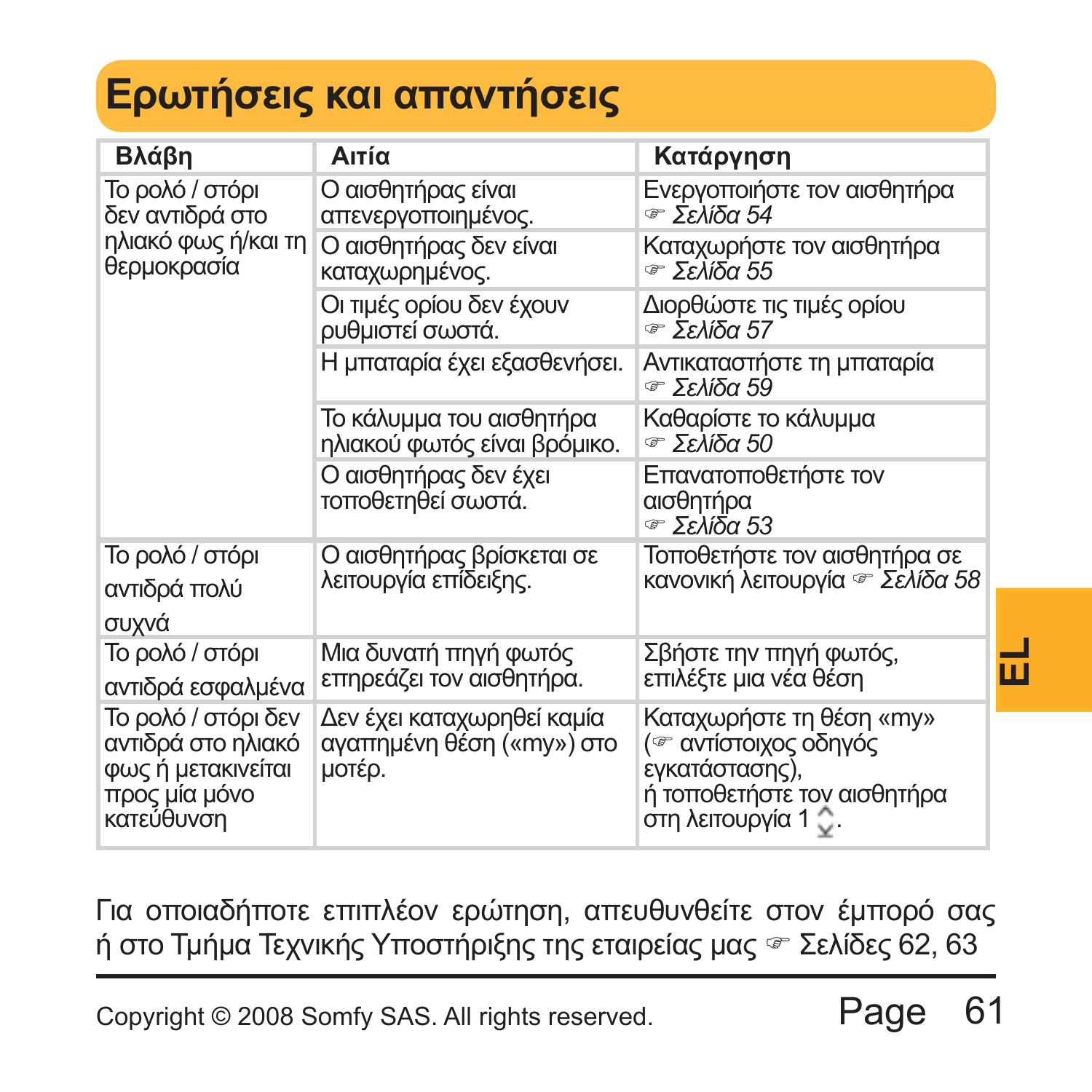| Australia: SOMFY PTY LTD                         | France: SOMFY FRANCE                                             |
|--------------------------------------------------|------------------------------------------------------------------|
| (+61) 2 9638 0744                                | (+33) 820 374 374                                                |
| Austria: SOMFY GesmbH                            | Deutschland: SOMFY GmbH                                          |
| (+43) 662 62 53 08 0                             | (+49) 1805 252131                                                |
| Belaium: SOMFY BELUX                             | Greece: SOMFY HELLAS                                             |
| (+32) (0) 2 712 07 70                            | (+30) 210 614 67 68                                              |
| Brasil: SOMFY BRASIL STDA                        | Hong Kong: SOMFY Co. Ltd                                         |
| (+55 11) 6161 6613                               | (+852) 25236339                                                  |
| Canada: SOMFY ULC                                | Hungary: SOMFY Kft                                               |
| (+1) 905 564 6446                                | $(+36)$ 1814 5120                                                |
| Cyprus: SOMFY MIDDLE EAST                        | India: SOMFY INDIA PVT Ltd                                       |
| (+357) 25 34 55 40                               | (+91) 11 51 65 91 76                                             |
| Czech Republic: SOMFY Spol s.r.o.                | Italy: SOMFY ITALIA s.r.I                                        |
| (+420) 296 372 486-7                             | (+39) 024 84 71 84                                               |
| Denmark: SOMFY AB DENMARK                        | Japan: SOMFY KK                                                  |
| (+45) 65325793                                   | $+81 - 45 - 475 - 0732$                                          |
| Finland: SOMFY AB FINLAND<br>(+358) 957 13 02 30 | Lebanon:<br>cf. Cyprus - somfy middle east<br>$(+961)$ 1 391 224 |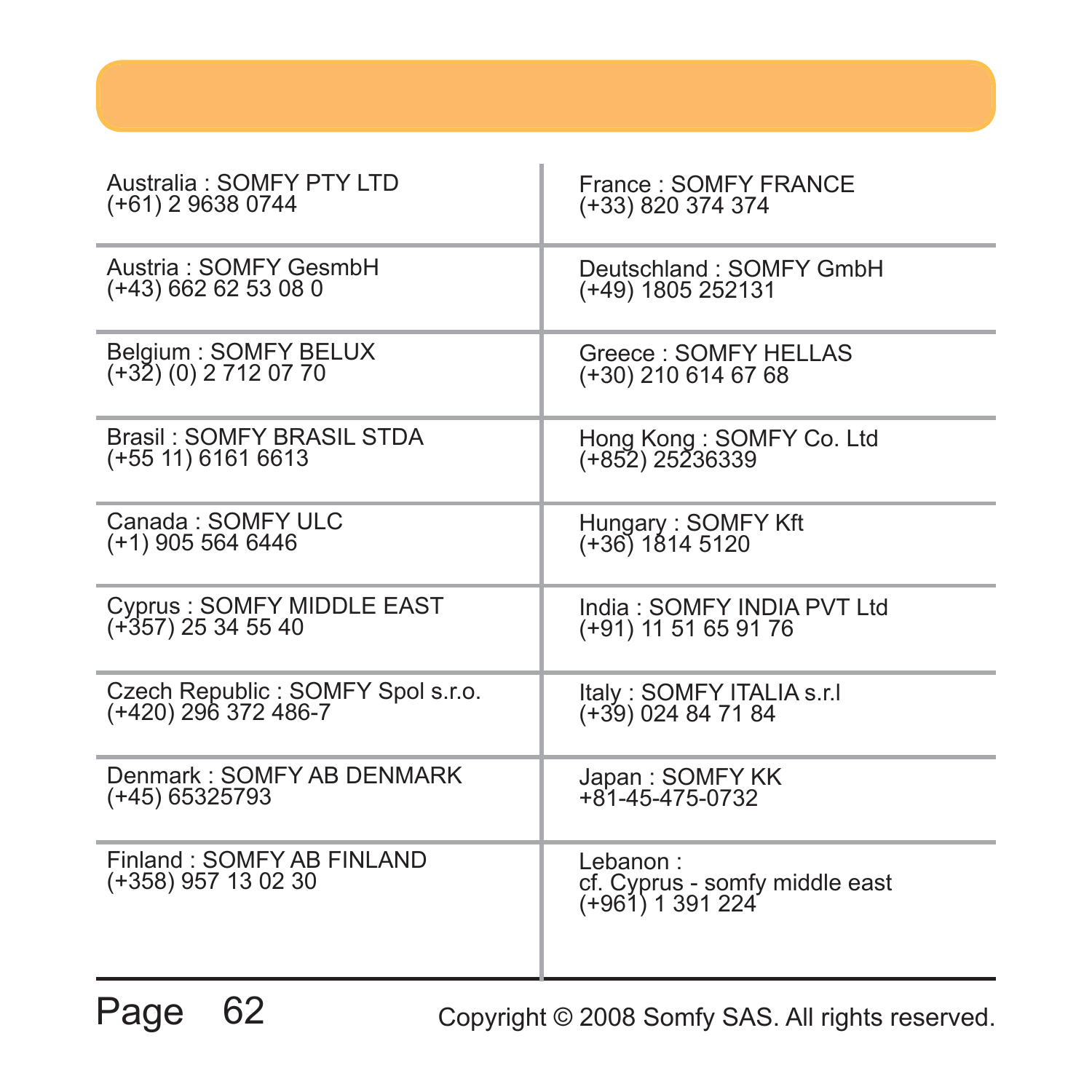| Mexico: SOMFY MEXICO SA de CV                                                  | South Korea: SOMFY JOO                                |
|--------------------------------------------------------------------------------|-------------------------------------------------------|
| (+52) 55 5576 3421                                                             | (+82) 2 594 4333                                      |
| Morocco: SOMEY MAROC                                                           | Spain: SOMFY ESPAÑA SA                                |
| (+212) 22 95 11 53                                                             | (+34) 934 800 900                                     |
| Netherlands: SOMFY BV                                                          | Sweden: SOMFY AB                                      |
| (+31) 23 55 44 900                                                             | (+46) 40 165900                                       |
| Norway: SOMFY NORWAY                                                           | Switzerland: SOMFY A.G.                               |
| (+47) 815 00 813                                                               | (+41) 44 838 40 30                                    |
| Poland: SOMEY SP Z.O.O                                                         | Taïwan: SOMFY TAIWAN                                  |
| (+48) 22 618 80 56                                                             | (+886) 2 8509 8934                                    |
| Portugal: cf. Spain - SOMFY ESPANA SA                                          | United Kingdom: Somfy LTD                             |
| (+351) 229 396 840                                                             | (+44) 113 391 3030                                    |
| Russia : cf. Germany - SOMFY GmbH<br>(+7) 095 781 47 72,<br>(+7) 095 360 41 86 | United States: SOMFY SYSTEMS Inc<br>(+1) 609 395 1300 |
| Singapore: SOMFY PTE LTD<br>$(+65)$ 638 33 855                                 |                                                       |
| Slovakia : cf. Czech Republic -<br>SOMFY Spol s.r.o.<br>(+420) 296 372 486-7   |                                                       |